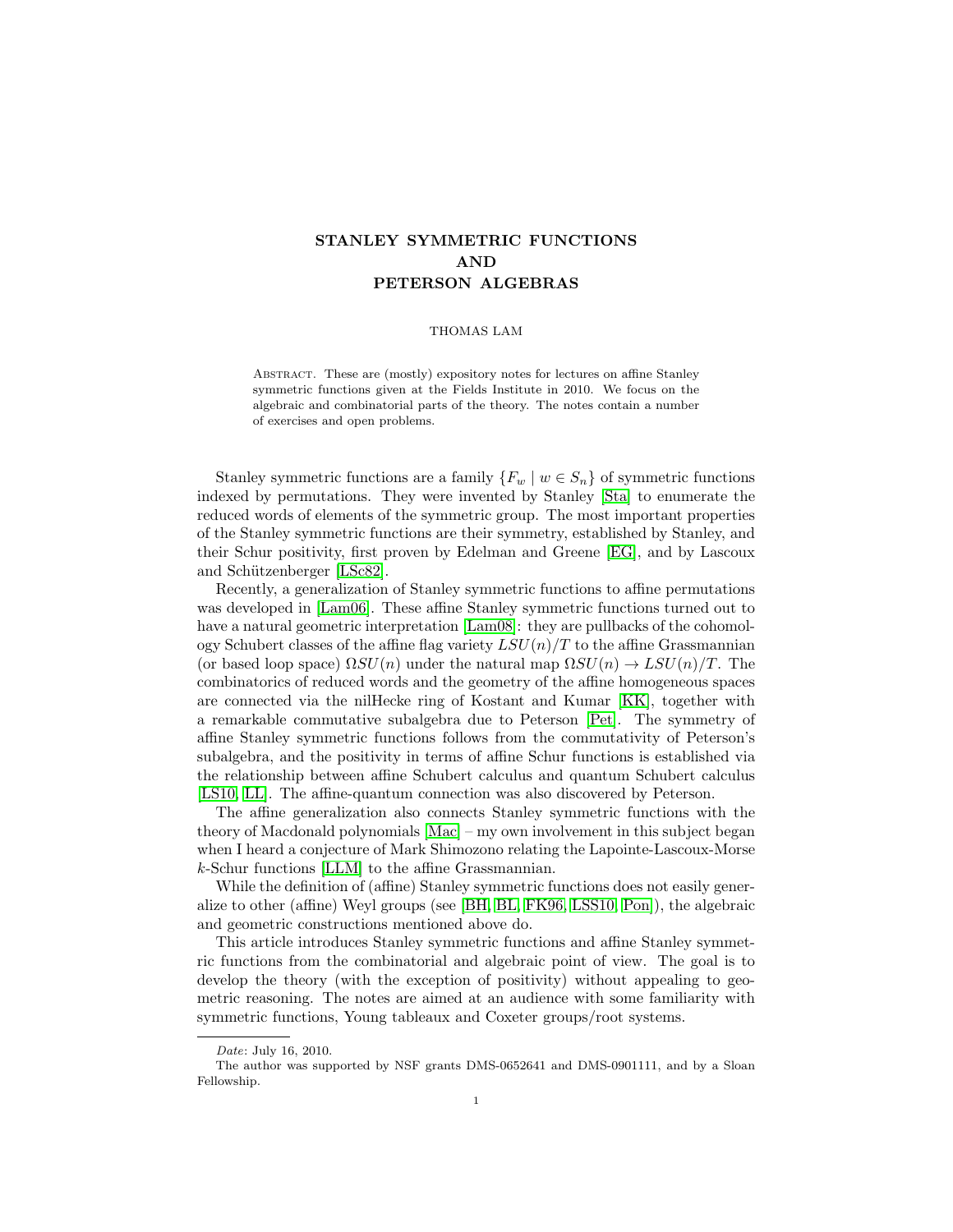#### $2\,$   $\,$   $\,$  THOMAS LAM

The first third (Sections [1](#page-1-0) - [3\)](#page-8-0) of the article centers on the combinatorics of reduced words. We discuss reduced words in the (affine) symmetric group, the definition of the (affine) Stanley symmetric functions, and introduce the Edelman-Greene correspondence. Section [4](#page-12-0) reviews the basic notation of Weyl groups and affine Weyl groups. In Sections [5](#page-14-0)[-9](#page-24-0) we introduce and study four algebras: the nilCoxeter algebra, the Kostant-Kumar nilHecke ring, the Peterson centralizer subalgebra of the nilHecke ring, and the Fomin-Stanley subalgebra of the nilCoxeter algebra. The discussion in Section [9](#page-24-0) is new, and is largely motivated by a conjecture (Conjecture [5.5\)](#page-15-0) of the author and Postnikov. In Section [10,](#page-26-3) we give a list of geometric interpretations and references for the objects studied in the earlier sections.

We have not intended to be comprehensive, especially with regards to generalizations and variations. There are four such which we must mention:

- (1) There is an important and well-developed connection between Stanley symmetric functions and Schubert polynomials, see [\[BJS,](#page-26-4) [LSc82\]](#page-27-0).
- (2) There is a theory of (affine) Stanley symmetric functions in classical types; see [\[BH,](#page-26-1) [BL,](#page-26-2) [FK96,](#page-27-6) [LSS10,](#page-27-7) [Pon\]](#page-28-4).
- (3) Nearly all the constructions here have K-theoretic analogues. For full details see [\[Buc02,](#page-26-5) [BKSTY,](#page-26-6) [FK94,](#page-26-7) [LSS\]](#page-27-8).
- (4) There is a t-graded version of the theory. See [\[LLM,](#page-27-5) [LM05,](#page-27-9) [LM07\]](#page-27-10).

We have included exercises and problems throughout which occasionally assume more prerequisites. The exercises vary vastly in terms of difficulty. Some exercises essentially follow from the definitions, but other problems are questions for which I do not know the answer to.

# 1. Stanley symmetric functions and reduced words

<span id="page-1-0"></span>For an integer  $m \geq 1$ , let  $[m] = \{1, 2, \ldots, m\}$ . For a partition (or composition)  $\lambda = (\lambda_1, \lambda_2, \ldots, \lambda_\ell)$ , we write  $|\lambda| = \lambda_1 + \cdots + \lambda_\ell$ . The dominance order  $\preceq$  on partitions is given by  $\lambda \prec \mu$  if for some  $k > 0$  we have  $\lambda_1 + \lambda_2 + \cdots + \lambda_j =$  $\mu_1 + \mu_2 + \cdots + \mu_j$  for  $1 \leq j < k$  and  $\lambda_1 + \lambda_2 + \cdots + \lambda_k < \mu_1 + \mu_2 + \cdots + \mu_k$ . The descent set Des(a) of a word  $a_1a_2\cdots a_n$  is given by Des(a) =  $\{i\in[n-1] \mid a_i > a_{i+1}\}.$ 

1.1. Young tableaux and Schur functions. We shall assume the reader has some familiarity with symmetric functions and Young tableaux [\[Mac\]](#page-28-3) [\[EC2,](#page-28-5) Ch. 7. We write  $\Lambda$  for the ring of symmetric functions. We let  $m_{\lambda}$ , where  $\lambda$  is a partition, denote the monomial symmetric function, and let  $h_k$  and  $e_k$ , for integers  $k \geq 1$ , denote the homogeneous and elementary symmetric functions respectively. For a partition  $\lambda = (\lambda_1, \lambda_2, \dots, \lambda_\ell)$ , we define  $h_\lambda := h_{\lambda_1} h_{\lambda_2} \cdots h_{\lambda_\ell}$ , and similarly for  $e_{\lambda}$ . We let  $\langle ., .\rangle$  denote the Hall inner product of symmetric functions. Thus  $\langle h_{\lambda}, m_{\mu} \rangle = \langle m_{\lambda}, h_{\mu} \rangle = \langle s_{\lambda}, s_{\mu} \rangle = \delta_{\lambda \mu}.$ 

We shall draw Young diagrams in English notation. A tableau of shape  $\lambda$  is a filling of the Young diagram of  $\lambda$  with integers. A tableau is *column-strict* (resp. row-strict) if it is increasing along columns (resp. rows). A tableau is *standard* if it is column-strict and row-strict, and uses each number  $1, 2, \ldots, |\lambda|$  exactly once. A tableau is semi-standard if it is column-strict, and weakly increasing along rows. Thus the tableaux

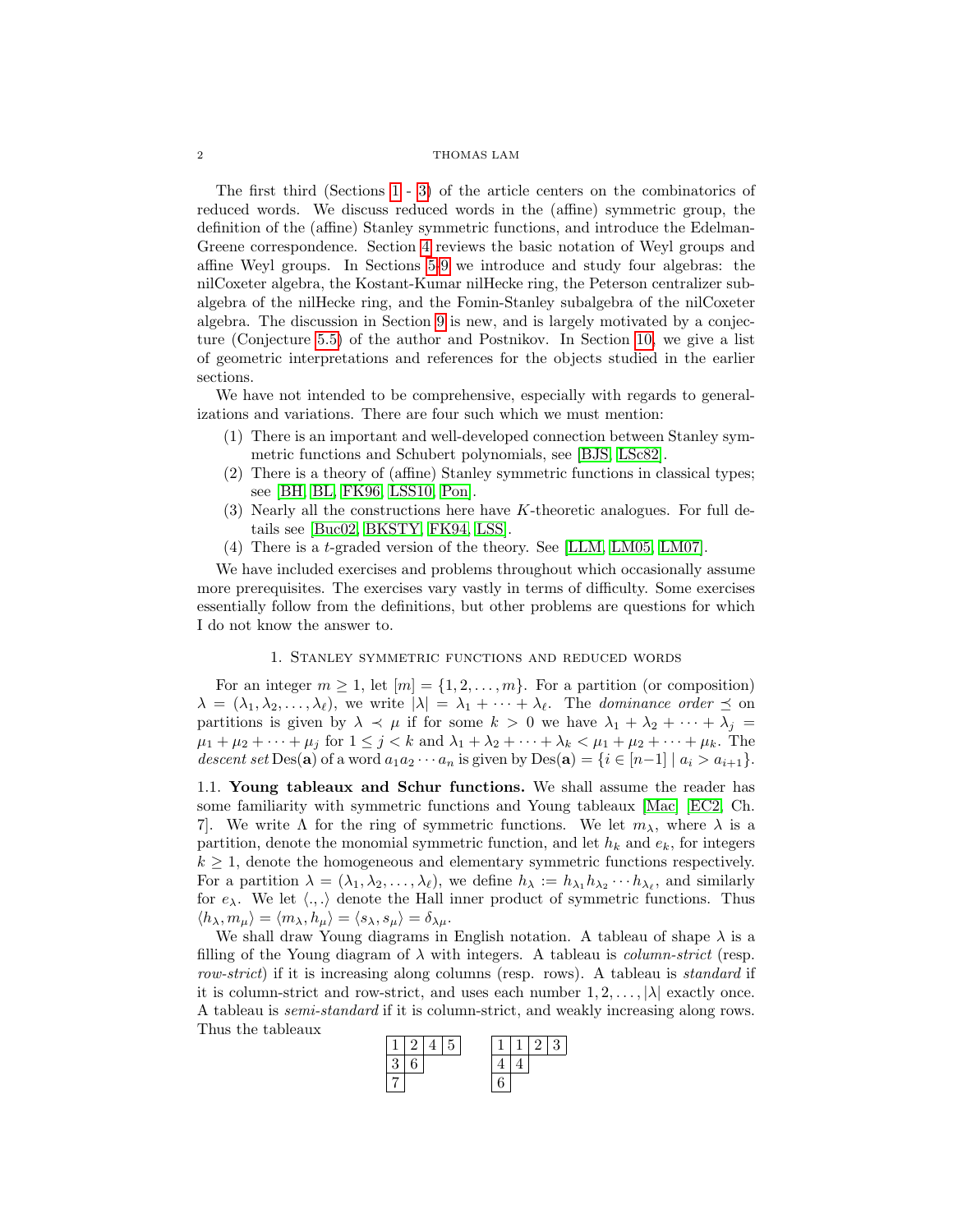are standard and semistandard respectively. The weight  $wt(T)$  of a tableau T is the composition  $(\alpha_1, \alpha_2, \ldots)$  where  $\alpha_i$  is equal to the number of *i*'s in T. The Schur function  $s_\lambda$  is given by

$$
s_{\lambda}(x_1, x_2, \ldots) = \sum_{T} x^{\text{wt}(T)}
$$

where the summation is over semistandard tableaux of shape  $\lambda$ , and for a composition  $\alpha$ , we define  $x^{\alpha} := x_1^{\alpha_1} x_2^{\alpha_2} \cdots$ . For a standard Young tableau T we define  $Des(T) = \{i \mid i+1$  is in a lower row than i. We also write  $f^{\lambda}$  for the number of standard Young tableaux of shape  $\lambda$ . Similar definitions hold for skew shapes  $\lambda/\mu$ .

We shall often use the Jacobi-Trudi formula for Schur functions (see [\[Mac,](#page-28-3) [EC2\]](#page-28-5)).

**Theorem 1.1.** Let  $\lambda = (\lambda_1 \geq \lambda_2 \geq \cdots \geq \lambda_\ell > 0)$  be a partition. Then

$$
s_{\lambda} = \det(h_{\lambda_i+j-i})_{i,j=1}^{\ell}.
$$

<span id="page-2-3"></span>1.2. Permutations and reduced words. Let  $S_n$  denote the symmetric group of permutations on the letters [n]. We think of permutations  $w, v \in S_n$  as bijections  $[n] \to [n]$ , so that the product  $w v \in S_n$  is the composition  $w \circ v$  as functions. The simple transposition  $s_i \in S_n$ ,  $i \in \{1, 2, ..., n-1\}$  swaps the letters i and  $i + 1$ , keeping the other letters fixed. The symmetric group is generated by the  $s_i$ , with the relations

$$
s_i^2 = 1
$$
  
\n
$$
s_i s_{i+1} s_i = s_{i+1} s_i s_{i+1}
$$
  
\nfor  $1 \le i \le n-1$   
\nfor  $1 \le i \le n-2$   
\nfor  $|i - j| > 1$ 

The length  $\ell(w)$  of a permutation  $w \in S_n$  is the length of the shortest expression  $w = s_{i_1} \cdots s_{i_\ell}$  for w as a product of simple generators. Such a shortest expression is called a *reduced expression* for w, and the word  $i_1i_2 \cdots i_\ell$  is a *reduced word* for w. Let  $R(w)$  denote the set of reduced words of  $w \in S_n$ . We usually write permutations in one-line notation, or alternatively give reduced words. For example  $3421 \in S_4$ has reduced word 23123.

There is a natural embedding  $S_n \hookrightarrow S_{n+1}$  and we will sometimes not distinguish between  $w \in S_n$  and its image in  $S_{n+1}$  under this embedding.

1.3. Reduced words for the longest permutation. The longest permutation  $w_0 \in S_n$  is  $w_0 = n(n-1) \cdots 21$  in one-line notation. Stanley [\[Sta\]](#page-28-0) conjectured the following formula for the number of reduced words of  $w_0$ , which he then later proved using the theory of Stanley symmetric functions. Let  $\delta_n = (n, n-1, \ldots, 1)$ denote the staircase of size  $n$ .

<span id="page-2-2"></span>**Theorem 1.2** ([\[Sta\]](#page-28-0)). The number  $R(w_0)$  of reduced words for  $w_0$  is equal to the number  $f^{\delta_{n-1}}$  of staircase shaped standard Young tableaux.

## 1.4. The Stanley symmetric function.

<span id="page-2-1"></span>**Definition 1** (Original definition). Let  $w \in S_n$ . Define the Stanley symmetric function<sup>[1](#page-2-0)</sup>  $F_w$  by

$$
F_w(x_1, x_2, \ldots) = \sum_{\substack{a_1 a_2 \ldots a_\ell \in R(w) - 1 \le b_1 \le b_2 \le \cdots \le b_\ell \\ a_i < a_{i+1} \implies b_i < b_{i+1}}} x_{b_1} x_{b_2} \cdots x_{b_\ell}.
$$

<span id="page-2-0"></span><sup>&</sup>lt;sup>1</sup>Our conventions differ from Stanley's original definitions by  $w \leftrightarrow w^{-1}$ .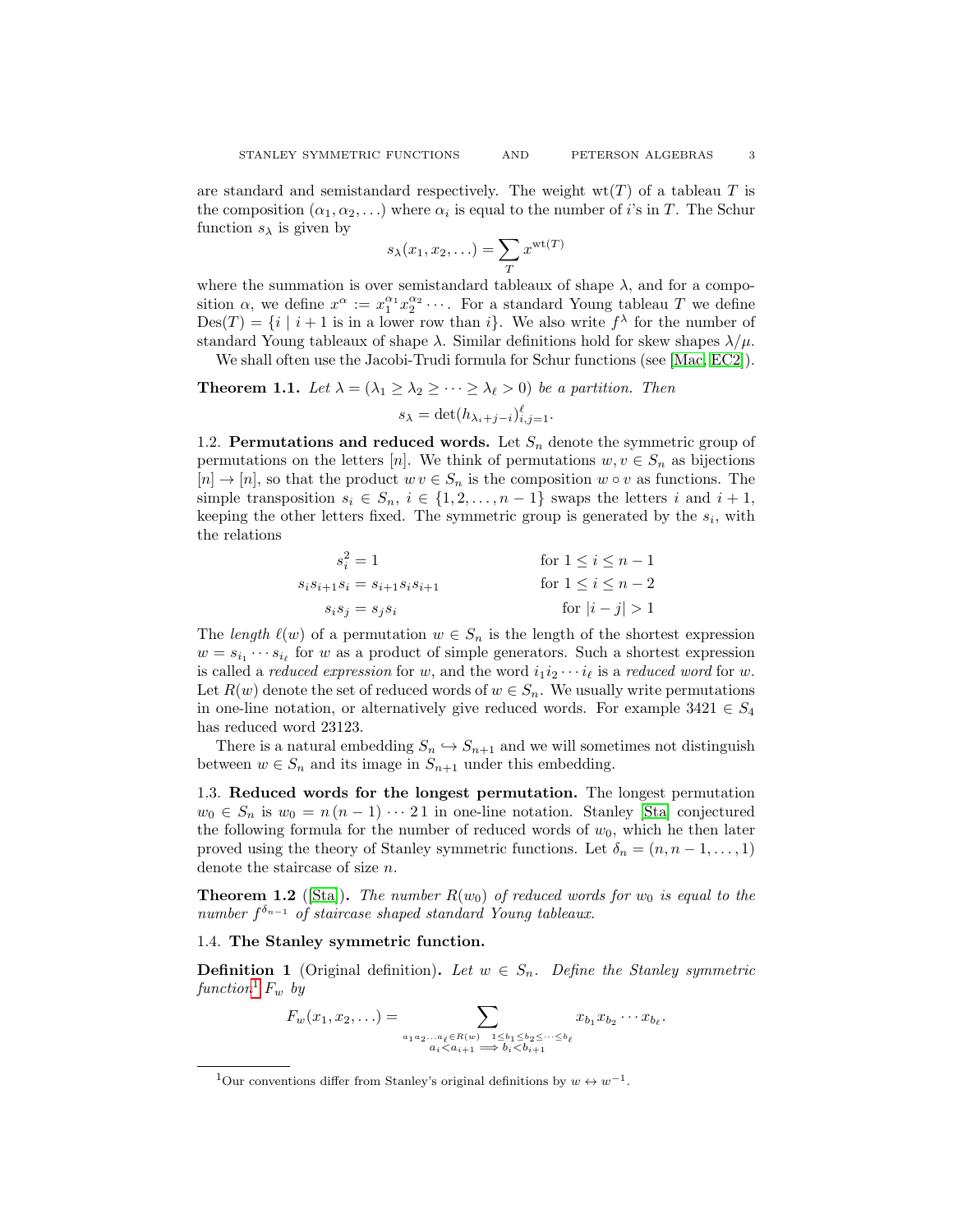#### 4 THOMAS LAM

We shall establish the following fundamental result [\[Sta\]](#page-28-0) in two different ways in Sections [2](#page-4-0) and [5,](#page-14-0) but shall assume it for the remainder of this section.

# <span id="page-3-3"></span>**Theorem 1.3** ([\[Sta\]](#page-28-0)). The generating function  $F_w$  is a symmetric function.

A word  $a_1 a_2 \cdots a_\ell$  is decreasing if  $a_1 > a_2 > \cdots > a_\ell$ . A permutation  $w \in S_n$ is decreasing if it has a (necessarily unique) decreasing reduced word. The identity id ∈  $S_n$  is considered decreasing. A *decreasing factorization* of  $w \text{ } \in S_n$  is an expression  $w = v_1 v_2 \cdots v_r$  such that  $v_i \in S_n$  are decreasing, and  $\ell(w) = \sum_{i=1}^r \ell(v_i)$ .

<span id="page-3-2"></span>**Definition 2** (Decreasing factorizations). Let  $w \in S_n$ . Then

$$
F_w(x_1, x_2, \ldots) = \sum_{w=v_1v_2\cdots v_r} x_1^{\ell(v_1)} \cdots x_r^{\ell(v_r)}.
$$

<span id="page-3-0"></span>**Example 1.** Consider  $w = s_1 s_3 s_2 s_3 \in S_4$ . Then  $R(w) = \{1323, 3123, 1232\}$ . Thus

$$
F_w = m_{211} + 3m_{1111} = s_{211}.
$$

The decreasing factorizations which give  $m_{211}$  are  $\overline{31}$   $\overline{2}$   $\overline{3}$ ,  $\overline{1}$   $\overline{3}$   $\overline{2}$   $\overline{3}$ ,  $\overline{1}$   $\overline{2}$   $\overline{3}$ ,  $\overline{1}$   $\overline{2}$   $\overline{3}$ ,  $\overline{1}$   $\overline{2}$   $\overline{3}$ ,  $\overline{1}$   $\overline{2}$ 

1.5. The code of a permutation. Let  $w \in S_n$ . The *code*  $c(w)$  is the sequence  $c(w) = (c_1, c_2, \ldots)$  of nonnegative integers given by  $c_i = #\{j \in [n] \mid j > i\}$ i and  $w(j) < w(i)$  for  $i \in [n]$ , and  $c_i = 0$  for  $i > n$ . Note that the code of w is the same regardless of which symmetric group it is considered an element of.

Let  $\lambda(w)$  be the partition conjugate to the partition obtained from rearranging the parts of  $c(w^{-1})$  in decreasing order.

**Example 2.** Let  $w = 216534 \in S_6$ . Then  $c(w) = (1, 0, 3, 2, 0, 0, ...)$ , and  $c(w^{-1}) =$  $(1, 0, 2, 2, 1, 0, \ldots)$ . Thus  $\lambda(w) = (4, 2)$ .

For a symmetric function  $f \in \Lambda$ , let  $[m_\lambda] f$  denote the coefficient of  $m_\lambda$  in f.

<span id="page-3-1"></span>**Proposition 1.4** ([\[Sta\]](#page-28-0)). Let  $w \in S_n$ .

- (1) Suppose  $[m_\lambda]F_w \neq 0$ . Then  $\lambda \prec \lambda(w)$ .
- (2)  $[m_{\lambda(w)}]F_w = 1.$

*Proof.* Left multiplication of w by  $s_i$  acts on  $c(w^{-1})$  by

$$
(c_1,\ldots,c_i,c_{i+1},\ldots)\longmapsto (c_1,\ldots,c_{i+1},c_i-1,\ldots)
$$

whenever  $\ell(s_iw) < \ell(w)$ . Thus factorizing a decreasing permutation v out of w from the left will decrease  $\ell(v)$  different entries of  $c(w^{-1})$  each by 1. (1) follows easily from this observation.

To obtain  $(2)$ , one notes that there is a unique decreasing permutation v of length  $\mu_1(w)$  such that  $\ell(w) = \ell(v^{-1}w) + \ell(v)$ .

**Example 3.** Continuing Example [1,](#page-3-0) one has  $w = 2431$  in one-line notation. Thus  $\lambda(w) = (2, 1, 1)$ , agreeing with Proposition [1.4](#page-3-1) and our previous calculation.

1.6. Fundamental Quasi-symmetric functions. Let  $D \subset [n-1]$ . Define the (Gessel) fundamental quasi-symmetric function  $L_D$  by

$$
L_D(x_1, x_2, \ldots) = \sum_{\substack{1 \leq b_1 \leq b_2 \cdots \leq b_n \\ i \in D \implies b_{i+1} > b_i}} x_{b_1} x_{b_2} \cdots x_{b_n}.
$$

Note that  $L_D$  depends not just on the set  $D$  but also on  $n$ .

A basic fact relating Schur functions and fundamental quasi-symmetric functions is: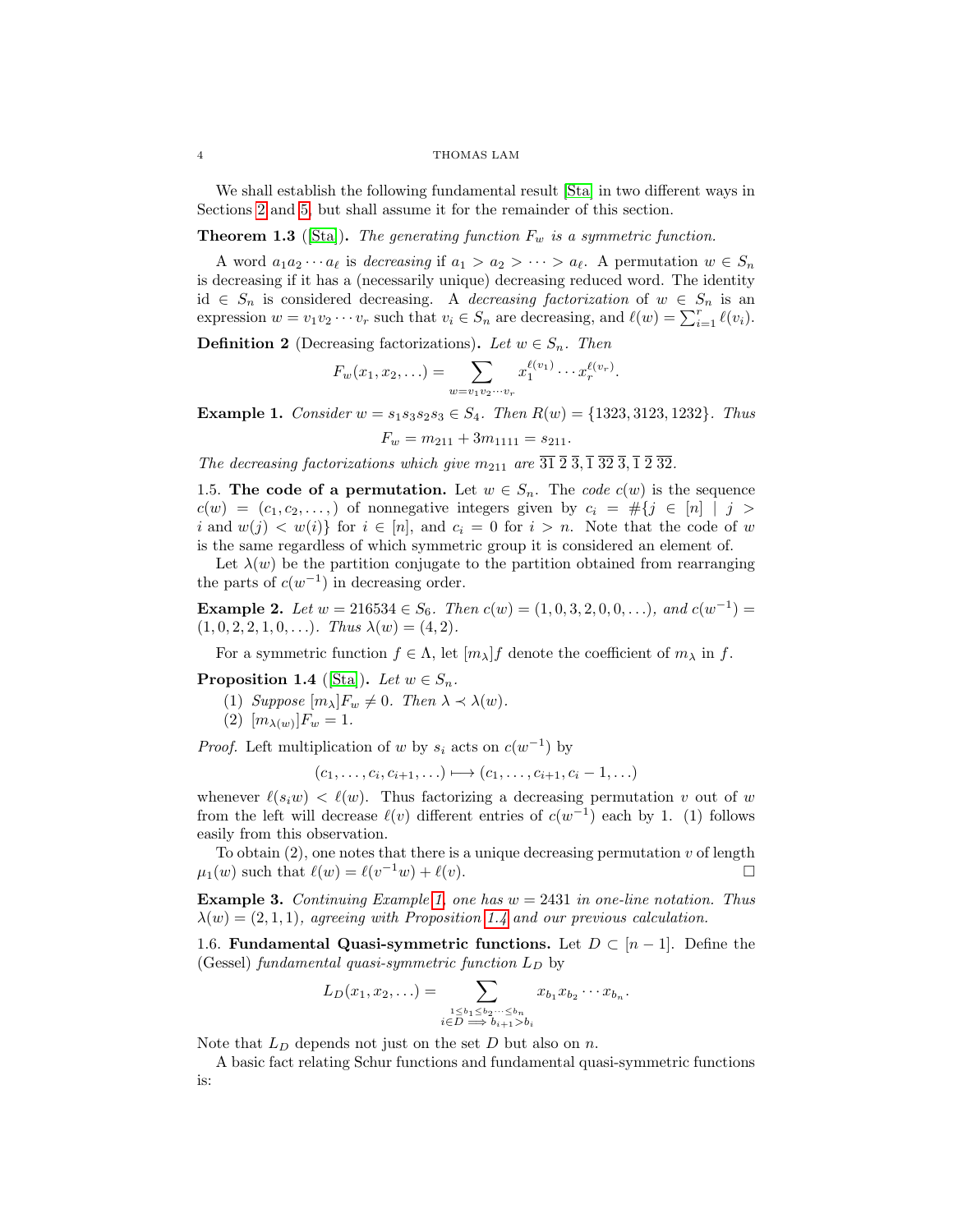<span id="page-4-2"></span>**Proposition 1.5.** Let  $\lambda$  be a partition. Then

$$
s_\lambda = \sum_T L_{\mathrm{Des}(T)}.
$$

<span id="page-4-1"></span>**Definition 3** (Using quasi symmetric functions). Let  $w \in S_n$ . Then

$$
F_w(x_1, x_2, \ldots) = \sum_{\mathbf{a} \in R(w^{-1})} L_{\mathrm{Des}(\mathbf{a})}.
$$

**Example 4.** Continuing Example [1,](#page-3-0) we have  $F_w = L_2 + L_1 + L_3$ , where all subsets are considered subsets of [3]. Note that these are exactly the descent sets of the tableaux

| - |  | -4 |  | -4 |  |
|---|--|----|--|----|--|
|   |  |    |  |    |  |

# <span id="page-4-3"></span>1.7. Exercises.

- (1) Prove that  $|c(w)| := \sum_i c_i(w)$  is equal to  $\ell(w)$ .
- (2) Let  $S_{\infty} = \bigcup_{n \geq 1} S_n$ , where permutations are identified under the embeddings  $S_1 \hookrightarrow S_2 \hookrightarrow S_3 \cdots$ . Prove that  $w \mapsto c(w)$  is a bijection between  $S_{\infty}$  and nonnegative integer sequences with finitely many non-zero entries.
- (3) Prove the equivalence of Definitions [1,](#page-2-1) [2,](#page-3-2) and [3.](#page-4-1)
- (4) What happens if we replace decreasing factorizations by increasing factorizations in Definition [2?](#page-3-2)
- (5) What is the relationship between  $F_w$  and  $F_{w^{-1}}$ ?
- (6) (Grassmannian permutations) A permutation  $w \in S_n$  is Grassmannian if it has at most one descent.
	- (a) Characterize the codes of Grassmannian permutations.
	- (b) Show that if  $w$  is Grassmannian then  $F_w$  is a Schur function.
	- (c) Which Schur functions are equal to  $F_w$  for some Grassmannian permutation  $w \in S_n$ ?
- (7) (321-avoiding permutations [\[BJS\]](#page-26-4)) A permutation  $w \in S_n$  is 321-avoiding if there does not exist  $a < b < c$  such that  $w(a) > w(b) > w(c)$ . Show that w is 321-avoiding if and only if no reduced word  $\mathbf{i} \in R(w)$  contains a consecutive subsequence of the form  $j(j + 1)j$ . If w is 321-avoiding, show directly from the definition that  $F_w$  is a skew Schur function.

#### 2. Edelman-Greene insertion

<span id="page-4-0"></span>2.1. Insertion for reduced words. We now describe an insertion algorithm for reduced words, due to Edelman and Greene [\[EG\]](#page-26-0), which establishes Theorem [1.3,](#page-3-3) and in addition stronger positivity properties. Related bijections were studied by Lascoux-Schützenberger [\[LSc85\]](#page-27-11) and by Haiman [\[Hai\]](#page-27-12).

Let T be a column and row strict Young tableau. The *reading word*  $r(T)$  is the word obtained by reading the rows of  $T$  from left to right, starting with the bottom row.

Let  $w \in S_n$ . We say that a tableau T is a EG-tableau for w if  $r(T)$  is a reduced word for w. For example,

$$
T = \boxed{\frac{1}{2} \cdot \frac{2}{3}}
$$

has reading word  $r(T) = 23123$ , and is an EG-tableau for  $3421 \in S_4$ .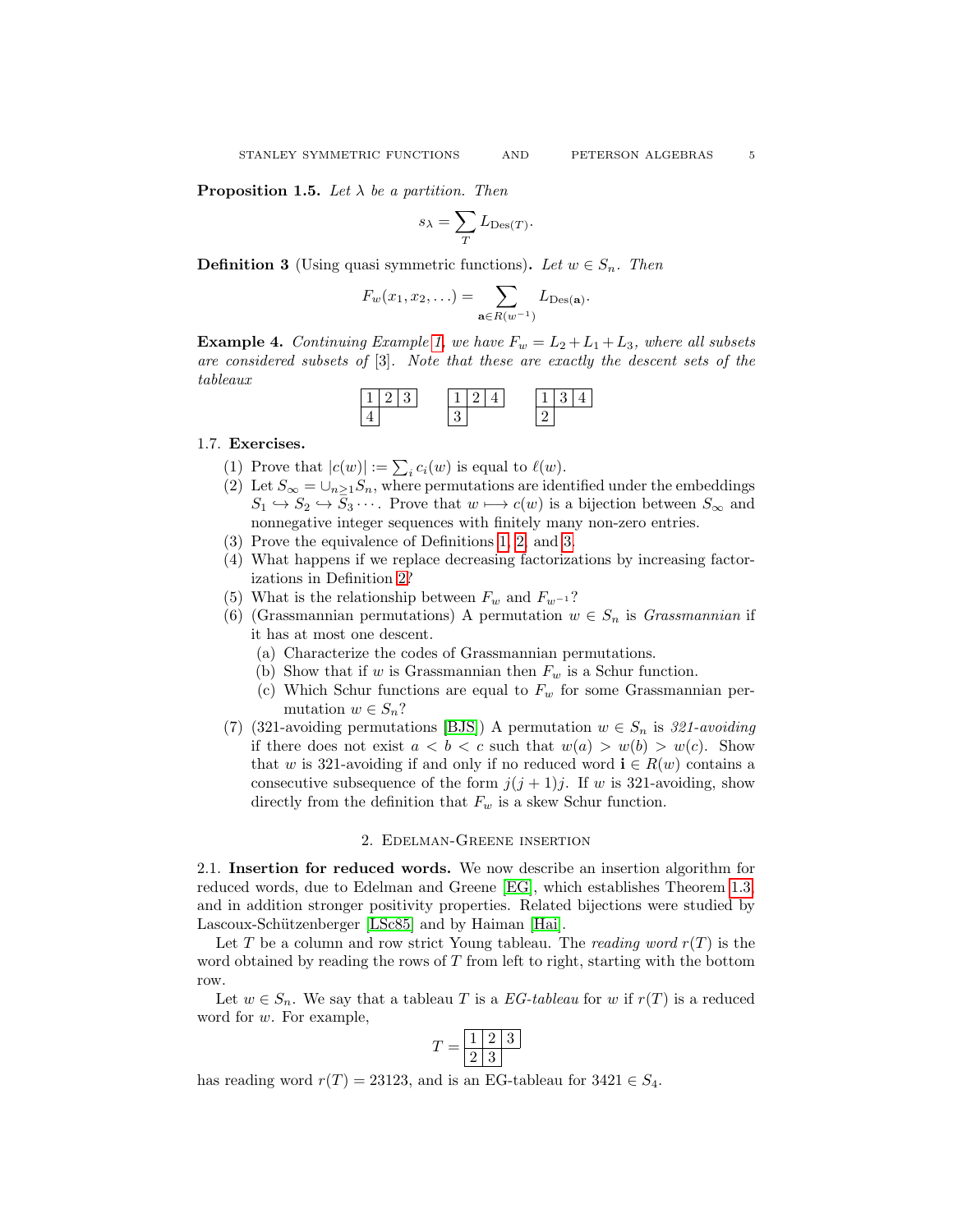#### $6\,$   $\,$  THOMAS LAM

<span id="page-5-0"></span>**Theorem 2.1** ([\[EG\]](#page-26-0)). Let  $w \in S_n$ . There is a bijection between  $R(w)$  and the set of pairs  $(P,Q)$ , where P is an EG-tableau for w, and Q is a standard Young tableau with the same shape as P. Furthermore, under the bijection  $i \leftrightarrow (P(i), Q(i))$  we have  $Des(i) = Des(Q)$ .

Combining Theorem [2.1](#page-5-0) with Proposition [1.5](#page-4-2) and Definition [3,](#page-4-1) we obtain:

<span id="page-5-2"></span>**Corollary 2.2.** Let  $w \in S_n$ . Then  $F_w = \sum_{\lambda} \alpha_{w\lambda} s_{\lambda}$ , where  $\alpha_{w\lambda}$  is equal to the number of EG-tableau for  $w^{-1}$ . In particular,  $F_w$  is Schur positive.

As a consequence we obtain Theorem [1.3.](#page-3-3)

<span id="page-5-1"></span>**Lemma 2.3.** Suppose T is an EG-tableau for  $S_n$ . Then the shape of T is contained in the staircase  $\delta_{n-1}$ .

*Proof.* Since T is row-strict and column-strict, the entry in the *i*-th row and *j*-th column is greater than or equal to  $i + j - 1$ . But EG-tableaux can only be filled with the numbers  $1, 2, \ldots, n-1$ , so the shape of T is contained inside  $\delta_{n-1}$ .  $\Box$ 

*Proof of Theorem [1.2.](#page-2-2)* The longest word  $w_0$  has length  $\binom{n}{2}$ . Suppose T is an EGtableau for  $w_0$ . Since the staircase  $\delta_{n-1}$  has exactly  $\binom{n}{2}$  boxes, Lemma [2.3](#page-5-1) shows that T must have shape  $\delta_{n-1}$ . But then it is easy to see that the only possibility for  $T$  is the tableau



Thus it follows from Theorem [2.1](#page-5-0) that  $R(w_0) = f^{\delta_{n-1}}$ . — Процессиональные производствование и производствование и производствование и производствование и производс<br>В 1990 году в 1990 году в 1990 году в 1990 году в 1990 году в 1990 году в 1990 году в 1990 году в 1990 году в<br>

The proof of Theorem [2.1](#page-5-0) is via an explicit insertion algorithm. Suppose  $T$  is an EG-tableau. We describe the insertion of a letter  $a$  into  $T$ . If the largest letter in the first row of  $T$  is less than  $a$ , then we add  $a$  to the end of the first row, and the insertion is complete. Otherwise, we find the smallest letter  $a'$  in  $T$  greater than  $a$ , and bump  $a'$  to the second row, where the insertion algorithm is recursively performed. The first row R of T changes as follows: if both a and  $a+1$  were present in R (and thus  $a' = a + 1$ ) then the row remains unchanged; otherwise, we replace  $a'$  by a in R.

For a reduced word  $\mathbf{i} = i_1 i_2 \cdots i_\ell$ , we obtain  $P(\mathbf{i})$  by inserting  $i_1$ , then  $i_2$ , and so on, into the empty tableau. The tableau  $Q(i)$  is the standard Young tableau which records the changes in shape of the EG-tableau as this insertion is performed.

**Example 5.** Let  $i = 21232$ . Then the successive EG-tableau are

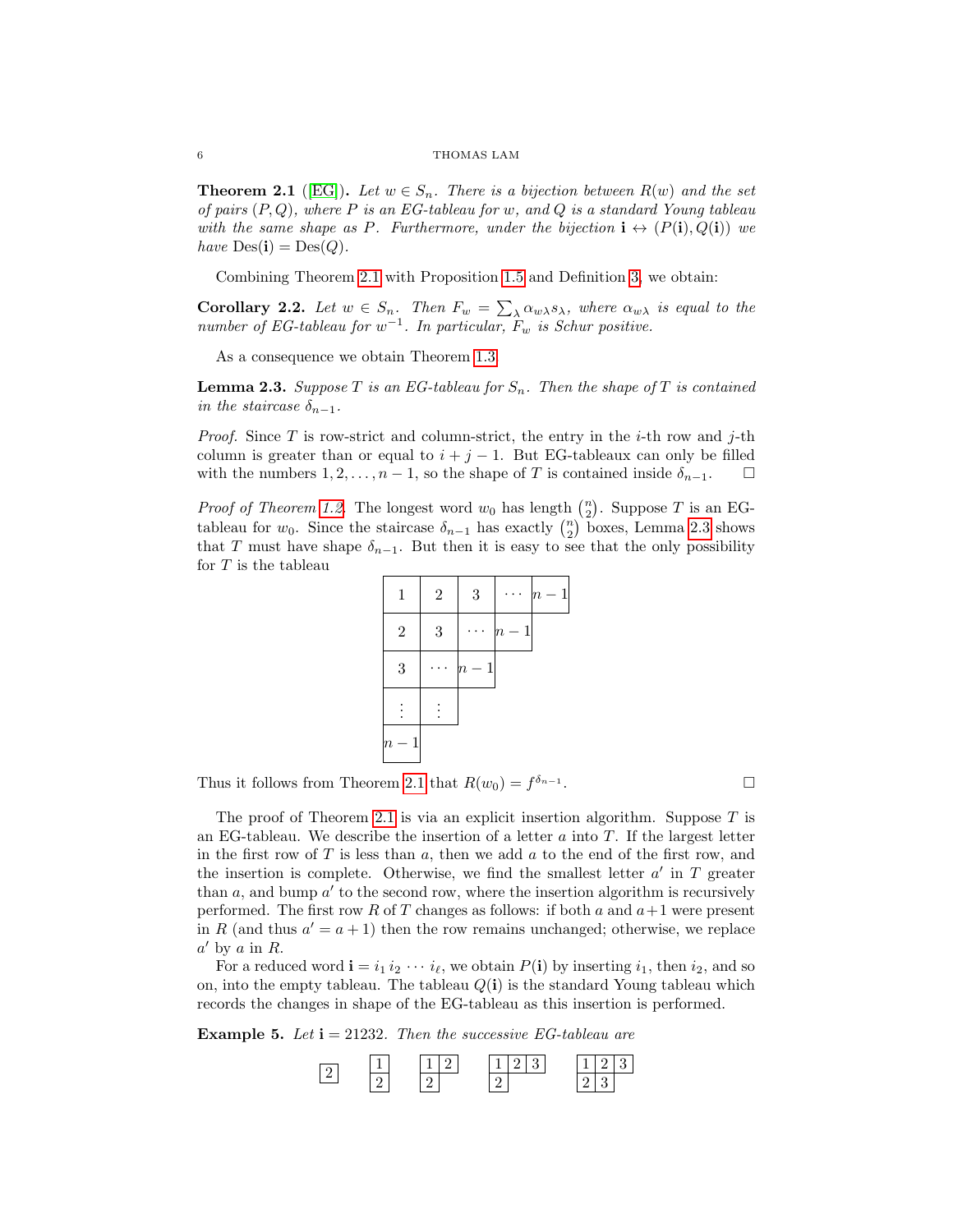so that

$$
Q(\mathbf{i}) = \frac{1 \ 3 \ 4}{2 \ 5}.
$$

2.2. Coxeter-Knuth relations. Let i be a reduced word. A Coxeter-Knuth relation on i is one of the following transformations on three consecutive letters of i:

- (1)  $a(a+1)a \sim (a+1)a(a+1)$
- (2)  $a b c \sim a c b$  when  $b < a < c$
- (3)  $a b c \sim b a c$  when  $b < c < a$

Since Coxeter-Knuth relations are in particular Coxeter relations for the symmetric group, it follows that if two words are related by Coxeter-Knuth relations then they represent the same permutation in  $S_n$ . The following result of Edelman and Greene states that Coxeter-Knuth equivalence is an analogue of Knuth-equivalence for reduced words.

<span id="page-6-2"></span>**Theorem 2.4** ([\[EG\]](#page-26-0)). Suppose  $\mathbf{i}, \mathbf{i}' \in R(w)$ . Then  $P(\mathbf{i}) = P(\mathbf{i}')$  if and only if  $\mathbf{i}$  and i' are Coxeter-Knuth equivalent.

# <span id="page-6-0"></span>2.3. Exercises and Problems.

- (1) For  $w \in S_n$  let  $1 \times w \in S_{n+1}$  denote the permutation obtained from w by adding 1 to every letter in the one-line notation, and putting a 1 in front. Thus if  $w = 24135$ , we have  $1 \times w = 135246$ . Show that  $F_w = F_{1 \times w}$ .
- (2) Suppose  $w \in S_n$  is 321-avoiding (see Section [1.7\)](#page-4-3). Show that Edelman-Greene insertion of  $\mathbf{i} \in R(w)$  is the usual Robinson-Schensted insertion of i.
- (3) (Vexillary permutations [\[BJS\]](#page-26-4)) A permutation  $w \in S_n$  is vexillary if it avoids the pattern 2143. That is, there do not exist  $a < b < c < d$  such that  $w(b) < w(a) < w(d) < w(c)$ . In particular,  $w_0$  is vexillary.

The Stanley symmetric function  $F_w$  is equal to a Schur function  $s_\lambda$  if and only if w is vexillary [\[BJS,](#page-26-4) p.367]. Is there a direct proof using Edelman-Greene insertion?

(4) (Shape of a reduced word) The shape  $\lambda(i)$  of a reduced word  $i \in R(w)$  is the shape of the tableau  $P(i)$  or  $Q(i)$  under Edelman-Greene insertion. Is there a direct way to read off the shape of a reduced word? (See [\[TY\]](#page-28-6) for a description of  $\lambda_1(i)$ .)

For example, Greene's invariants (see for example [\[EC2,](#page-28-5) Ch. 7]) describe the shape of a word under Robinson-Schensted insertion.

<span id="page-6-1"></span>(5) (Coxeter-Knuth relations and dual equivalence (graphs)) Show that Coxeter-Knuth relations on reduced words correspond exactly to elementary dual equivalences on the recording tableau (see [\[Hai\]](#page-27-12)). They thus give a structure of a dual equivalence graph [\[Ass\]](#page-26-8) on  $R(w)$ .

An independent proof of this (in particular not using EG-insertion), together with the technology of [\[Ass\]](#page-26-8), would give a new proof of the Schur positivity of Stanley symmetric functions.

(6) (Lascoux-Schützenberger transition) Let  $(i, j) \in S_n$  denote the transposition which swaps i and j. Fix  $r \in [n]$  and  $w \in S_n$ . The Stanley symmetric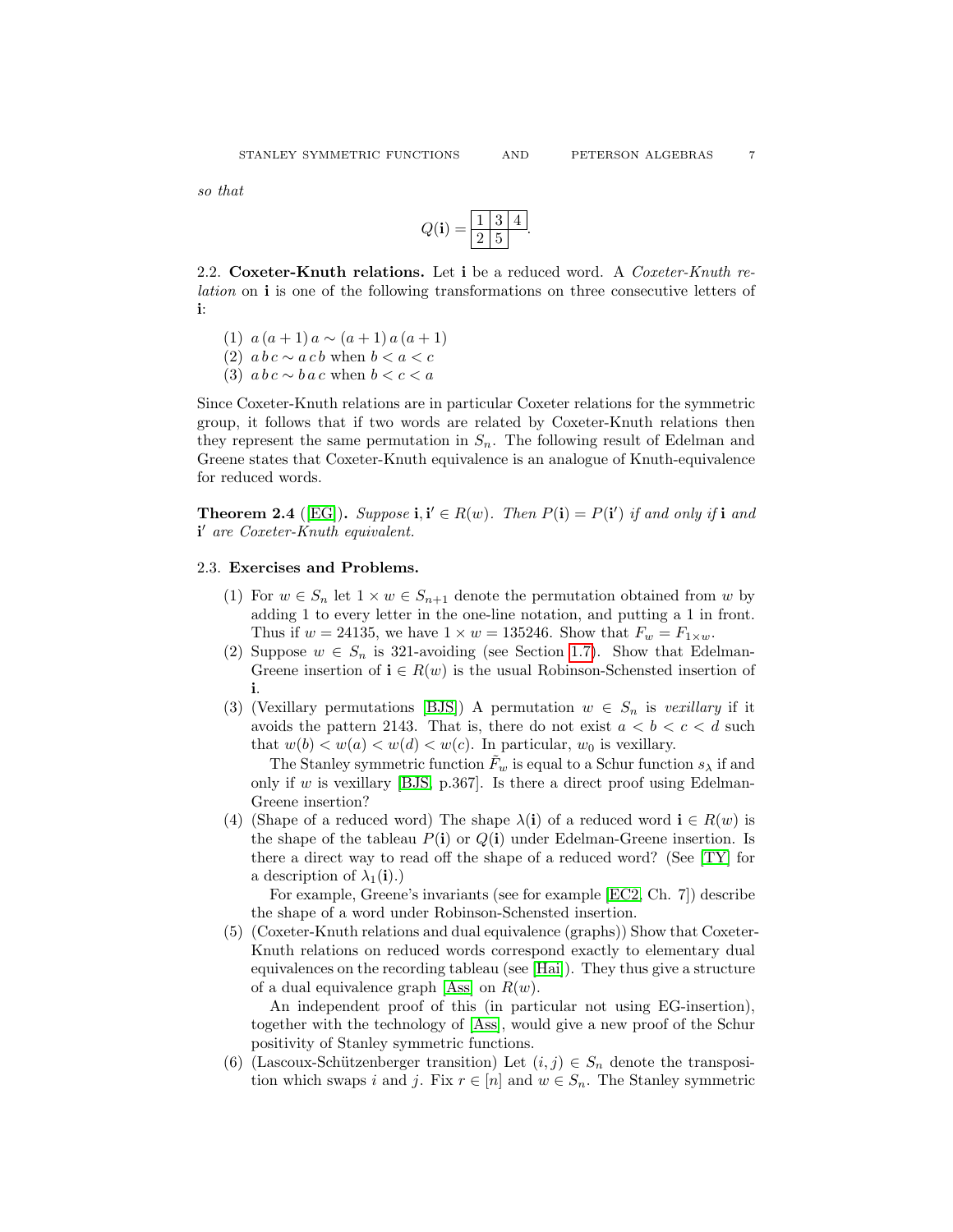<span id="page-7-0"></span>functions satisfy [\[LSc85\]](#page-27-11) the equality

(2.1) 
$$
\sum_{u=w(r,s):\ \ell(u)=\ell(w)+1} F_u = \left(\sum_{v=w(s',r):\ \ell(v)=\ell(w)+1 \ s'
$$

where the last term with  $x = (1 \times w)(1, r)$  is only present if  $\ell(x) = \ell(w)+1$ . One obtains another proof of the Schur positivity of  $F_u$  as follows. Let r be the last descent of u, and let k be the largest index such that  $u(r) > u(k)$ . Set  $w = u(r, k)$ . Then the left hand side of [\(2.1\)](#page-7-0) has only one term  $F_u$ . Recursively repeating this procedure for the terms  $F_v$  on the right hand side one obtains a positive expression for  $F_u$  in terms of Schur functions.

(7) (Little's bijection) Little [\[Lit\]](#page-28-7) described an algorithm to establish [\(2.1\)](#page-7-0), which we formulate in the manner of  $[LS06]$ . A v-marked nearly reduced *word* is a pair  $(i, a)$  where  $i = i_1 i_2 \cdots i_\ell$  is a word with letters in  $\mathbb{Z}_{>0}$  and a is an index such that  $\mathbf{j} = i_1 i_2 \cdots \hat{i}_a \cdots i_\ell$  is a reduced word for v, where  $\hat{i}_a$ denotes omission. We say that  $(i, a)$  is a marked nearly reduced word if it is a v-marked nearly reduced word for some  $v$ . A marked nearly reduced word is a marked reduced word if i is reduced.

Define the directed Little graph on marked nearly reduced words, where each vertex has a unique outgoing edge  $(i, a) \rightarrow (i', a')$  as follows: i' is obtained from i by changing  $i_a$  to  $i_a - 1$ . If  $i_a - 1 = 0$ , then we also increase every letter in **i** by 1. If **i** is reduced then  $a' = a$ . If **i** is not reduced then a' is the unique index not equal to a such that  $i_1 i_2 \cdots \hat{i}_{a'} \cdots i_{\ell}$  is reduced. (Check that this is well-defined.)

For a marked reduced word  $(i, a)$  such that i is reduced, the *forward* Little move sends  $(i, a)$  to  $(j, b)$  where  $(j, b)$  is the first marked reduced word encountered by traversing the Little graph.

#### <span id="page-7-1"></span>**Example 6.** Beginning with  $i = 2134323$  and  $a = 5$  one has

 $2134321 \rightarrow 2134221 \rightarrow 2134211 \rightarrow 3245321.$ 

Note that i is a reduced word for  $u = 53142$  which covers  $w = 43152$ . The word 3245321 is a reduced word for  $514263 = (1 \times w)(1, 2)$ .

Check that if you apply the forward Little move to a w-marked reduced word  $(i, a)$  where  $i \in R(u)$  for some u on the left hand side of  $(2.1)$ , you will get a (w or  $1 \times w$ )-marked reduced word  $(j, b)$  where  $j \in R(v)$  for some v on the right hand side of  $(2.1)$ . This can then be used to prove  $(2.1)$ .

(8) (Dual Edelman-Greene equivalence) Let  $R(\infty)$  denote the set of all reduced words of permutations. We say that  $\mathbf{i}, \mathbf{i}' \in R(\infty)$  are dual EG-equivalent if the recording tableaux under EG-insertion are the same:  $Q(i) = Q(i')$ .

Conjecture 2.5. Two reduced words are dual EG-equivalent if and only if they are connected by forward and backwards Little moves.

For example, both 2134321 and 3245321 of Example [6](#page-7-1) Edelman-Greene insert to give recording tableau

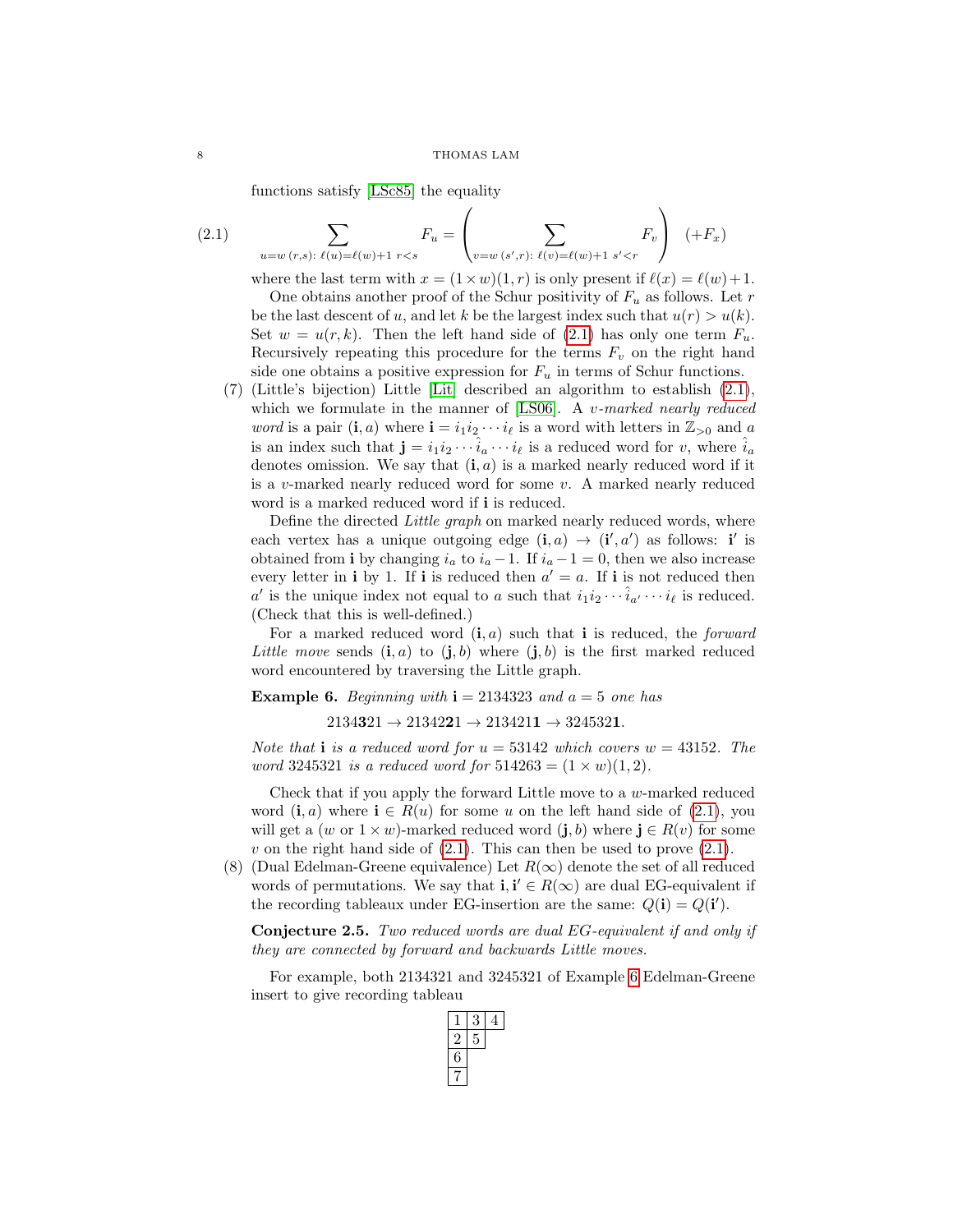- <span id="page-8-1"></span>(9) Fix a symmetric group  $S_n$ . Is there a formula for the number of EG-tableau of a fixed shape  $\lambda$ ? (See also Section [5.4](#page-16-0) and compare with formulae for the number of (semi)standard tableaux [\[EC2\]](#page-28-5).)
- (10) There are two common bijections which demonstrate the symmetry of Schur functions: the Bender-Knuth involution [\[BK\]](#page-26-9), and the Lascoux-Schützenberger/crystal operators (see for example [\[LLT\]](#page-27-14)).

Combine this with Edelman-Greene insertion to obtain an explicit weightchanging bijection on the monomials of a Stanley symmetric function, which exhibits the symmetry of a Stanley symmetric function. Compare with Stanley's original bijection [\[Sta\]](#page-28-0).

(11) (Jeu-de-taquin for reduced words) There is a theory of Jeu-de-taquin for skew EG-tableaux due to Thomas and Yong [\[TY09,](#page-28-8) [TY\]](#page-28-6), where for example one possible slide is



# 3. Affine Stanley symmetric functions

<span id="page-8-0"></span>3.1. Affine symmetric group. For basic facts concerning the affine symmetric group, we refer the reader to [\[BB\]](#page-26-10).

Let  $n > 2$  be a positive integer. Let  $\tilde{S}_n$  denote the affine symmetric group with simple generators  $s_0, s_1, \ldots, s_{n-1}$  satisfying the relations

| $s_i^2 = 1$                             | for all $i$           |
|-----------------------------------------|-----------------------|
| $s_i s_{i+1} s_i = s_{i+1} s_i s_{i+1}$ | for all $i$           |
| $s_i s_j = s_j s_i$                     | for $ i - j  \ge 2$ . |

Here and elsewhere, the indices will be taken modulo  $n$  without further mention. The length  $\ell(w)$  and reduced words  $R(w)$  for affine permutations  $w \in \tilde{S}_n$  are defined in an analogous manner to Section [1.2.](#page-2-3) The symmetric group  $S_n$  embeds in  $\tilde{S}_n$  as the subgroup generated by  $s_1, s_2, \ldots, s_{n-1}$ .

One may realize  $\tilde{S}_n$  as the set of all bijections  $w : \mathbb{Z} \to \mathbb{Z}$  such that  $w(i+n) =$  $w(i) + n$  for all i and  $\sum_{i=1}^{n} w(i) = \sum_{i=1}^{n} i$ . In this realization, to specify an element  $w \in \tilde{S}_n$  it suffices to give the "window"  $[w(1), w(2), \ldots, w(n)]$ . The product  $w \cdot v$ of two affine permutations is then the composed bijection  $w \circ v : \mathbb{Z} \to \mathbb{Z}$ . Thus  $ws_i$ is obtained from w by swapping the values of  $w(i + kn)$  and  $w(i + kn + 1)$  for every  $k \in \mathbb{Z}$ . An affine permutation  $w \in \tilde{S}_n$  is Grassmannian if  $w(1) < w(2) < \cdots < w(n)$ . For example, the affine Grassmannian permutation  $[-2, 2, 6] \in \tilde{S}_3$  has reduced words 2120 and 1210.

3.2. Definition. A word  $a_1a_2\cdots a_\ell$  with letters in  $\mathbb{Z}/n\mathbb{Z}$  is called *cyclically decreasing* if (1) each letter occurs at most once, and (2) whenever i and  $i + 1$  both occur in the word,  $i + 1$  precedes i.

An affine permutation  $w \in \tilde{S}_n$  is called cyclically decreasing if it has a cyclically decreasing reduced word. Note that such a reduced word may not be unique.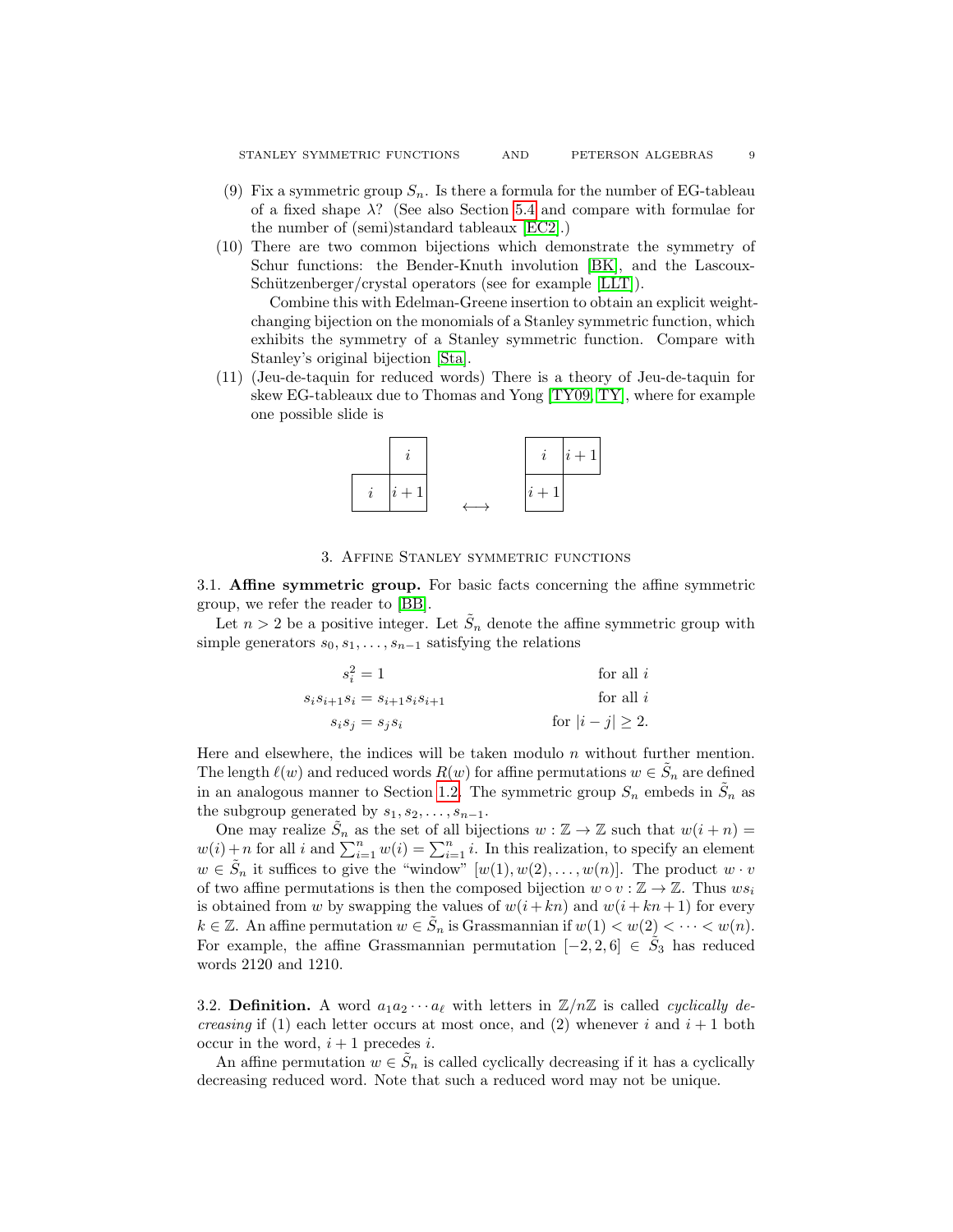**Lemma 3.1.** There is a bijection between strict subsets of  $\mathbb{Z}/n\mathbb{Z}$  and cyclically decreasing affine permutations  $w \in \tilde{S}_n$ , sending a subset S to the unique cyclically decreasing affine permutation which has reduced word using exactly the simple generators  $\{s_i \mid i \in S\}.$ 

We define cyclically decreasing factorizations of  $w \in \tilde{S}_n$  in the same way as decreasing factorizations in  $S_n$ .

**Definition 4.** Let  $w \in \tilde{S}_n$ . The affine Stanley symmetric function  $\tilde{F}_w$  is given by

$$
\tilde{F}_w = \sum_{w = v_1 v_2 \cdots v_r} x_1^{\ell(v_1)} x_2^{\ell(v_2)} \cdots x_r^{\ell(v_r)}
$$

where the summation is over cyclically decreasing factorizations of w.

<span id="page-9-0"></span>**Theorem 3.2** ([\[Lam06\]](#page-27-1)). The generating function  $\tilde{F}_w$  is a symmetric function.

Theorem [3.2](#page-9-0) can be proved directly, as was done in [\[Lam06\]](#page-27-1). We shall establish Theorem [3.2](#page-9-0) using the technology of the affine nilHecke algebra in Sections [6-](#page-17-0)[8.](#page-21-0) Some immediate observations:

- (1)  $\tilde{F}_w$  is a homogeneous of degree  $\ell(w)$ .
- (2) If  $w \in S_n$ , then a cyclically decreasing factorization of w is just a decreasing factorization of w, so  $F_w = F_w$ .
- (3) The coefficient of  $x_1 x_2 \cdots x_{\ell(w)}$  in  $\tilde{F}_w$  is equal to  $|R(w)|$ .

<span id="page-9-2"></span>**Example 7.** Consider the affine permutation  $w = s_2s_1s_2s_0s_2$ . The reduced words are  $R(w) = \{21202, 12102, 21020\}$ . The other cyclically decreasing factorizations are

 $\overline{21}\ \overline{2}\ \overline{0}\ \overline{2}, \overline{2}\ \overline{1}\ \overline{2}\ \overline{02}, \overline{1}\ \overline{21}\ \overline{0}\ \overline{2}, \overline{1}\ \overline{2}\ \overline{1}\ \overline{02}, \overline{1}\ \overline{2}\ \overline{10}\ \overline{2}, \overline{21}\ \overline{0}\ \overline{2}\ \overline{0}, \overline{2}\ \overline{1}\ \overline{02}\ \overline{0}, \overline{2}\ \overline{10}\ \overline{2}\ \overline{0}$ 

# $\overline{21}$   $\overline{2}$   $\overline{02}$ ,  $\overline{1}$   $\overline{21}$   $\overline{02}$ ,  $\overline{21}$   $\overline{02}$   $\overline{0}$

Thus

$$
\tilde{F}_w = m_{221} + 2m_{2111} + 3m_{11111}.
$$

3.3. Codes. Let  $w \in \tilde{S}_n$ . The code  $c(w)$  is a vector  $c(w) = (c_1, c_2, \ldots, c_n) \in$  $\mathbb{Z}_{\geq 0}^n - \mathbb{Z}_{\geq 0}^n$  of non-negative entries with at least one 0. The entries are given by  $c_i = #\{j \in \mathbb{Z} \mid j > i \text{ and } w(j) < w(i)\}.$ 

It is shown in [\[BB\]](#page-26-10) that there is a bijection between codes and affine permutations and that  $\ell(w) = |c(w)| := \sum_{i=1}^n c_i$ . We define  $\lambda(w)$  as for usual permutations (see Section [1\)](#page-1-0). For example, for  $w = s_2s_0s_1s_2s_1s_0 = [-4, 3, 7] \in \tilde{S}_3$ , one has  $c(w^{-1}) = (5, 1, 0)$  and  $\lambda = (2, 1, 1, 1, 1)$ .

Let  $\mathcal{B}^n$  denote the set of partitions  $\lambda$  satisfying  $\lambda_1 < n$ , called the set of  $(n-1)$ bounded partitions.

**Lemma 3.3** ([\[BB\]](#page-26-10)). The map  $w \mapsto \lambda(w)$  is a bijection between  $\tilde{S}_n^0$  and  $\mathcal{B}^n$ .

The analogue of Proposition [1.4](#page-3-1) has a similar proof.

<span id="page-9-1"></span>**Proposition 3.4** ([\[Lam06\]](#page-27-1)). Let  $w \in \tilde{S}_n$ .

- (1) Suppose  $[m_\lambda]F_w \neq 0$ . Then  $\lambda \prec \lambda(w)$ .
- (2)  $[m_{\lambda(w)}]F_w = 1.$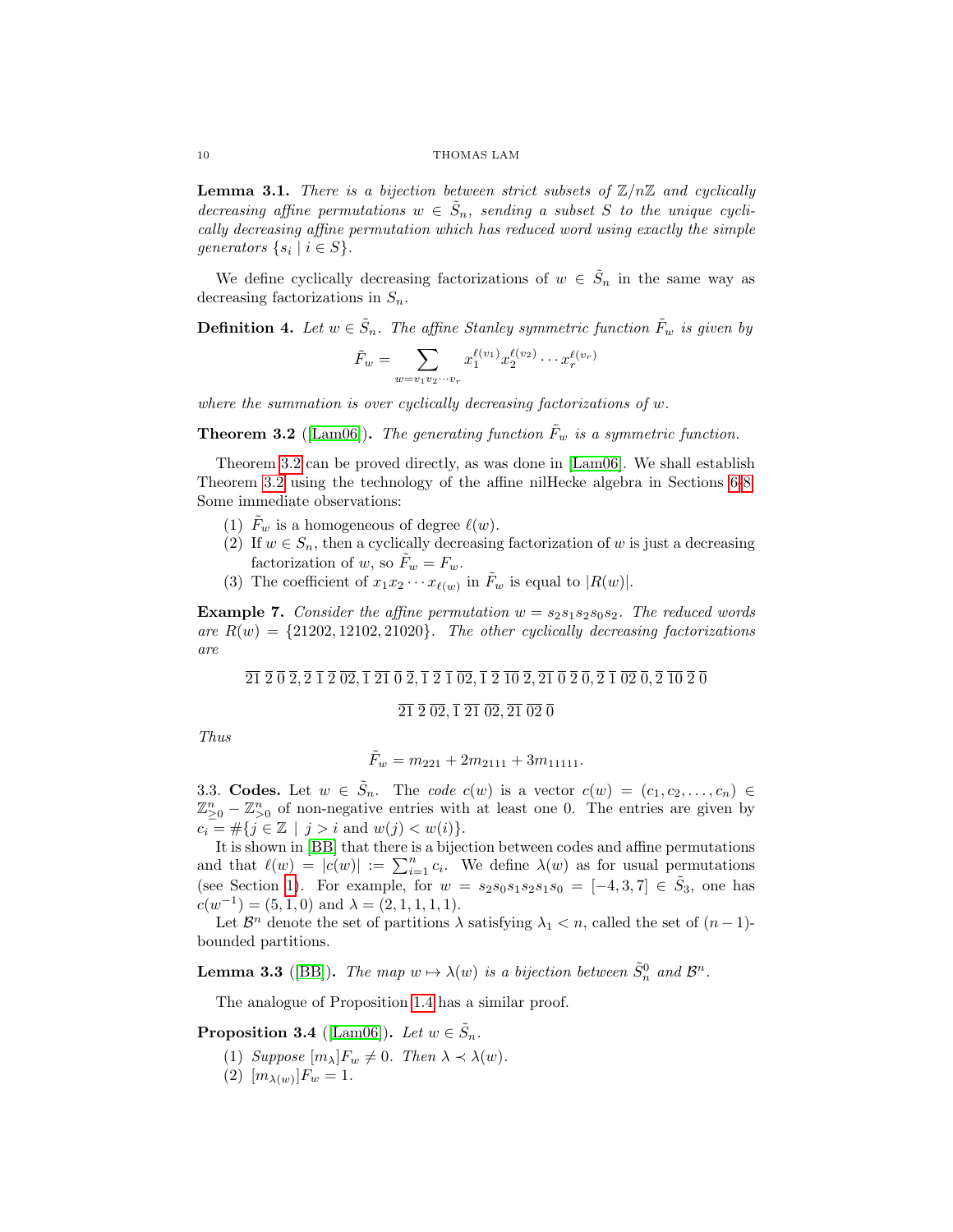The ring of symmetric functions  $\Lambda$  is a Hopf algebra, with coproduct given by  $\Delta(h_k) = \sum_{j=0}^k h_j \otimes h_{k-j}$ . Equivalently, the coproduct of  $f(x_1, x_2, ...) \in \Lambda$ can be obtained by writing  $f(x_1, x_2, \ldots, y_1, y_2, \ldots)$  in the form  $\sum_i f_i(x_1, x_2, \ldots) \otimes f_i(x_i, y_i)$  $g_i(y_1, y_2, \ldots)$  where  $f_i$  and  $g_i$  are symmetric in x's and y's respectively. Then  $\Delta(f) = \sum_i f_i \otimes g_i.$ 

The ring  $\Lambda$  is self Hopf-dual under the Hall inner product. That is, one has  $\langle \Delta f, g \otimes h \rangle = \langle f, gh \rangle$  for  $f, g, h \in \Lambda$ . Here the Hall inner product is extended to  $\Lambda \otimes \Lambda$  in the obvious way. The rings  $\Lambda_{(n)}$  and  $\Lambda^{(n)}$  are in fact Hopf algebras, which are dual to each other under the same inner product. We refer the reader to [\[Mac\]](#page-28-3) for further details.

3.5. Affine Schur functions. Stanley symmetric functions expand positively in terms of the basis of Schur functions (Corollary [2.2\)](#page-5-2). We now describe the analogue of Schur functions for the affine setting.

For  $\lambda \in \mathcal{B}^n$ , we let  $\tilde{F}_{\lambda} := \tilde{F}_w$  where  $w \in \tilde{S}_n^0$  is the unique affine Grassmannian permutation with  $\lambda(w) = \lambda$ . These functions  $\tilde{F}_{\lambda}$  are called *affine Schur functions* (or dual k-Schur functions, or weak Schur functions).

<span id="page-10-1"></span>**Theorem 3.5** ([\[LM07,](#page-27-10) [Lam06\]](#page-27-1)). The affine Schur functions  $\{\tilde{F}_{\lambda} \mid \lambda \in \mathcal{B}^m\}$  form a basis of  $\Lambda^{(n)}$ .

*Proof.* By Proposition [3.4,](#page-9-1) the leading monomial term of  $\tilde{F}_{\lambda}$  is  $m_{\lambda}$ . Thus  $\{\tilde{F}_{\lambda} \mid \lambda \in$  $\mathcal{B}^m$ } is triangular with resepect to the basis  $\{m_\lambda \mid \lambda \in \mathcal{B}^m\}$ , so that it is also a  $\Box$ 

We let  $\{s_\lambda^{(k)}\}$  $\{\kappa^{(k)}\}\subset \Lambda_{(n)}$  denote the dual basis to  $\tilde{F}_{\lambda}$ . These are the (ungraded) k-Schur functions, where  $k = n - 1$ . It turns out that the k-Schur functions are Schur positive. However, affine Stanley symmetric functions are not. Instead, one has:

<span id="page-10-0"></span>**Theorem 3.6** ([\[Lam08\]](#page-27-2)). The affine Stanley symmetric functions  $\bar{F}_w$  expand positively in terms of the affine Schur functions  $\tilde{F}_{\lambda}$ .

Theorem [3.6](#page-10-0) was established using geometric methods. See Section [10](#page-26-3) and [\[Lam08\]](#page-27-2). It is an open problem to give a combinatorial interpretation of the affine Stanley coefficients, expressing affine Stanley symmetric functions in terms of affine Schur functions.

3.6. Example: The case of  $\tilde{S}_3$ . To illustrate Theorem [3.5,](#page-10-1) we completely describe the affine Schur functions for  $\tilde{S}_3$ .

<span id="page-10-3"></span>**Proposition 3.7.** Let  $w \in \tilde{S}_n$  be the affine Grassmannian permutation corresponding to the partition  $(2^a 1^b)$ . Then  $|R(w)| = {b/2+a \choose a}$ .

<span id="page-10-2"></span>**Proposition 3.8.** The affine Schur function  $\tilde{F}_{2^a,1^b}$  is given by

$$
\tilde{F}_{2^a,1^b} = \sum_{j=0}^a \binom{\lfloor b/2+a-j \rfloor}{a-j} m_{2^j 1^{b+2a-2j}}.
$$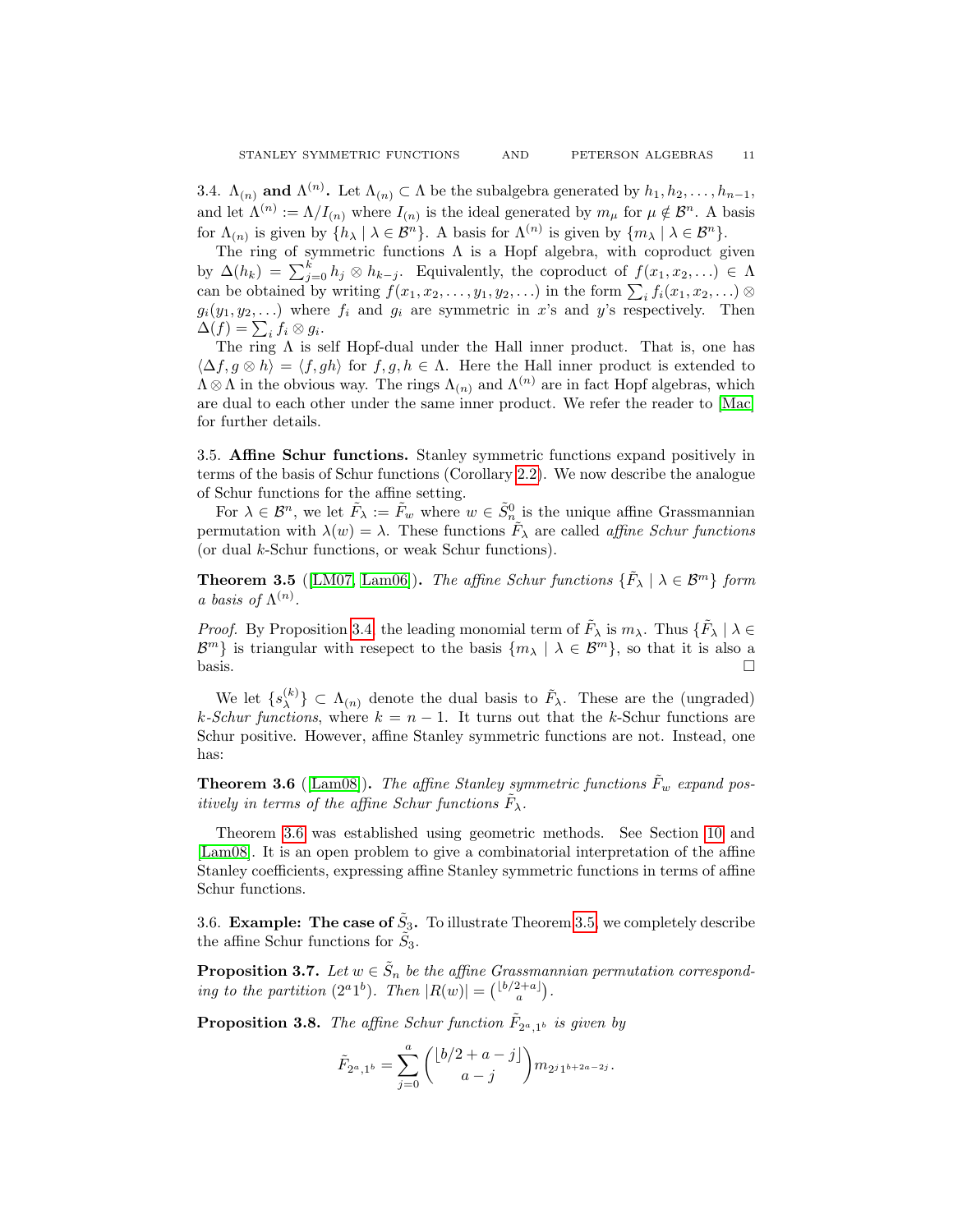The k-Schur function  $s_{2a}^{(2)}$  $\sum_{2^a,1^b}^{(2)}$  is given by

$$
s_{2^a,1^b}^{(2)} = h_2^a e_2^{\lfloor b/2 \rfloor} h_1^{b-2\lfloor b/2 \rfloor}.
$$

**Example 8.** For  $w = 1210$ , we have  $a = 1$  and  $b = 2$ . Thus  $R(w) = \{1210, 2120\}$ has cardinality  $\binom{2}{1} = 2$ , and  $\tilde{F}_{2,1^2} = m_{211} + 2m_{1111}$ .

Example 9. The affine Stanley symmetric function of Example [7](#page-9-2) expands as

$$
\tilde{F}_w = \tilde{F}_{2^2,1} + \tilde{F}_{2,1^3} + \tilde{F}_{1^5}
$$

agreeing with Theorem [3.6.](#page-10-0)

# 3.7. Exercises and problems.

- (1) (Coproduct formula [\[Lam06\]](#page-27-1)) Show that  $\Delta \tilde{F}_w = \sum_{uv=w:\ell(w)=\ell(u)+\ell(v)} \tilde{F}_u \otimes$  $\tilde{F}_v.$
- (2) (321-avoiding affine permutations [\[Lam06\]](#page-27-1)) Extend the results in Section [1.7](#page-4-3) on 321-avoiding permutations to the affine case.
- (3) (Affine vexillary permutations) For which  $w \in \tilde{S}_n$  is  $\tilde{F}_w$  equal to an affine Schur function  $\tilde{F}_{\lambda}$ ? See the discussion of vexillary permutations in Section [2.3](#page-6-0) and also [\[Lam06,](#page-27-1) Problem 1].
- <span id="page-11-0"></span>(4)  $(n \to \infty \text{ limit})$  Show that for a fixed partition  $\lambda$ , we have  $\lim_{n \to \infty} \tilde{F}_{\lambda}^{(n)} = s_{\lambda}$ , where  $\tilde{F}^{(n)}$  denotes the affine Schur function for  $\tilde{S}_n$ .
- (5) Extend Proposition [3.8](#page-10-2) to all affine Stanley symmetric functions in  $\tilde{S}_3$ , and thus give a formula for the affine Stanley coefficients.
- (6) Is there an affine analogue of the fundamental quasi-symmetric functions? For example, one might ask that affine Stanley symmetric functions expand positively in terms of such a family of quasi-symmetric functions. Affine Stanley symmetric functions do not in general expand positively in terms of fundamental quasi-symmetric functions (see [\[McN,](#page-28-9) Theorem 5.7]).
- (7) Find closed formulae for numbers of reduced words in the affine symmetric groups  $\tilde{S}_n$ ,  $n > 3$ , extending Proposition [3.7.](#page-10-3) Are there formulae similar to the determinantal formula, or hook-length formula for the number of standard Young tableaux?
- (8) (*n*-cores) A skew shape  $\lambda/\mu$  is a *n*-ribbon if it is connected, contains *n* squares, and does not contain a  $2 \times 2$  square. An *n*-core  $\lambda$  is a partition such that there does not exist  $\mu$  so that  $\lambda/\mu$  is a *n*-ribbon. There is a bijection between the set of *n*-cores and the affine Grassmannian permutaitons  $\tilde{S}_n^0$ . Affine Schur functions can be described in terms of tableaux on  $n$ -cores, called k-tableau  $[LM05]$  (or weak tableau in  $[LLMS]$ ).
- (9) (Cylindric Schur functions [\[Pos,](#page-28-10) [McN\]](#page-28-9)) Let  $C(k, n)$  denote the set of lattice paths  $p$  in  $\mathbb{Z}^2$  where every step either goes up or to the right, and which is invariant under the translation  $(x, y) \mapsto (x+n-k, y+k)$ . Such lattice paths can be thought of as the boundary of an infinite periodic Young diagram, or equivalently of a Young diagram on a cylinder. We write  $p \subset q$  if p lies completely to the left of q. A cylindric skew semistandard tableau is a sequence  $p_0 \subset p_1 \subset \cdots \subset p_k$  of  $p_i \in C(k, n)$  where the region between  $p_i$ and  $p_{i+1}$  does not contain two squares in the same column. One obtains [\[Pos\]](#page-28-10) a natural notion of a cylindric (skew) Schur function. Show that every cylindric Schur function is an affine Stanley symmetric function, and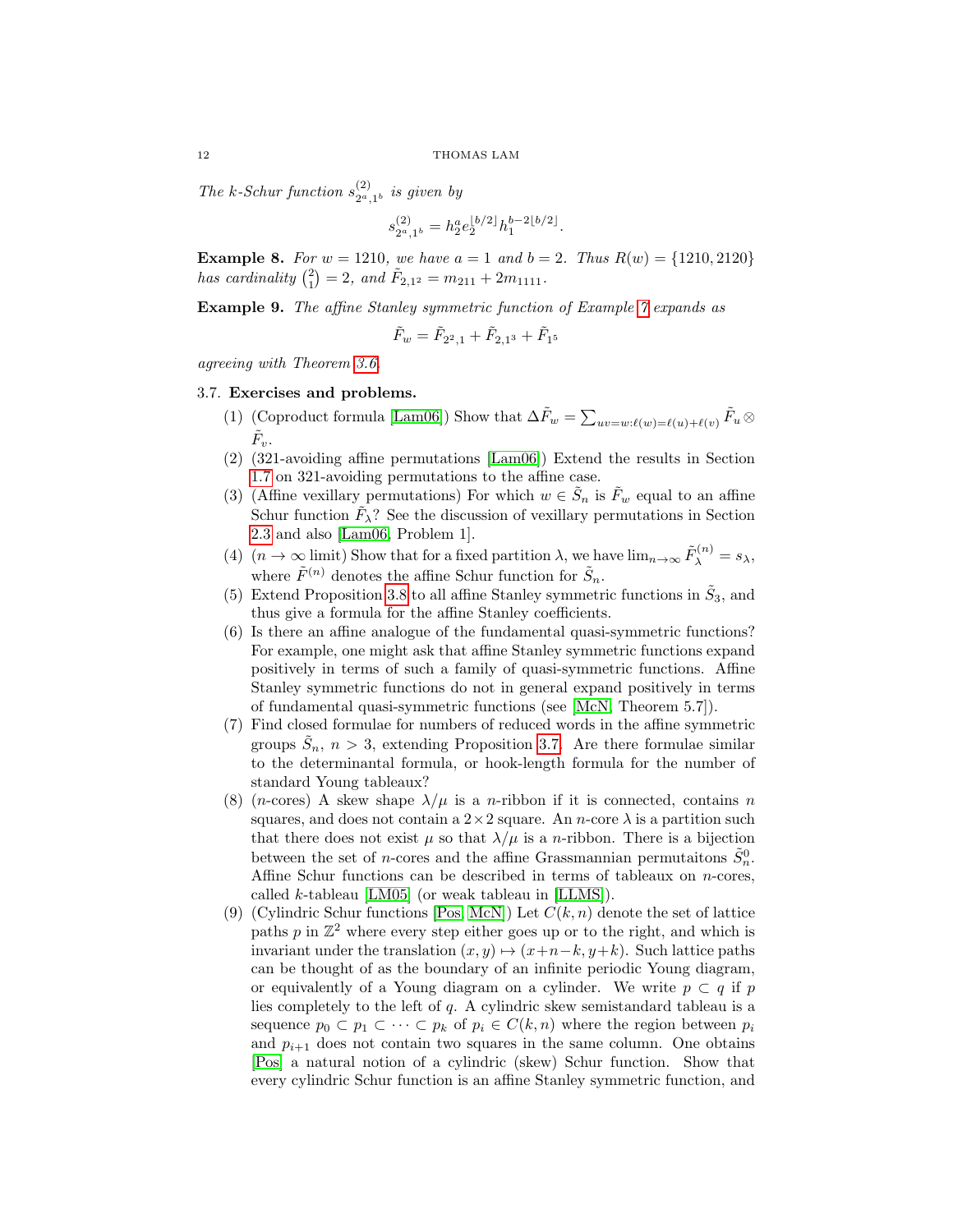every affine Stanley symmetric function of a 321-avoiding permutation is a cylindric Schur function ([\[Lam06\]](#page-27-1)).

- (10) (Kashiwara-Shimozono affine Grothendieck polynomials) The usual Stanley symmetric functions can be expressed as stable limits of Schubert polynomials [\[BJS\]](#page-26-4). What is the relationship between affine Stanley symmetric functions and the affine Grothendieck polynomials of Kashiwara and Shimozono [\[KS\]](#page-27-16)?
- (11) Is there a good notion of Coxeter-Knuth equivalence for reduced words of affine permutations? This may have an application to the affine Schur positivity of affine Stanley symmetric functions (Theorem [3.6\)](#page-10-0). See also Sectio[n2.3](#page-6-0) [\(5\)](#page-6-1).
- (12) (Affine Little bijection [\[LS06\]](#page-27-13)) There is an affine analogue of Little's bijection (Section [2.3\)](#page-6-0) developed in [\[LS06\]](#page-27-13). It gives a combinatorial proof of the affine analogue of the transition formula [\(2.1\)](#page-7-0). Can the affine Little bijection, or the affine transition formula lead to a proof of Theorem [3.6?](#page-10-0) Can one define a notion of dual EG-equivalence using the affine Little bijection?
- (13) (Branching positivity [\[LLMS2,](#page-27-17) [Lam09\]](#page-27-18)) Let  $\tilde{F}_{\lambda}^{(n)}$  $\lambda^{(n)}$  denote the affine Schur functions for  $\tilde{S}_n$ . Then  $\tilde{F}_{\lambda}^{(n+1)}$  $\lambda^{(n+1)}$  expands positively in terms of  $\tilde{F}_{\mu}^{(n)}$  modulo the ideal in symmetric functions generated by  $m_{\nu}$  with  $\nu_1 \geq n$ . Deduce using  $(4)$  that k-Schur functions are Schur positive.

# 4. Root systems and Weyl groups

<span id="page-12-0"></span>In this section, we let  $W$  be a finite Weyl group and  $W_{\text{af}}$  denote the corresponding affine Weyl group. We shall assume basic familiarity with Weyl groups, root systems, and weights [\[Hum,](#page-27-19) [Kac\]](#page-27-20).

4.1. Notation for root systems and Weyl groups. Let  $A = (a_{ij})_{i,j \in I_{\text{af}}}$  denote an affine Cartan matrix, where  $I_{af} = I \cup \{0\}$ , so that  $(a_{ij})_{i,j \in I}$  is the corresponding finite Cartan matrix. For example, for type  $\tilde{A}_{n-1}$  (corresponding to  $\tilde{S}_n$ ) and  $n > 2$ we have  $I_{\text{af}} = \mathbb{Z}/n\mathbb{Z}$  and

$$
a_{ij} = \begin{cases} 2 & \text{if } i = j \\ -1 & \text{if } j = i \pm 1 \\ 0 & \text{otherwise.} \end{cases}
$$

The affine Weyl group  $W_{\text{af}}$  is generated by involutions  $\{s_i \mid i \in I_{\text{af}}\}$  satisfying the relations  $(s_i s_j)^{m_{ij}} = id$ , where for  $i \neq j$ , one defines  $m_{ij}$  to be 2, 3, 4, 6,  $\infty$  according as  $a_{ij}a_{ji}$  is  $0, 1, 2, 3, \ge 4$ . The finite Weyl group W is generated by  $\{s_i \mid i \in I\}$ . For the symmetric group  $W = S_n$ , we have  $I = [n-1]$ ,  $m_{i,i+1} = 3$ , and  $m_{ij} = 2$  for  $|i - j|$  ≥ 2.

Let R be the root system for W. Let  $R^+$  denote the positive roots,  $R^-$  denote the negative roots and  $\{\alpha_i \mid i \in I\}$  denote the simple roots. Let  $\theta$  denote the highest root of  $R^+$ . Let  $\rho = \frac{1}{2} \sum_{\alpha \in R^+} \alpha$  denote the half sum of positive roots. Also let  $\{\alpha_i^\vee \mid i \in I\}$  denote the simple coroots.

We write  $R_{\text{af}}$  and  $R_{\text{af}}^{+}$  for the affine root system, and positive affine roots. The positive simple affine roots (resp. coroots) are  $\{\alpha_i \mid i \in I_{af}\}$  (resp.  $\{\alpha_i^{\vee} \mid i \in I_{af}\}$ ). The null root  $\delta$  is given by  $\delta = \alpha_0 + \theta$ . A root  $\alpha$  is real if it is in the  $W_{\text{af}}$ -orbit of the simple affine roots, and imaginary otherwise. The imaginary roots are exactly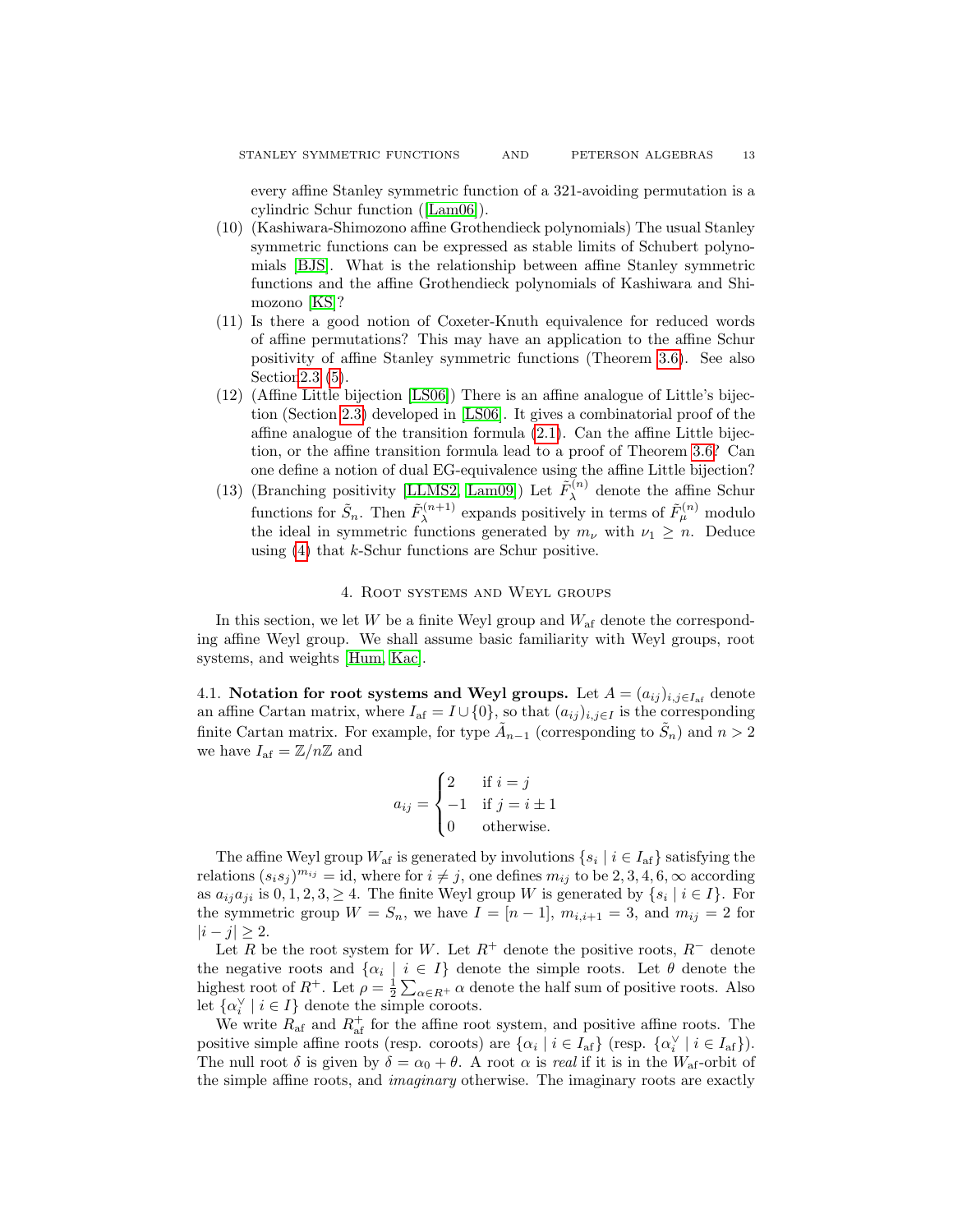${k\delta | k \in \mathbb{Z} \setminus \{0\}}$ . Every real affine root is of the form  $\alpha + k\delta$ , where  $\alpha \in R$ . The root  $\alpha + k\delta$  is positive if  $k > 0$ , or if  $k = 0$  and  $\alpha \in R^+$ .

Let  $Q = \bigoplus_{i \in I} \mathbb{Z} \cdot \alpha_i$  denote the root lattice and let  $Q^{\vee} = \bigoplus_{i \in I} \mathbb{Z} \cdot \alpha_i^{\vee}$  denote the co-root lattice. Let P and  $P^{\vee}$  denote the weight lattice and co-weight lattice respectively. Thus  $Q \subset P$  and  $Q^{\vee} \subset P^{\vee}$ . We also have a map  $Q_{\text{af}} = \bigoplus_{i \in I_{\text{af}}} Z \cdot \alpha_i \to$ P given by sending  $\alpha_0$  to  $-\theta$  (or equivalently, by sending  $\delta$  to 0). Let  $\langle ., . \rangle$  denote the pairing between P and  $P^{\vee}$ . In particular, one requires that  $\langle \alpha_i^{\vee}, \alpha_j \rangle = a_{ij}$ .

The Weyl group acts on weights via  $s_i \cdot \lambda = \lambda - \langle \alpha_i^{\vee}, \lambda \rangle \alpha_i$  (and via the same formula on Q or  $Q_{af}$ ), and on coweights via  $s_i \cdot \mu = \mu - \langle \mu, \alpha_i \rangle \alpha_i^{\vee}$  (and via the same formula on  $Q^{\vee}$ ). For a real root  $\alpha$  (resp. coroot  $\alpha^{\vee}$ ), we let  $s_{\alpha}$  (resp.  $s_{\alpha^{\vee}}$ ) denote the corresponding reflection, defined by  $s_{\alpha} = wr_iw^{-1}$  if  $\alpha = w \cdot \alpha_i$ . The reflection  $s_{\alpha}$  acts on weights by  $s_{\alpha} \cdot \lambda = \lambda - \langle \alpha^{\vee}, \lambda \rangle \alpha$ .

**Example 10.** Suppose  $W = S_n$  and  $W_{\text{af}} = \tilde{S}_n$ . We have positive simple roots  $\alpha_1, \alpha_2, \ldots, \alpha_{n-1}$  and an affine simple root  $\alpha_0$ . The finite positive roots are  $R^+$  $\{\alpha_{i,j} := \alpha_i + \alpha_{i+1} \cdots + \alpha_{j-1} \mid 1 \leq i < j \leq n\}$ . The reflection  $s_{\alpha_{i,j}}$  is the transposition  $(i, j)$ . The highest root is  $\theta = \alpha_1 + \cdots + \alpha_{n-1}$ . The affine positive roots are  $R_{\text{af}}^+ = {\alpha_{i,j} | i < j}$ , where for simple roots the index is taken modulo n. Note that one has  $\alpha_{i,j} = \alpha_{i+n,j+n}$ . The imaginary roots are of the form  $\alpha_{i,i+kn}$ . For a real root  $\alpha_{i,j}$ , the reflection  $s_{\alpha_{i,j}}$  is the affine transposition  $(i, j)$ .

The weight lattice can be taken to be  $P = \mathbb{Z}^n/(1,1,\ldots,1)$ , and the coweight lattice to be  $P^{\vee} = \{(x_1, x_2, \ldots, x_n) \in \mathbb{Z}^n \mid \sum_i x_i = 0\}$ . The roots and coroots are then  $\alpha_{i,j} = e_i - e_j = \alpha_{i,j}^{\vee}$  (though the former is in P and the latter is in  $P^{\vee}$ ). The inner product  $P^{\vee} \times P \to \mathbb{Z}$  is induced by the obvious one on  $\mathbb{Z}^n$ .

4.2. Affine Weyl group and translations. The affine Weyl group can be expressed as the semi-direct product  $W_{\text{af}} = W \ltimes Q^{\vee}$ , as follows. For each  $\lambda \in Q^{\vee}$ , one has a translation element  $t_{\lambda} \in W_{\text{af}}$ . Translations are multiplicative, so that  $t_\lambda \cdot t_\mu = t_{\lambda+\mu}$ . We also have the conjugation formula  $w \cdot t_\lambda w^{-1} = t_{w \cdot \lambda}$  for  $w \in W$  and  $\lambda \in Q^{\vee}$ . Let  $s_0$  denote the additional simple generator of  $W_{\mathbf{af}}$ . Then translation elements are related to the simple generators via the formula

<span id="page-13-0"></span> $s_0 = s_{\theta} v t_{-\theta} v$ .

**Example 11.** For  $W_{af} = \tilde{S}_n$ , and  $\lambda = (\lambda_1, \lambda_2, \dots, \lambda_n) \in Q^{\vee}$ , we have  $t_{\lambda} = [1 + n\lambda_1, 2 + n\lambda_2, \ldots, n + n\lambda_n].$ 

Thus  $t_{-\theta^{\vee}} = [1 - n, 2, \ldots, n - 1, 2n]$  and  $s_0 = s_{\theta^{\vee}} t_{-\theta^{\vee}}$  is the equality

$$
[0,2,\ldots,n-1,n+1]=[n,2,\ldots,n-1,1]\cdot[1-n,2,\ldots,n-1,2n].
$$

The element  $wt_{\lambda}$  acts on  $\mu \in P$  via

(4.1)  $wt_{\lambda} \cdot \mu = w \cdot \mu.$ 

In other words, the translations act trivially on the finite weight lattice. This action is called the level zero action.

Let  $\ell : W_{\text{af}} \to \mathbb{Z}_{\geq 0}$  denote the length function of  $W_{\text{af}}$ . Thus  $\ell(w)$  is the length of the shortest reduced factorization of w.

**Exercise 1.** For  $w t_{\lambda} \in W_{\text{af}}$ , we have

(4.2) 
$$
\ell(w t_{\lambda}) = \sum_{\alpha \in R^{+}} |\langle \lambda, \alpha \rangle + \chi(w \cdot \alpha)|,
$$

where  $\chi(\alpha) = 0$  if  $\alpha \in R^+$  and  $\chi(\alpha) = 1$  otherwise.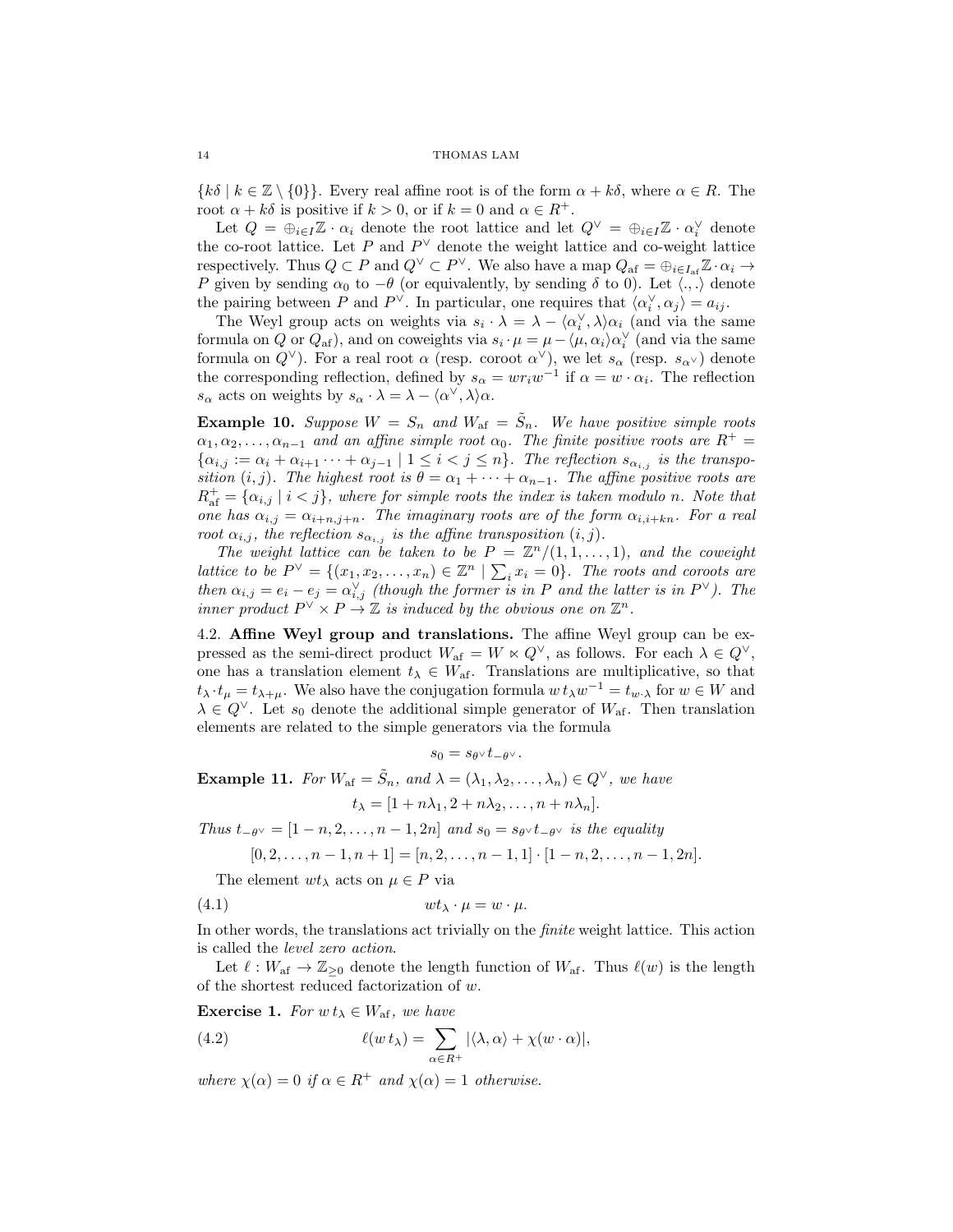A coweight  $\lambda$  is *dominant* (resp. *anti-dominant*) if  $\langle \lambda, \alpha \rangle \geq 0$  (resp.  $\leq 0$ ) for every root  $\alpha \in R^+$ .

**Exercise 2.** Suppose  $\lambda \in Q^{\vee}$  is dominant. Then  $\ell(t_{w\lambda}) = 2\langle \lambda, \rho \rangle$ .

Let  $W_{\text{af}}^0$  denote the minimal length coset representatives of  $W_{\text{af}}/W$ , which we call *Grassmannian* elements. There is a natural bijection between  $W_{\text{af}}^0$  and  $Q^{\vee}$ : each coset  $W_{\text{af}}/W$  contains one element from each set.

**Exercise 3.** We have  $W_{\text{af}}^0 \cap Q^{\vee} = Q^-$ , the elements of the coroot lattice which are anti-dominant.

In fact an element  $wt_\lambda$  lies in  $W_{\text{af}}^0$  if and only if  $t_\lambda \in Q^-$  and  $w \in W^\lambda$  where  $W^{\lambda}$  is the set of minimal length representatives of  $W/W_{\lambda}$  and  $W_{\lambda}$  is the stabilizer subgroup of  $\lambda$ .

5. NilCoxeter algebra and Fomin-Stanley construction

<span id="page-14-0"></span>Let  $W$  be a Weyl group and  $W_{\text{af}}$  be the corresponding affine Weyl group.

5.1. The nilCoxeter algebra. The *nilCoxeter algebra*  $\mathbb{A}_0$  is the algebra over  $\mathbb Z$ generated by  $\{A_i \mid i \in I\}$  with relations

$$
A_i^2 = 0
$$
  
\n
$$
(A_i A_j)^b = (A_j A_i)^b
$$
  
\nif  $(s_i s_j)^b = (s_j s_i)^b$   
\n
$$
A_j (A_i A_j)^b = (A_i A_j)^b A_i
$$
  
\nif  $s_j (s_i s_j)^b = (s_i s_j)^b s_i$ 

The algebra  $\mathbb{A}_0$  is graded, where  $A_i$  is given degree 1.

The corresponding algebra for the affine Weyl group will be denoted  $(A_{af})_0$ .

**Proposition 5.1.** The nilCoxeter algebra  $\mathbb{A}_0$  has basis  $\{A_w \mid w \in W\}$ , where  $A_w = A_{i_1} A_{i_2} \cdots A_{i_\ell}$  for any reduced word  $i_1 i_2 \cdots i_\ell$  of w. The mulitplication is given by

$$
A_w A_v = \begin{cases} A_{wv} & \text{if } \ell(wv) = \ell(w) + \ell(v) \\ 0 & \text{otherwise.} \end{cases}
$$

5.2. Fomin and Stanley's construction. Suppose  $W = S_n$ . We describe the construction of Stanley symmetric functions of Fomin and Stanley [\[FS\]](#page-27-21). Define

$$
\mathbf{h}_k = \sum_{w \text{ decreasing: } \ell(w) = k} A_w.
$$

For example, when  $n = 4$ , we have

$$
h_0 = id
$$
  
\n
$$
h_1 = A_1 + A_2 + A_3
$$
  
\n
$$
h_2 = A_{21} + A_{31} + A_{32}
$$
  
\n
$$
h_3 = A_{321}
$$

where  $A_{i_1 i_2 \cdots i_\ell} := A_{i_1} A_{i_2} \cdots A_{i_\ell}$ .

**Lemma 5.2** ([\[FS\]](#page-27-21)). The generating function  $h(t) = \sum_{k} h_k t^k$  has the product expansion

$$
\mathbf{h}(t) = (1 + t A_{n-1})(1 + t A_{n-2}) \cdots (1 + t A_1).
$$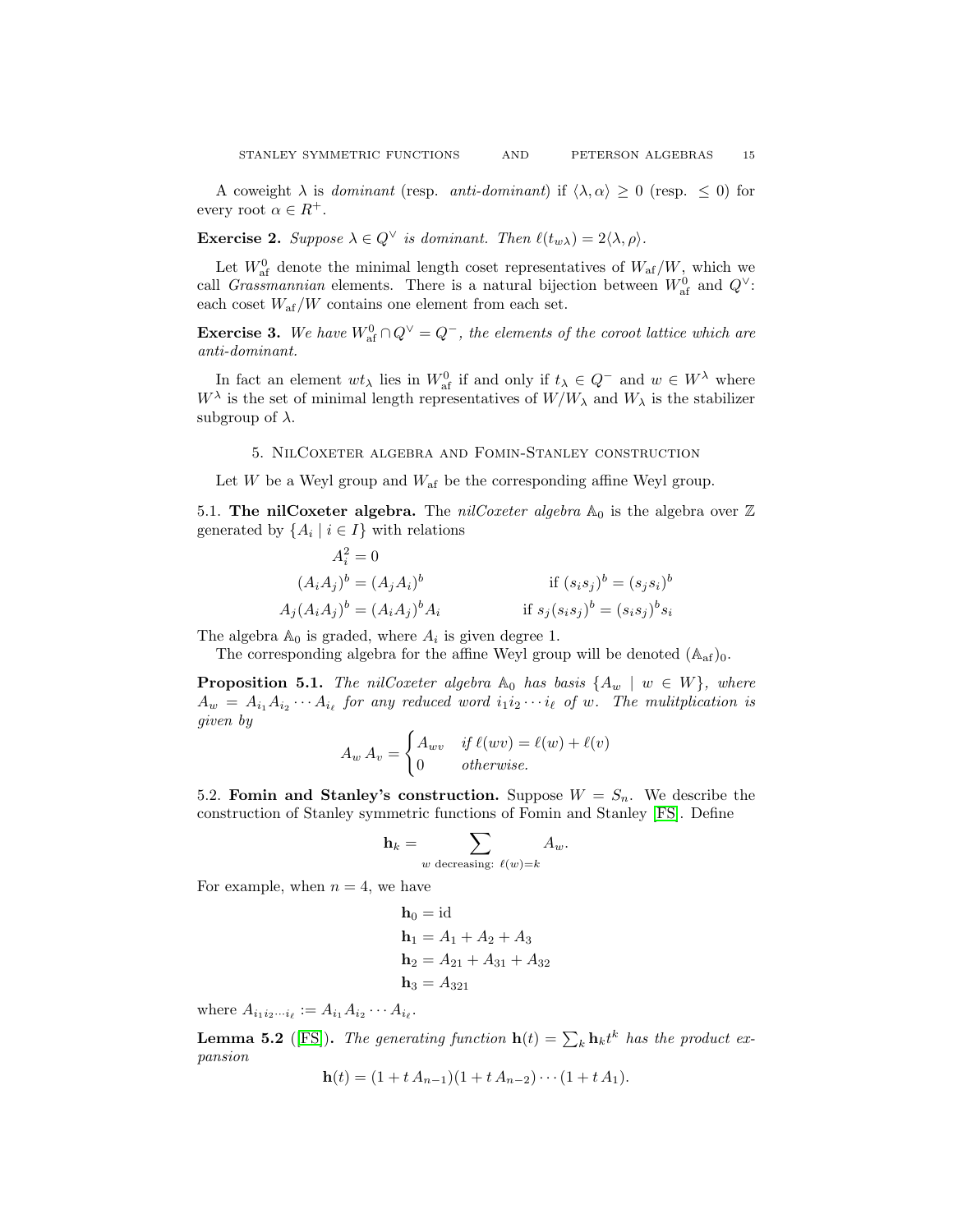<span id="page-15-1"></span>**Definition 5** (NilCoxeter algebra). The Stanley symmetric function  $F_w$  is the coefficient of  $A_w$  in the product

$$
\mathbf{h}(x_1)\mathbf{h}(x_2)\cdots
$$

<span id="page-15-2"></span>Lemma 5.3 ([\[FS\]](#page-27-21)). We have

$$
\mathbf{h}(x)\mathbf{h}(y) = \mathbf{h}(x)\mathbf{h}(y).
$$

Thus for every  $k, l$  we have

$$
\mathbf{h}_k \mathbf{h}_l = \mathbf{h}_l \mathbf{h}_k.
$$

*Proof.* We observe that  $(1 + xA_i)$  and  $(1 + yA_j)$  commute whenever  $|i - j| \ge 2$  and that

$$
(1+xA_{i+1})(1+xA_i)(1+yA_{i+1}) = (1+yA_{i+1})(1+yA_i)(1+xA_{i+1})(1-yA_i)(1+xA_i).
$$
  
Assuming by induction that the result is true for  $S_{n-1}$  we calculate  

$$
(1+xA_{n-1})\cdots(1+xA_1)(1+yA_{n-1})\cdots(1+yA_1)
$$

$$
= [(1+yA_{n-1})(1+yA_{n-2})(1+xA_{n-1})(1-yA_{n-2})(1+xA_{n-2})]
$$

$$
(1+xA_{n-3})\cdots(1+xA_1)(1+yA_{n-2})\cdots(1+yA_1)
$$

$$
= (1+yA_{n-1})(1+yA_{n-2})(1+xA_{n-1})(1-yA_{n-2}) [(1+yA_{n-2})\cdots(1+yA_1)]
$$

$$
= (1 + yA_{n-1})(1 + yA_{n-2})(1 + xA_{n-1})(1 - yA_{n-2})[(1 + yA_{n-2})\cdots(1 + yA_{1})]
$$
  
\n
$$
[(1 + xA_{n-2})\cdots(1 + xA_1)]
$$
  
\n
$$
= (1 + yA_{n-1})\cdots(1 + yA_1)(1 + xA_{n-1})\cdots(1 + xA_1).
$$

*Proof of Theorem [1.3.](#page-3-3)* Follows immediately from Definition [5](#page-15-1) and Lemma [5.3.](#page-15-2)  $\Box$ 

 $\Box$ 

The following corollary of Lemma [5.3](#page-15-2) suggests a way to generalize these constructions to other finite and affine Weyl groups.

# <span id="page-15-3"></span>**Corollary 5.4.** The elements  $\mathbf{h}_k$  generate a commutative subalgebra of  $\mathbb{A}_0$ .

We call the subalgebra of Corollary [5.4](#page-15-3) the Formin-Stanley sublagebra of  $\mathbb{A}_0$ , and denote it by B. As we shall explain, the combinatorics of Stanley symmetric functions is captured by the algebra B, and the information can be extracted by "picking a basis".

5.3. A conjecture. We take W to be an arbitrary Weyl group. For basic facts concerning the exponents of  $W$ , we refer the reader to  $[Hum]$ . The following conjecture was made by the author and Alex Postnikov. Let  $(R^+,\prec)$  denote the partial order on the positive roots of W given by  $\alpha \prec \beta$  if  $\beta - \alpha$  is a positive sum of simple roots, and let  $J(R^+,\prec)$  denote the set of upper order ideals of  $(R^+,\prec)$ .

<span id="page-15-0"></span>**Conjecture 5.5.** The (finite) nilCoxeter algebra  $\mathbb{A}_0$  contains a graded commutative subalgebra  $\mathbb{B}'$  satisfying:

- (1) Over the rationals, the algebra  $\mathbb{B}' \otimes_{\mathbb{Z}} \mathbb{Q}$  is generated by homogeneous elements  $\mathbf{h}_{i_1}, \mathbf{h}_{i_2}, \ldots, \mathbf{h}_{i_r} \in \mathbb{A}_0$  with degrees  $\deg(\mathbf{h}_{i_j}) = i_j$  given by the exponents of W.
- (2) The Hilbert series  $P(t)$  of  $\mathbb{B}'$  is given by

$$
P(t) = \sum_{I \in J(R^+, \prec)} t^{|I|}
$$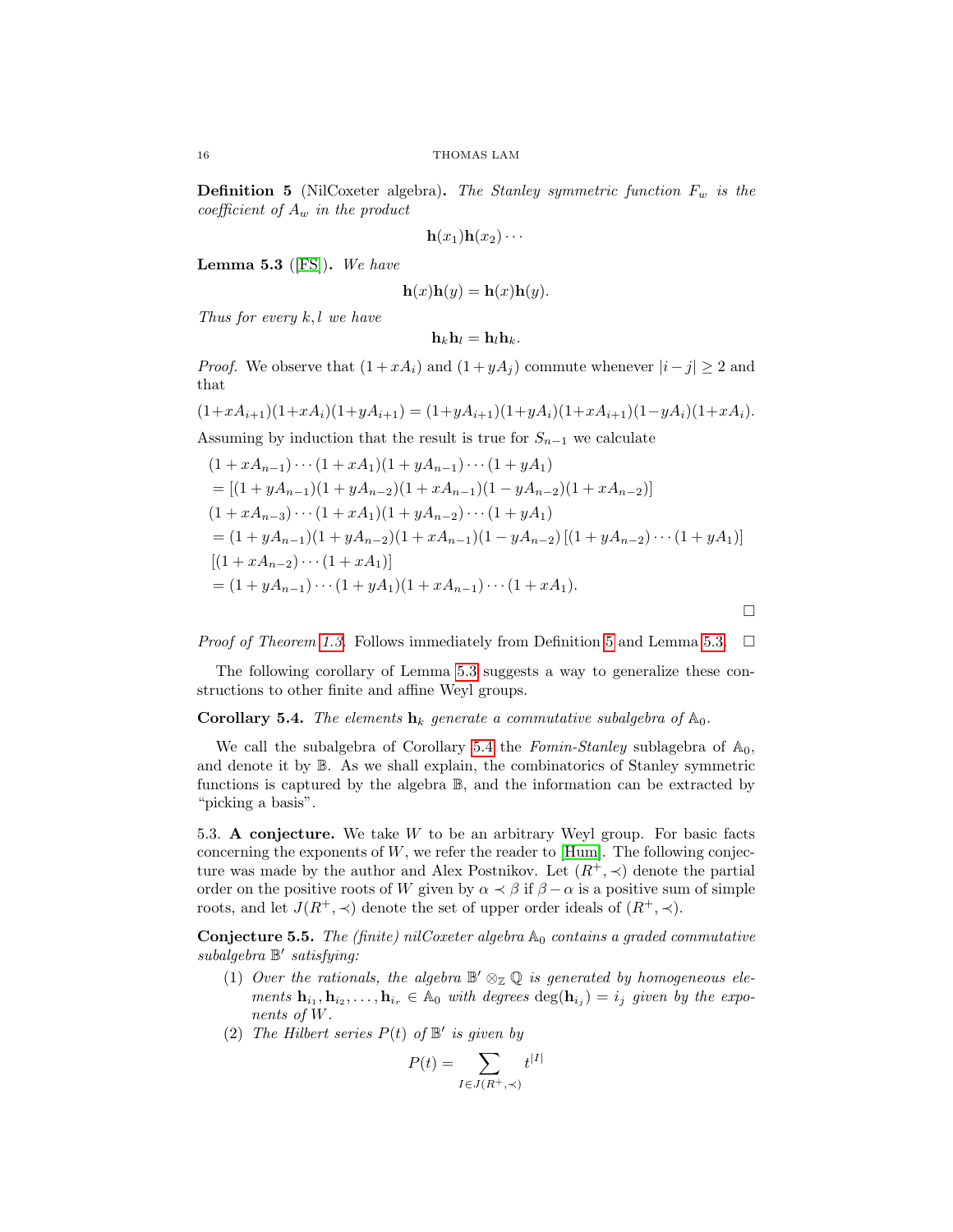In particular, the dimension of  $\mathbb{B}'$  is a the generalized Catalan number for W *(see for example [\[FR\]](#page-27-22))*.

- (3) The set  $\mathbb{B}'$  has a homogeneous basis  $\{b_I \mid I \in J(R^+, \prec)\}\$  consisting of elements which are nonnegative linear combinations of the  $A_w$ .
- (4) The structure constants of the basis  $\{b_I\}$  are positive.

In the sequel we shall give an explicit construction of a commutative subalgebra B and provide evidence that it satisfies Conjecture [5.5.](#page-15-0)

Suppose  $W = S_n$ . We show that  $\mathbb{B}' = \mathbb{B}$  satisfies Conjecture [5.5.](#page-15-0) The upper order ideals I of  $(R^+,\prec)$  are naturally in bijection with Young diagrams fitting inside the staircase  $\delta_{n-1}$ . For each partition  $\lambda$  we define the noncommutative Schur functions  $s_{\lambda} \in \mathbb{B}$ , following Fomin and Greene [\[FG\]](#page-26-11), by writing  $s_{\lambda}$  as a polynomial in the  $h_i$ , and then replacing  $h_i$  by  $\mathbf{h}_i$ . (We set  $\mathbf{h}_k = 0$  if  $k \geq n$ , and  $\mathbf{h}_0 = 1$ .) Fomin and Greene show that  $s_{\lambda}$  is a nonnegative linear combination of the  $A_w$ 's (but it will also follow from our use of the Edelman-Greene correspondence below).

<span id="page-16-2"></span>**Proposition 5.6** (Lam - Postnikov). The set  $\{s_{\lambda} \mid \lambda \subseteq \delta_{n-1}\}\subset \mathbb{B}$  is a basis for  $\mathbb B$ .

*Proof.* Let  $\langle ., .\rangle : A_0 \otimes A_0 \to \mathbb{Z}$  be the inner product defined by extending bilinearly  $\langle A_w, A_v \rangle = \delta_{wv}$ . Rewriting the definition of Stanley symmetric functions and using the Cauchy identity, one has

$$
F_w = \sum_{\lambda} \langle \mathbf{h}_{\lambda_1} \mathbf{h}_{\lambda_2} \cdots, A_w \rangle m_{\lambda}
$$

$$
= \sum_{\lambda} \langle \mathbf{s}_{\lambda}, A_w \rangle s_{\lambda}.
$$

It follows that the coefficient of  $A_w$  in  $s_\lambda$  is  $\alpha_{w\lambda}$ , the coefficient of  $s_\lambda$  in  $F_w$ . By Lemma [2.3,](#page-5-1) we have  $s_{\lambda} = 0$  unless  $\lambda \subseteq \delta_{n-1}$ . It remains to show that this set of  $s_\lambda$  are linearly independent. To demonstrate this, we shall find, for each  $\lambda \in \delta_{n-1}$ , some  $w \in S_n$  such that  $F_w = s_\lambda + \sum_{\mu \prec \lambda} \alpha_{w\mu} s_\mu$ .

Since  $s_{\lambda} = m_{\lambda} + \sum_{\mu \prec \lambda} K_{\lambda\mu} m_{\mu}$  (where the  $K_{\lambda\mu}$  are the Kostka numbers), by Proposition [1.4](#page-3-1) it suffices to show that the permutation w with code  $c(w) = \lambda$ lies in  $S_n$ . Let  $\lambda = (\lambda_1 \geq \lambda_2 \geq \ldots \geq \lambda_{\ell} > 0)$ . Then define w recursively by  $w(i) = \min\{j > \lambda_i \mid j \notin \{w(1), w(2), \ldots, w(i-1)\}\.$  Since  $\lambda_i \leq n - i$ , we have  $w(i) \leq n$ . By construction  $w \in S_n$  and has code  $c(w) = \lambda$ .

<span id="page-16-1"></span>**Example 12.** Let  $W = S_4$ . Write  $A_{i_1 i_2 \cdots i_k}$  for  $A_{s_{i_1} s_{i_2} \cdots s_{i_k}}$ .

Then we have

| $s_{\emptyset} = 1$                              | $s_1 = A_1 + A_2 + A_3$          |
|--------------------------------------------------|----------------------------------|
| $s_{11} = A_{12} + A_{23} + A_{13}$              | $s_2 = A_{21} + A_{32} + A_{31}$ |
| $S_{111} = A_{123}$                              | $s_3 = A_{321}$                  |
| $s_{21} = A_{213} + A_{212} + A_{323} + A_{312}$ | $s_{211} = A_{1323} + A_{1213}$  |
| $s_{22} = A_{2132}$                              | $s_{31} = A_{3231} + A_{3121}$   |
| $s_{221} = A_{23123}$                            | $s_{311} = A_{32123}$            |
| $s_{32} = A_{32132}$                             | $s_{321} = A_{321323}$           |

#### <span id="page-16-0"></span>5.4. Exercises and Problems.

(1) In Example [12](#page-16-1) every  $A_w$  occurs exactly once, except for  $w = s_1 s_3$ . Explain this using Theorem [2.4.](#page-6-2)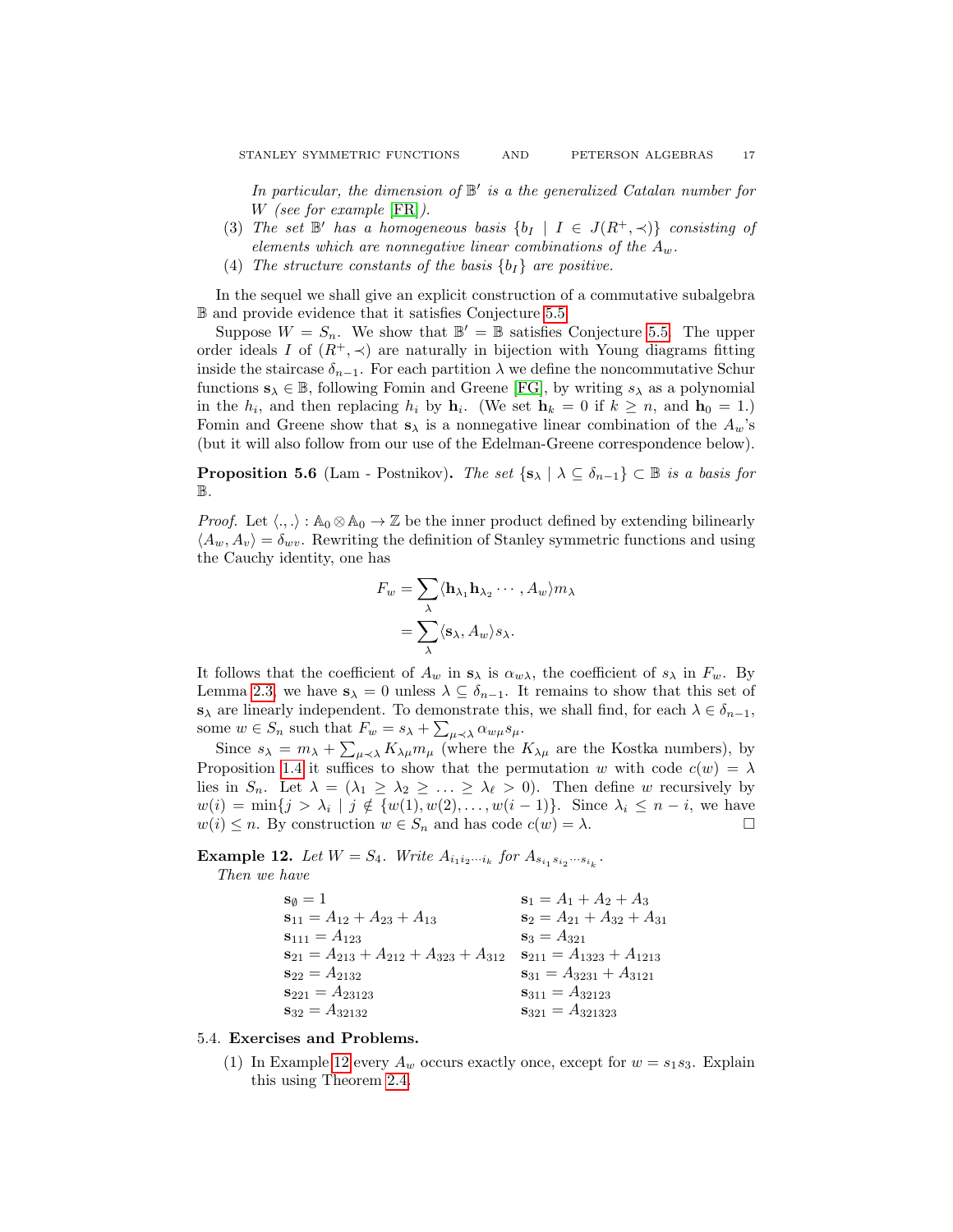#### 18 THOMAS LAM

(2) (Divided difference operators) Let  $\partial_i$ ,  $1 \leq i \leq n-1$  denote the divided difference operator acting on polynomials in  $x_1, x_2, \ldots, x_n$  by

$$
\partial_i \cdot f(x_1,\ldots,x_n) = \frac{f(x_1,x_2,\ldots,x_n) - f(x_1,\ldots,x_{i-1},x_{i+1},x_i,x_{i+2},\ldots,x_n)}{x_i - x_{i+1}}.
$$

Show that  $A_i \mapsto \partial_i$  generates an action of the nilCoxeter algebra  $\mathbb{A}_0$  for  $S_n$ on polynomials. Is this action faithful?

- (3) (Center) What is the center of  $\mathbb{A}_0$  and of  $(\mathbb{A}_{af})_0$ ?
- (4) Does an analogue of Conjecture [5.5](#page-15-0) also hold for finite Coxeter groups which are not Weyl groups?
- (5) How many terms (counted with multiplicity) are there in the elements  $s_{\lambda}$ of Proposition [5.6?](#page-16-2) This is essentially the same problem as [\(9\)](#page-8-1) in Section [2.3](#page-6-0) (why?).

## 6. The affine nilHecke ring

<span id="page-17-0"></span>Kostant and Kumar [\[KK\]](#page-27-3) introduced a nilHecke ring to study the topology of Kac-Moody flag varieties. Let  $W$  be a Weyl group and  $W_{\text{af}}$  be the corresponding affine Weyl group.

6.1. Definition of affine nilHecke ring. In this section we study the affine nil-Hecke ring  $\mathbb{A}_{\text{af}}$  of Kostant and Kumar [\[KK\]](#page-27-3). Kostant and Kumar define the nilHecke ring in the Kac-Moody setting. The ring Aaf below is a "small torus" variant of their construction for the affine Kac-Moody case.

The affine nilHecke ring  $\mathbb{A}_{af}$  is the ring with a 1 given by generators  $\{A_i \mid i \in$  $I_{\text{af}} \} \cup \{ \lambda \mid \lambda \in P \}$  and the relations

<span id="page-17-1"></span>(6.1)  $A_i \lambda = (s_i \cdot \lambda) A_i + \langle \alpha_i^{\vee}, \lambda \rangle \cdot 1$  for  $\lambda \in P$ ,

$$
(6.2) \qquad \qquad A_i A_i = 0,
$$

 $(A_iA_j)^m = (A_jA_i)$ (6.3)  $(A_i A_j)^m = (A_j A_i)^m$  if  $(s_i s_j)^m = (s_j s_i)^m$ .

where the "scalars"  $\lambda \in P$  commute with other scalars. Thus  $\mathbb{A}_{\text{af}}$  is obtained from the affine nilCoxeter algebra  $(A_{af})_0$  by adding the scalars P. The finite nilHecke ring is the subring A of A<sub>af</sub> generated by  $\{A_i \mid i \in I\} \cup \{\lambda \mid \lambda \in P\}.$ 

Let  $w \in W_{\text{af}}$  and let  $w = s_{i_1} \cdots s_{i_l}$  be a reduced decomposition of w. Then  $A_w := A_{i_1} \cdots A_{i_l}$  is a well defined element of  $\mathbb{A}_{\text{af}}$ , where  $A_{\text{id}} = 1$ .

Let  $S = \text{Sym}(P)$  denote the symmetric algebra of P. The following basic result follows from [\[KK,](#page-27-3) Theorem 4.6], and can be proved directly from the definitions.

<span id="page-17-3"></span>**Lemma 6.1.** The set  $\{A_w \mid w \in W_{\text{af}}\}$  is an S-basis of  $\mathbb{A}_{\text{af}}$ .

<span id="page-17-2"></span>**Lemma 6.2.** The map  $W_{af} \mapsto A_{af}$  given by  $s_i \mapsto 1 - \alpha_i A_i \in A_{af}$  is a homomorphism.

Proof. We calculate that

$$
s_i^2 = 1 - 2\alpha_i A_i + \alpha_i A_i \alpha_i A_i
$$
  
= 1 - 2\alpha\_i A\_i + \alpha\_i (-\alpha\_i A\_i + 2)A\_i  
= 1 \tusing  $A_i^2 = 0$ .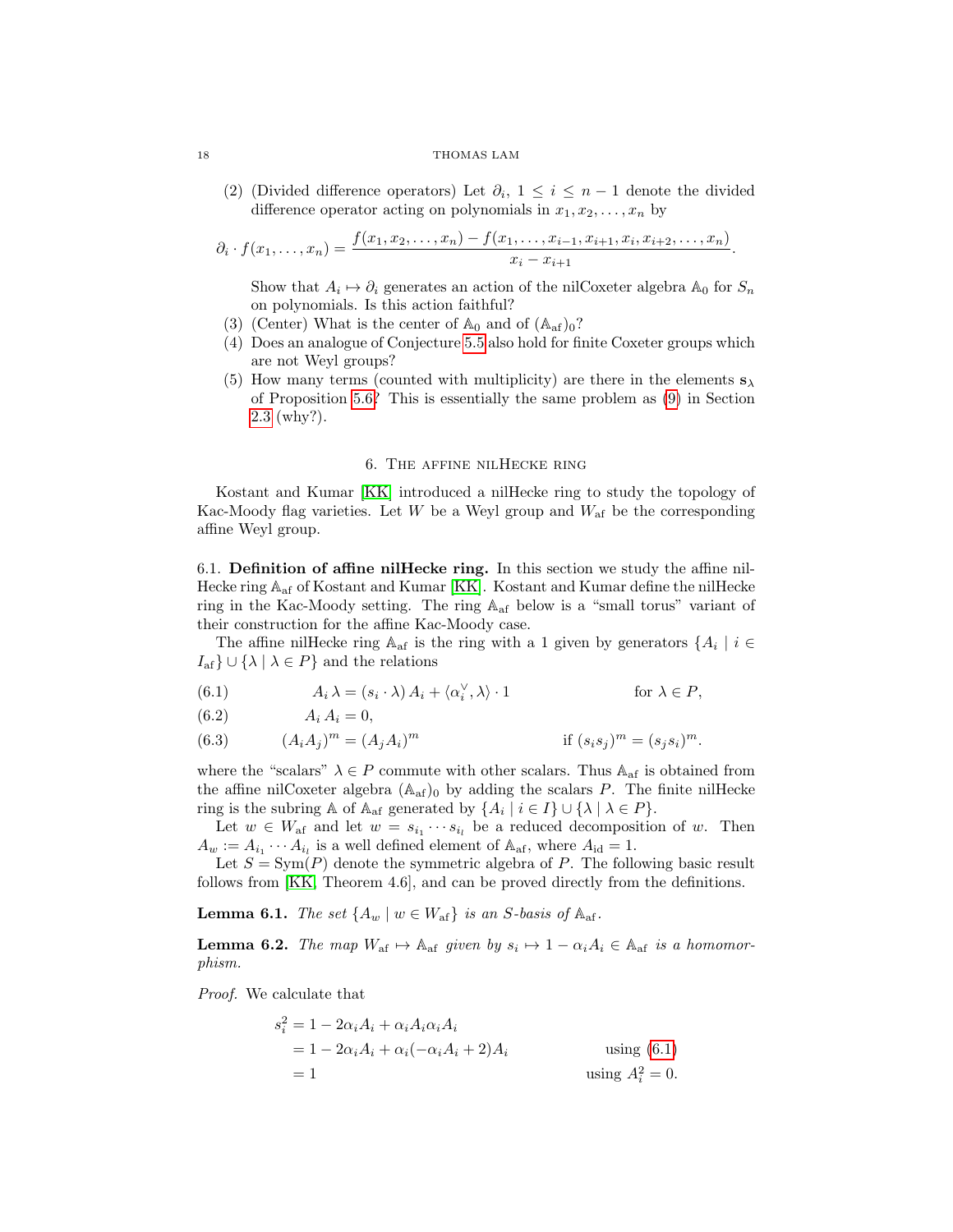$\Box$ 

If  $A_i A_j = A_i A_j$  then  $\alpha_i A_j = A_j \alpha_i$  so it is easy to see that  $s_i s_j = s_j s_i$ . Suppose  $A_iA_jA_i = A_jA_iA_j$ . Then  $a_{ij} = a_{ji} = -1$  and we calculate that  $s_i s_j s_i = (1 - \alpha_i A_i)(1 - \alpha_j A_j)(1 - \alpha_i A_i)$  $= 1 - (2\alpha_i A_i + \alpha_j A_j) + (\alpha_i A_i \alpha_j A_j + \alpha_i A_i \alpha_i A_i + \alpha_j A_j \alpha_i A_i) - \alpha_i A_i \alpha_j A_j \alpha_i A_i$  $= 1 - (2\alpha_i A_i + \alpha_j A_j) + (2\alpha_i A_j + 2\alpha_i A_i + 2\alpha_j A_i) + \alpha_i (\alpha_i + \alpha_j) A_i A_j +$  $\alpha_i(\alpha_i+\alpha_j)A_iA_i-(\alpha_iA_i+\alpha_i(\alpha_i+\alpha_j)\alpha_jA_iA_jA_i)$  $= 1 + (2\alpha_iA_i + 2\alpha_iA_i - \alpha_iA_i - \alpha_jA_j) + \alpha_i(\alpha_i + \alpha_j)A_iA_j +$  $\alpha_j(\alpha_i+\alpha_j)A_jA_i-\alpha_i(\alpha_i+\alpha_j)\alpha_jA_iA_jA_i.$ 

Since the above expression is symmetric in i and j, we conclude that  $s_i s_j s_i =$  $s_j s_i s_j.$ 

**Exercise 4.** Complete the proof of Lemma [6.2](#page-17-2) for  $(A_iA_j)^2 = (A_jA_i)^2$  and  $(A_iA_j)^3 =$  $(A_jA_i)^3$ .

It follows from Lemma [6.1](#page-17-3) that the map of Lemma [6.2](#page-17-2) is an isomorphism onto its image. Abusing notation, we write  $w \in A_{af}$  for the element in the nilHecke ring corresponding to  $w \in W_{\text{af}}$  under the map of Lemma [6.2.](#page-17-2) Then  $W_{\text{af}}$  is a basis for  $\mathbb{A}_{\text{af}} \otimes_S \text{Frac}(S)$  over  $\text{Frac}(S)$  (not over S since  $A_i = \frac{1}{\alpha_i}(1 - s_i)$ ).

<span id="page-18-1"></span>**Lemma 6.3.** Suppose  $w \in W_{af}$  and  $s \in S$ . Then  $ws = (w \cdot s)w$ .

*Proof.* It suffices to establish this for  $w = s_i$ , and  $s = \lambda \in P$ . We calculate

$$
s_i \lambda = (1 - \alpha_i A_i) \lambda
$$
  
=  $\lambda - \alpha_i (s_i \cdot \lambda) A_i - \alpha_i \langle \alpha_i^{\vee}, \lambda \rangle$   
=  $(s_i \cdot \lambda) - (s_i \cdot \lambda) \alpha_i A_i$   
=  $(s_i \cdot \lambda) s_i$ .

<span id="page-18-3"></span>6.2. **Coproduct.** We follow Peterson [\[Pet\]](#page-28-1) in describing the coproduct of  $A_{af}$ . Kostant and Kumar [\[KK\]](#page-27-3) take a slightly different approach.

<span id="page-18-2"></span>**Proposition 6.4.** Let M and N be left  $\mathbb{A}_{af}$ -modules. Define

$$
M\otimes_S N = (M\otimes_{\mathbb{Z}} N)/\langle sm\otimes n - m\otimes sn \mid s \in S, m \in M, n \in N \rangle.
$$

Then  $\mathbb{A}_{\text{af}}$  acts on  $M \otimes_S N$  by

$$
s\cdot (m\otimes n)=sm\otimes n
$$

<span id="page-18-0"></span>
$$
A_i \cdot (m \otimes n) = A_i \cdot m \otimes n + m \otimes A_i \cdot n - \alpha_i A_i \cdot m \otimes A_i \cdot n.
$$

Under this action we have

(6.4)  $w \cdot (m \otimes n) = w m \otimes w n$ 

for any  $w \in W_{\mathrm{af}}$ .

*Proof.* By  $s_i = 1 - \alpha_i A_i$ , we see that

$$
s_i \cdot (m \otimes n) = m \otimes n - \alpha_i A_i \cdot m \otimes n - m \otimes \alpha_i A_i \cdot n + \alpha_i A_i \cdot m \otimes \alpha_i A_i \cdot n
$$
  
= 
$$
s_i \cdot m \otimes s_i \cdot n.
$$

The formula [\(6.4\)](#page-18-0) then follows. Also

$$
(s_i s) \cdot (m \otimes n) = (s_i s) \cdot m \otimes s_i \cdot n = (s_i \cdot s) s_i \cdot (m \otimes n)
$$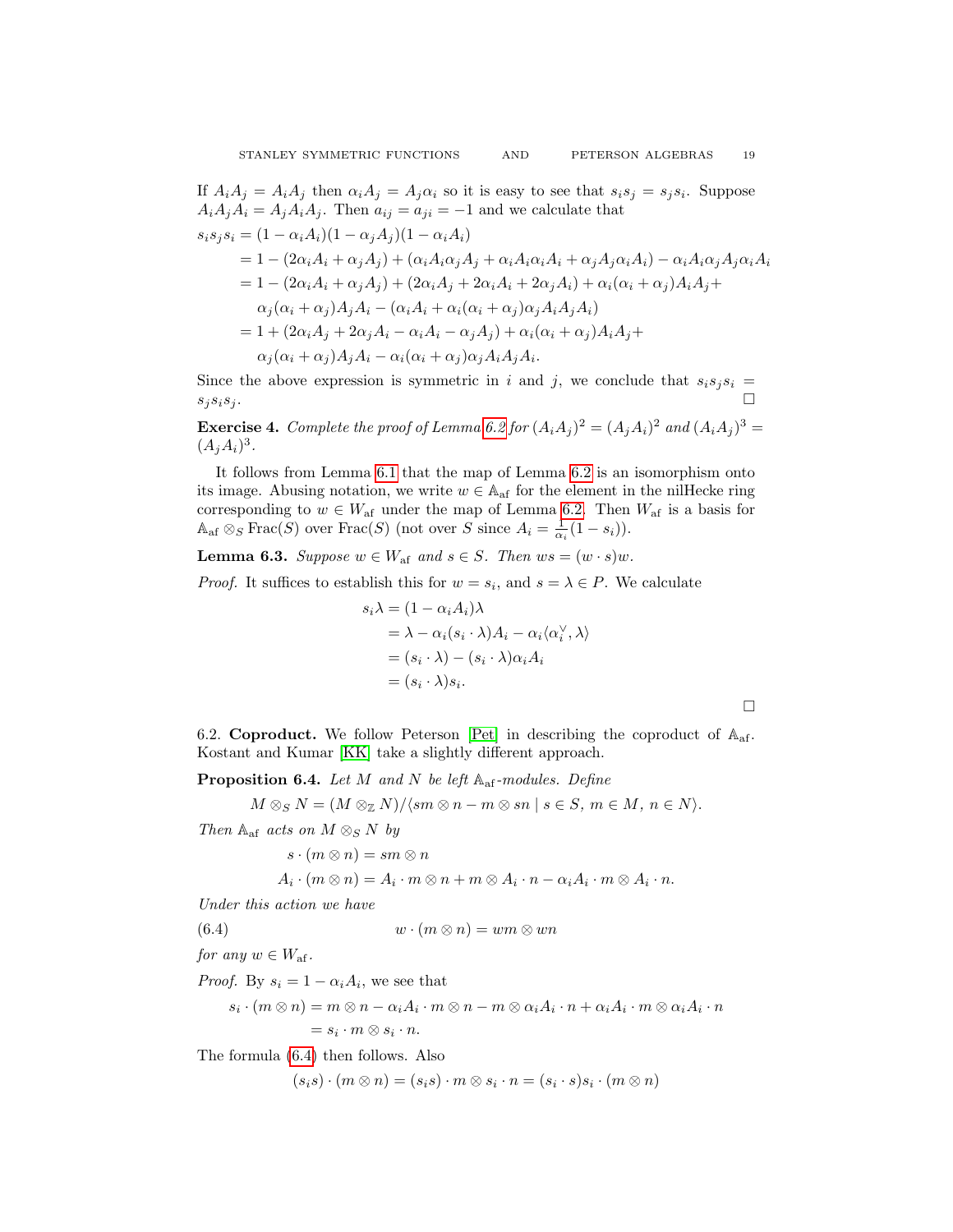#### 20 THOMAS LAM

agreeing with Lemma [6.3.](#page-18-1) Since  $W_{\text{af}}$  forms a basis of  $\mathbb{A}_{\text{af}}$  over  $\text{Frac}(S)$ , this shows that one has an action of  $\mathbb{A}_{af} \otimes_S \text{Frac}(S)$ , assuming that scalars can be extended to Frac(S). This would be the case if  $M \otimes_S N$  is a free S-module, which is the case if we take  $M = \mathbb{A}_{af} = N$ . Since  $\mathbb{A}_{af} \otimes_S \mathbb{A}_{af}$  is the universal case, it follows that one obtains an action of  $A_{af}$  in general.

Consider the case  $M = A_{af} = N$ . By Proposition [6.4](#page-18-2) there is a left S-module homomorphism  $\Delta : \mathbb{A}_{\text{af}} \to \mathbb{A}_{\text{af}} \otimes_S \mathbb{A}_{\text{af}}$  defined by  $\Delta(a) = a \cdot (1 \otimes 1)$ . It satisfies

(6.5) 
$$
\Delta(q) = s \otimes 1 \qquad \text{for } s \in S
$$

(6.6) 
$$
\Delta(A_i) = 1 \otimes A_i + A_i \otimes 1 - \alpha_i A_i \otimes A_i \qquad \text{for } i \in I.
$$

Let  $a \in \mathbb{A}_{af}$  and  $\Delta(a) = \sum_{v,w} a_{v,w} A_v \otimes A_w$  with  $a_{v,w} \in S$ . In particular if  $b \in \mathbb{A}_{\text{af}}$  and  $\Delta(b) = \sum_{v',w'} b_{v',w'} A_{v'} \otimes A_{w'}$  then

(6.7) 
$$
\Delta(ab) = \Delta(a) \cdot \Delta(b) := \sum_{v,w,v',w'} a_{v,w} b_{v',w'} A_v A_{v'} \otimes A_w A_{w'}.
$$

**Remark 6.5.** We caution that  $\mathbb{A}_{af} \otimes_S \mathbb{A}_{af}$  is not a well-defined ring with the obvious multiplication.

6.3. Exercises and Problems. The theory of nilHecke rings in the Kac-Moody setting is well-developed [\[KK,](#page-27-3) [Kum\]](#page-27-23).

(1) The following result is [\[KK,](#page-27-3) Proposition 4.30]. Let  $w \in W_{\text{af}}$  and  $\lambda \in P$ . Then

$$
A_w \lambda = (w \cdot \lambda) A_w + \sum_{w \, s_\alpha \colon \ell(ws_\alpha) = \ell(w) - 1} \langle \alpha^\vee, \lambda \rangle A_{w \, s_\alpha},
$$

where  $\alpha$  is always taken to be a positive root of  $W_{\mathrm{af}}$ . The coefficients  $\langle \alpha^\vee, \lambda \rangle$ are known as Chevalley coefficients.

(2) (Center) What is the center of  $A_{af}$ ? (See [\[Lam08,](#page-27-2) Section 9] for related discussion.)

# 7. Peterson's centralizer algebras

Peterson studied a subalgebra of the affine nilHecke ring in his work [\[Pet\]](#page-28-1) on the homology of the affine Grassmannian.

7.1. Peterson algebra and j-basis. The Peterson centralizer subalgebra  $\mathbb P$  is the centralizer  $Z_{A_{\rm af}}(S)$  of the scalars S in the affine nilHecke ring  $A_{\rm af}$ . In this section we establish some basic properties of this subalgebra. The results here are unpublished works of Peterson.

<span id="page-19-0"></span>**Lemma 7.1.** Suppose  $a \in \mathbb{A}_{af}$ . Write  $a = \sum_{w \in W_{af}} a_w w$ , where  $a_w \in \text{Frac}(S)$ . Then  $a \in \mathbb{P}$  if and only if  $a_w = 0$  for all non-translation elements  $w \neq t_\lambda$ .

*Proof.* By Lemma [6.3,](#page-18-1) we have for  $s \in S$ 

$$
(\sum_{w} a_{w} w) s = \sum_{w} a_{w} (w \cdot s) w
$$

and so  $a \in \mathbb{P}$  implies  $a_w(w \cdot s) = a_w s$  for each s. But using [\(4.1\)](#page-13-0), one sees that every  $w \in W_{\text{af}}$  acts non-trivially on S except for the translation elements  $t_{\lambda}$ . Since S is an integral domain, this implies that  $a_w = 0$  for all non-translation elements.  $\square$ 

<span id="page-19-1"></span>**Lemma 7.2.** The subalgebra  $\mathbb P$  is commutative.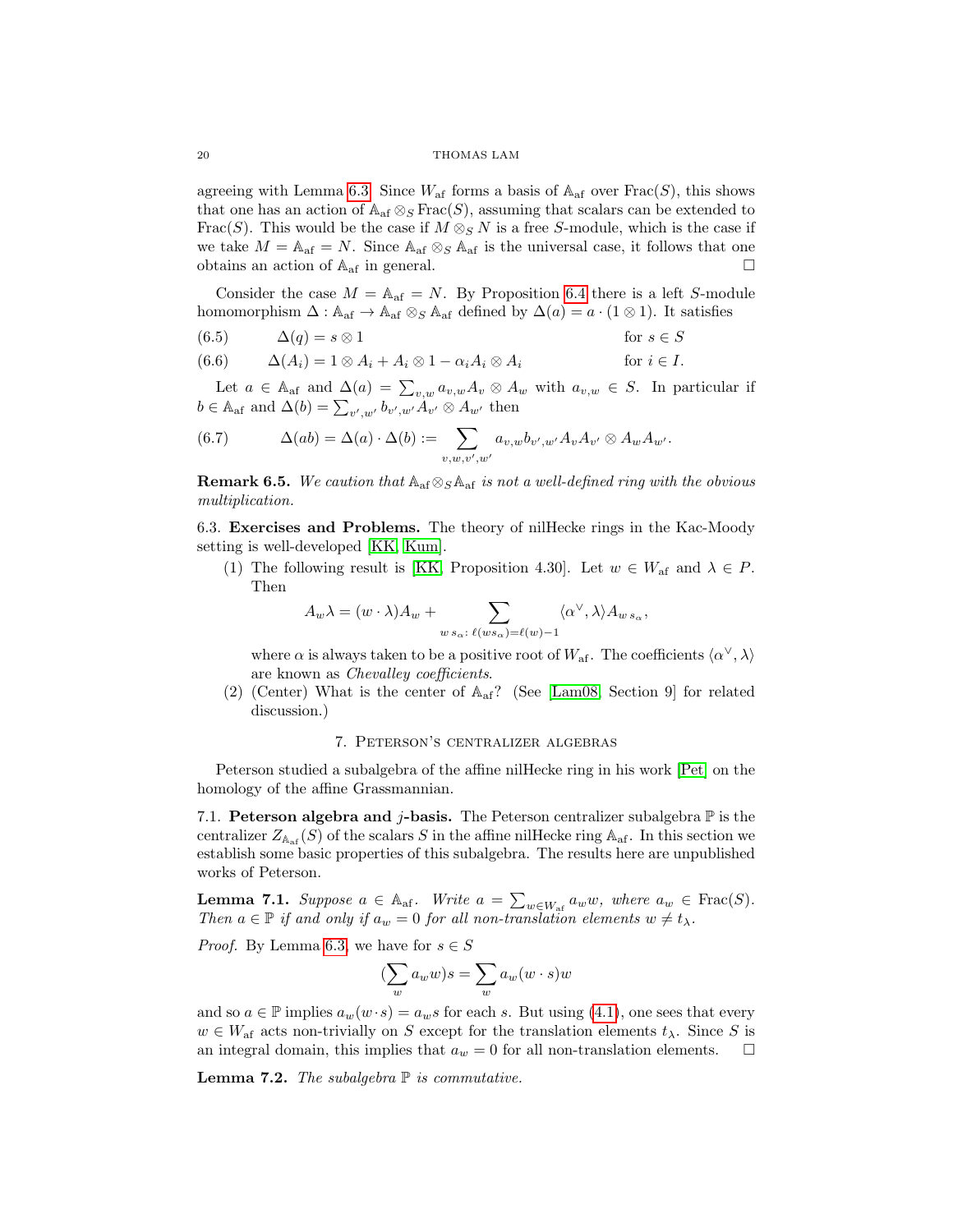*Proof.* Follows from Lemma [7.1](#page-19-0) and the fact that the elements  $t_{\lambda}$  commute, and commute with S.  $\Box$ 

The following important result is the basis of Peterson's approach to affine Schubert calculus via the affine nilHecke ring.

<span id="page-20-0"></span>**Theorem 7.3** ([\[Pet,](#page-28-1) [Lam08\]](#page-27-2)). The subalgebra  $\mathbb P$  has a basis  $\{j_w | w \in W_{\text{af}}^0\}$  where

$$
j_w = A_w + \sum_{w \in W_{\mathrm{af}} - W_{\mathrm{af}}^0} j_w^x A_x
$$

for  $j_w^x \in S$ .

Peterson constructs the basis of Theorem [7.3](#page-20-0) using the geometry of based loop spaces (see [\[Pet,](#page-28-1) [Lam08\]](#page-27-2)). We sketch a purely algebraic proof of this theorem, following the ideas of Lam, Schilling, and Shimozono [\[LSS\]](#page-27-8).

7.2. Sketch proof of Theorem [7.3.](#page-20-0) Let  $Fun(W_{af}, S)$  denote the set of functions  $\xi: W_{\text{af}} \to S$ . We may think of functions  $\xi \in \text{Fun}(W_{\text{af}}, S)$  as functions on  $\mathbb{A}_{\text{af}}$ , by the formula  $\xi(\sum_{w \in W_{\text{af}}} a_w w) = \sum_{w \in W_{\text{af}}} \xi(w) a_w$ . Note that if  $a = \sum_{w \in W_{\text{af}}} a_w w \in A_{\text{af}}$ , the  $a_w$  may lie in Frac(S) rather than S, so that in general  $\xi(a) \in \text{Frac}(S)$ . Define

$$
\Xi_{\mathrm{af}} := \{ \xi \in \mathrm{Fun}(W_{\mathrm{af}}, S) \mid \xi(a) \in S \text{ for all } a \in \mathbb{A}_{\mathrm{af}} \}.
$$

Let

$$
\Xi_{\mathrm{af}}^0 = \{ \xi \in \Xi_{\mathrm{af}} \mid \xi(w) = \xi(v) \text{ whenever } wW = vW \}.
$$

It follows easily that  $\Xi_{af}$  has a basis over S given by  $\{\xi^w \mid w \in W_{af}\}\$  where  $\xi^w(A_v) = \delta_{vw}$  for every  $v \in W_{\text{af}}$ . Similarly,  $\Xi_{\text{af}}^0$  has a basis given by  $\{\xi_0^w \mid w \in W_{\text{af}}^0\}$ where  $\xi_0^w(A_v) = \delta_{vw}$  for every  $v \in W_{\text{af}}^0$ .

The most difficult step is the following statement:

<span id="page-20-1"></span>**Lemma 7.4.** There is a map  $\omega : \Xi_{\text{af}} \to \Xi_{\text{af}}^0$  defined by  $\omega(\xi)(t_\lambda) = \xi(t_\lambda)$ .

In other words,  $\omega(\xi)$  remembers only the values of  $\xi$  on translation elements, and one notes that  $\omega(\xi^w) = \xi_0^w$  for  $w \in W_{\text{af}}^0$ . By Lemma [7.1,](#page-19-0)  $\xi(a) = \omega(\xi)(a)$  for  $\xi \in \Xi_{\text{af}}$  and  $a \in \mathbb{P}$ . We define  $\{j_w \in \mathbb{P} \otimes \text{Frac}(S) \mid w \in W_{\text{af}}^0\}$  by the equation

$$
\xi_0^v(j_w)=\delta_{wv}
$$

for  $w, v \in W_{\text{af}}^0$ . Such elements  $j_w$  exist (and span  $\mathbb{P} \otimes \text{Frac}(S)$  over  $\text{Frac}(S)$ ) since each  $\xi \in \Xi_{\text{af}}^0$  is determined by its values on the translations  $t_\lambda$ . The coefficient  $j_w^x$ of  $A_x$  in  $j_w$  is equal to the coefficient of  $\xi_0^w$  in  $\omega(\xi^x)$ , which by Lemma [7.4,](#page-20-1) must lie in S. This proves Theorem [7.3.](#page-20-0)

Finally, Lemma [7.4](#page-20-1) follows from the following description of  $\Xi_{af}$  and  $\Xi_{af}^0$ , the latter due to Goresky-Kottwitz-Macpherson [\[GKM,](#page-27-24) Theorem 9.2]. See [\[LSS\]](#page-27-8) for an algebraic proof in a slightly more general situation.

**Proposition 7.5.** Let  $\xi \in \text{Fun}(W_{\text{af}}, S)$ . Then  $\xi \in \Xi_{\text{af}}$  if and only if for each  $\alpha \in R$ ,  $w \in W_{\mathrm{af}}$ , and each integer  $d > 0$  we have

<span id="page-20-2"></span>(7.1) 
$$
\xi(w(1-t_{\alpha}y)^{d-1}) \quad is \text{ divisible by } \alpha^{d-1}
$$

and

(7.2) 
$$
\xi(w(1-t_{\alpha}y)^{d-1}(1-r_{\alpha})) \text{ is divisible by } \alpha^d.
$$

Let  $\xi \in \text{Fun}(W_{\text{af}}, S)$  satisfy  $\xi(w) = \xi(v)$  whenever  $wW = vW$ . Then  $\xi \in \Xi_{\text{af}}^0$  if it satisfies [\(7.1\)](#page-20-2).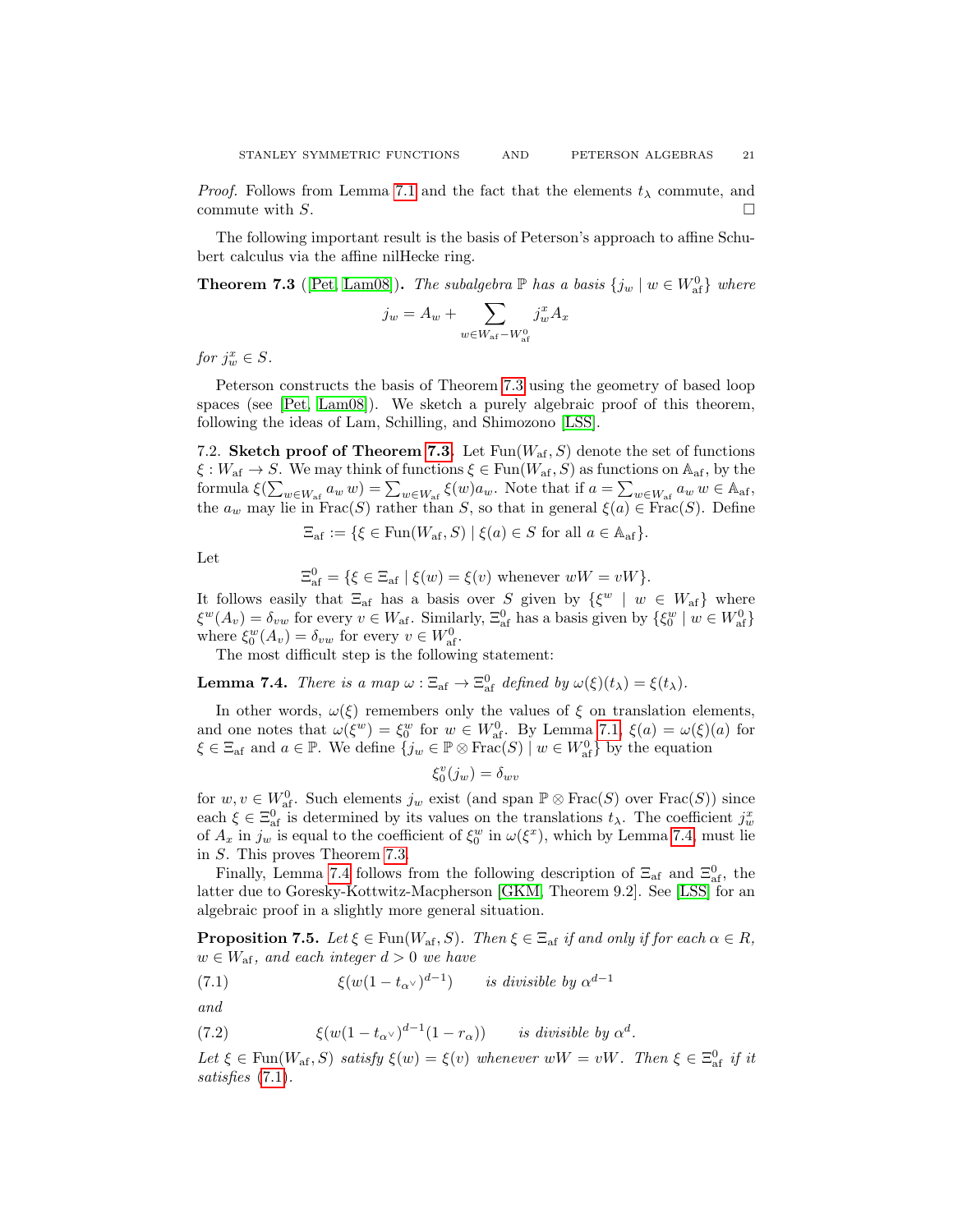#### 22 THOMAS LAM

**Remark 7.6.** The ring  $\Xi_{af}$  is studied in detail by Kostant and Kumar [\[KK\]](#page-27-3) in the Kac-Moody setting.

# 7.3. Exercises and Problems.

- (1) Show that  $\Delta$  sends  $\mathbb P$  to  $\mathbb P \otimes \mathbb P$ . Show that the coproduct structure constants of  $\mathbb P$  in the *j*-basis are special cases of the coproduct structure constants of  $A_{\text{af}}$  in the  $A_w$ -basis.
- $(2)$  (j-basis for translations [\[Pet,](#page-28-1) [Lam08\]](#page-27-2)) Prove using Theorem [7.3](#page-20-0) that

$$
j_{t_{\lambda}} = \sum_{\mu \in W \cdot \lambda} A_{t_{\mu}}.
$$

- (3) (*j*-basis is self-describing) Show that the coefficients  $j_w^x$  directly determine the structure constants of the  $\{j_w\}$  basis.
- (4) Find a formula for  $j_{s_it_\lambda}$  (see [\[LS10,](#page-27-4) Proposition 8.5] for a special case).
- (5) Extend the construction of P, and Theorem [7.3](#page-20-0) to extended affine Weyl groups.
- (6) (Generators) Find generators and relations for P. This does not appear to be known even if type A.
- (7) Find general formulae for  $j_w$  in terms of  $A_x$ . See [\[LS10\]](#page-27-4) for a formula in terms of quantum Schubert polynomials, which however is not very explicit.

# 8. (Affine) Fomin-Stanley algebras

<span id="page-21-0"></span>Let  $\phi_0 : S \to \mathbb{Z}$  denote the map which sends a polynomial to its constant term. For example,  $\phi_0(3\alpha_1^2\alpha_2 + \alpha_2 + 5) = 5$ .

8.1. Commutation definition of affine Fomin-Stanley algebra. We write  $(A<sub>af</sub>)<sub>0</sub>$  for the affine nilCoxeter algebra. There is an *evaluation at*  $\theta$  map  $\phi_0 : A<sub>af</sub> \rightarrow$  $(\mathbb{A}_{af})_0$  given by  $\phi_0(\sum_w a_w A_w) = \sum_w \phi_0(a_w) A_w$ . We define the *affine Fomin*-Stanley subalgebra to be  $\mathbb{B}_{\text{af}} = \phi_0(\overline{\mathbb{P}}) \subset (\mathbb{A}_{\text{af}})_0$ . The following results follow from Lemma [7.2](#page-19-1) and Theorem [7.3.](#page-20-0)

**Lemma 8.1.** The set  $\mathbb{B}_{af} \subset (\mathbb{A}_{af})_0$  is a commutative subalgebra of  $(\mathbb{A}_{af})_0$ .

<span id="page-21-2"></span>**Theorem 8.2** ([\[Lam08\]](#page-27-2)). The algebra  $\mathbb{B}_{af}$  has a basis  $\{j_w^0 \mid w \in W_{af}^0\}$  satisfying

$$
j_w^0 = A_w + \sum_{\substack{x \notin W_{\text{af}}^0 \\ \ell(x) = \ell(w)}} j_w^x A_x
$$

and  $j_w^0$  is the unique element in  $\mathbb{B}_{\text{af}}$  with unique Grassmanian term  $A_w$ .

<span id="page-21-1"></span>**Proposition 8.3** ([\[Lam08\]](#page-27-2)). The subalgebra  $\mathbb{B}_{af} \subset (\mathbb{A}_{af})_0$  is given by

$$
\mathbb{B}_{\text{af}} = \{ a \in (\mathbb{A}_{\text{af}})_0 | \phi_0(as) = \phi_0(s) a \text{ for all } s \in S \}.
$$

Proposition [8.3](#page-21-1) is proved in the following exercises (also see [\[Lam08,](#page-27-2) Propositions 5.1,5.3,5.4]).

#### Exercise 5.

- (1) Check that  $a \in \mathbb{B}_{\text{af}}$  satisfies  $\phi_0(as) = \phi_0(s)a$  for all  $s \in S$ , thus obtaining one inclusion.
- (2) Show that if  $a = \sum_{w \in W} a_w A_w \in A_0$  lies in  $\mathbb{B}_{af}$ , then a is a multiple of  $A_{id}$ . (Hint: the action of  $\mathbb{A}_0$  on S via divided difference operators is faithful. See Section [5.4.](#page-16-0))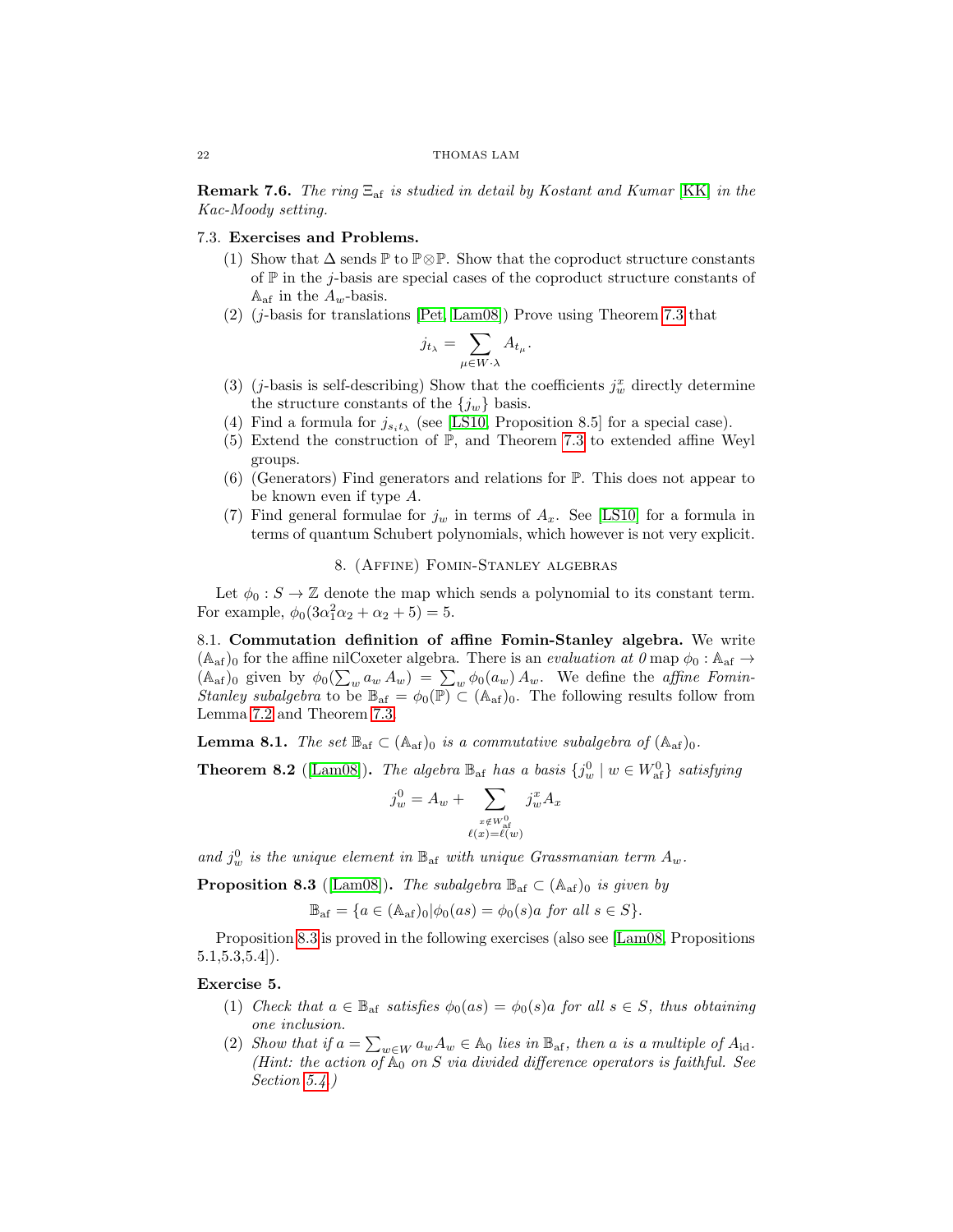(3) Suppose that  $a \in (A_{af})_0$  satisfies the condition  $\phi_0(as) = \phi_0(s)a$  for all  $s \in S$ . Use (2) to show that a must contain some affine Grassmannian term  $A_w$ ,  $w \in W_{\text{af}}^0$ . Conclude by Theorem [8.2](#page-21-2) that  $a \in \mathbb{B}_{\text{af}}$ .

A basic problem is to describe  $\mathbb{B}_{\text{af}}$  explicitly. We shall do so in type A, following [\[Lam08\]](#page-27-2) and connecting to affine Stanley symmetric functions. For other types, see [\[LSS10,](#page-27-7) [Pon\]](#page-28-4).

8.2. Noncommutative  $k$ -Schur functions. In the remainder of this section, we take  $W = S_n$  and  $W_{\text{af}} = \tilde{S}_n$ . We define

$$
\tilde{\mathbf{h}}_k = \sum_{w \text{ cyclically decreasing:}} A_w
$$

for  $k = 1, 2, \ldots, n - 1$ . Introduce an inner product  $\langle ., . \rangle : (A_{af})_0 \times (A_{af})_0 \to \mathbb{Z}$  given by extending linearly  $\langle A_w, A_v \rangle = \delta_{wv}$ .

<span id="page-22-1"></span>**Definition 6.** The affine Stanley symmetric function  $\tilde{F}_w$  is given by

$$
\tilde{F}_w = \sum_{\alpha} \langle h_{\alpha_\ell} \cdots h_{\alpha_1}, A_w \rangle x
$$

α

where the sum is over compositions  $\alpha = (\alpha_1, \alpha_2, \dots, \alpha_\ell).$ 

Below we shall show that

<span id="page-22-0"></span>**Theorem 8.4** ([\[Lam08\]](#page-27-2)). The elements  $\tilde{\mathbf{h}}_1, \tilde{\mathbf{h}}_2, \ldots, \tilde{\mathbf{h}}_{n-1} \in (\mathbb{A}_{\text{af}})_0$  commute.

Assuming Theorem [8.4,](#page-22-0) Theorem [3.2](#page-9-0) follows.

Define the noncommutative k-Schur functions  $s_{\lambda}^{(k)} \in (A_{af})_0$  by writing the k-Schur functions  $s_\lambda^{(k)}$  $\lambda^{(k)}$  (see Section [3\)](#page-8-0) as a polynomial in  $h_i$ , and replacing  $h_i$  by  $\tilde{\mathbf{h}}_i.$ 

<span id="page-22-2"></span>**Proposition 8.5** ([\[Lam08\]](#page-27-2)). Inside an appropriate completion of  $(A_{af})_0 \otimes \Lambda^{(n)}$ , we have

$$
\sum_{\alpha} \tilde{\mathbf{h}}_{\alpha} x^{\alpha} = \sum_{\lambda \in \mathcal{B}^n} \mathbf{s}_{\lambda}^{(k)} \tilde{F}_{\lambda}
$$

where the sum on the left hand side is over all compositions.

*Proof.* Since  $\{s_{\lambda}^{(k)}\}$  $\{(\mathbf{k})\}\$ and  $\{\tilde{F}_{\lambda}\}$  are dual bases, we have by standard results in symmetric functions [\[EC2,](#page-28-5) [Mac\]](#page-28-3) that

$$
\sum_{\alpha} h_{\alpha}(y)x^{\alpha} = \sum_{\lambda \in \mathcal{B}^n} s_{\lambda}^{(k)}(y)\tilde{F}_{\lambda}(x)
$$

inside  $\Lambda_{(n)} \otimes \Lambda^{(n)}$ . Now take the image of this equation under the map  $\Lambda_{(n)} \to$  $(\mathbb{A}_{\mathrm{af}})_0$ , given by  $h_i \mapsto \tilde{\mathbf{h}}_i$ . В последните поставите на селото на селото на селото на селото на селото на селото на селото на селото на се<br>Селото на селото на селото на селото на селото на селото на селото на селото на селото на селото на селото на

It follows from Definition [6](#page-22-1) and Proposition [8.5](#page-22-2) that

<span id="page-22-3"></span>
$$
\tilde{F}_w = \sum_{\lambda} \langle \mathbf{s}_{\lambda}^{(k)}, A_w \rangle \tilde{F}_{\lambda}.
$$

Thus the coefficient of  $A_w$  in  $\mathbf{s}_{\lambda}^{(k)}$  $\chi^{(k)}$  is equal to the coefficient of  $\tilde{F}_{\lambda}$  in  $\tilde{F}_{w}$ . By Theorem [3.5,](#page-10-1) it follows that

(8.1) 
$$
\mathbf{s}_{\lambda}^{(k)} = A_v + \sum_{w \notin W_{\text{af}}^0} \alpha_{w\lambda} A_w.
$$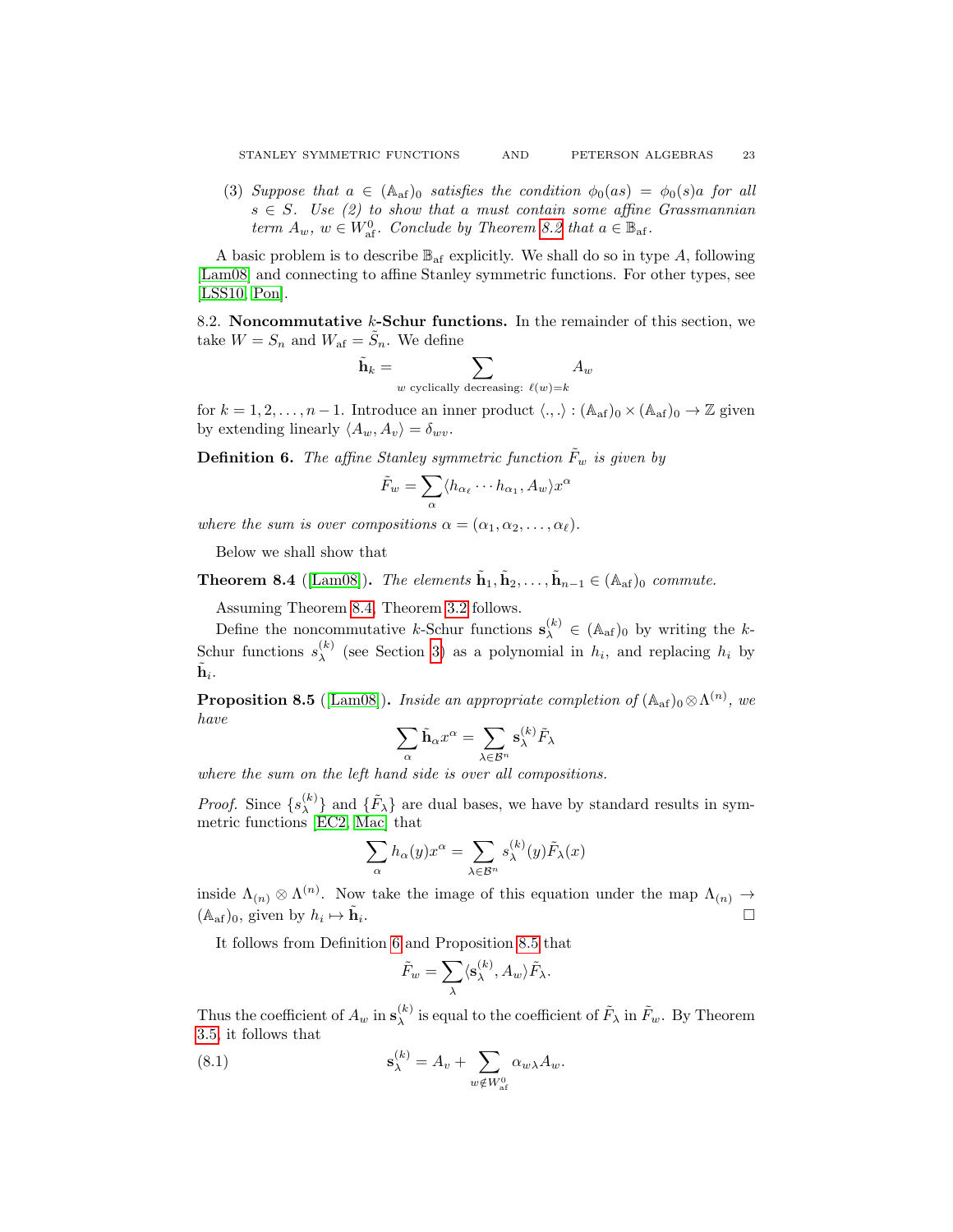In particular,

<span id="page-23-0"></span>**Proposition 8.6** ([\[Lam08\]](#page-27-2)). The subalgebra of  $(A_{af})_0$  generated by  $\tilde{h}_1, \ldots, \tilde{h}_{n-1}$ is isomorphic to  $\Lambda_{(n)}$ , with basis given by  $\mathbf{s}_{\lambda}^{(k)}$  $\lambda^{(\kappa)}$ .

8.3. Cyclically decreasing elements. For convenience, for  $I \subseteq \mathbb{Z}/n\mathbb{Z}$  we define  $A_I := A_w$ , where w is the unique cyclically decreasing affine permutation which uses exactly the simple generators in I.

<span id="page-23-2"></span>**Theorem 8.7** ([\[Lam08\]](#page-27-2)). The affine Fomin-Stanley subalgebra  $\mathbb{B}_{af}$  is generated by the elements  $\tilde{\mathbf{h}}_k$ , and we have  $j_w^0 = \mathbf{s}_\lambda^{(k)}$  where  $w \in W_{\text{af}}^0$  satisfies  $\lambda(w) = \lambda$ .

**Example 13.** Let  $W = S_3$ . A part of the j-basis for  $\mathbb{B}_{\text{af}}$  is

$$
j_{id}^{0} = 1
$$
  
\n
$$
j_{so}^{0} = A_0 + A_1 + A_2
$$
  
\n
$$
j_{s_1s_0}^{0} = A_{10} + A_{21} + A_{02}
$$
  
\n
$$
j_{s_2s_0}^{0} = A_{01} + A_{12} + A_{20}
$$
  
\n
$$
j_{s_2s_1s_0}^{0} = A_{101} + A_{102} + A_{210} + A_{212} + A_{020} + A_{021}
$$
  
\n
$$
j_{s_1s_2s_0}^{0} = A_{101} + A_{201} + A_{012} + A_{212} + A_{020} + A_{120}
$$

We give a slightly different proof to the one in [\[Lam08\]](#page-27-2).

*Proof.* We begin by showing that  $\tilde{\mathbf{h}}_k \in \mathbb{B}_{\text{af}}$ . We will view S as sitting inside the polynomial ring  $\mathbb{Z}[x_1, x_2, \ldots, x_n]$ ; the commutation relations of  $\mathbb{A}_{af}$  can easily be extended to include all such polynomials. To show that  $\tilde{\mathbf{h}}_k \in \mathbb{B}_{\text{af}}$  it suffices to check that  $\phi_0(\tilde{\mathbf{h}}_k x_i) = 0$  for each i. But by the  $\mathbb{Z}/n\mathbb{Z}$ -symmetry of the definition of cyclically decreasing, we may assume  $i = 1$ .

We note that

$$
A_j x_i = \begin{cases} x_{i+1}A_i + 1 & j = i \\ x_{i-1}A_i - 1 & j = i - 1 \\ x_i A_j & \text{otherwise.} \end{cases}
$$

Now let  $I \subsetneq \mathbb{Z}/n\mathbb{Z}$  be a subset of size k. Then

$$
\phi_0(A_I x_1) = \begin{cases} A_{I \setminus \{1\}} & r, r+1, \dots, n-1, 0, 1 \in I \text{ but } r-1 \notin I \\ -\sum_{i=r}^{i=0} A_{I \setminus \{i\}} & r, r+1, \dots, n-1, 0 \in I \text{ but } r-1, 1 \notin I \\ 0 & \text{otherwise.} \end{cases}
$$

Given a size  $k-1$  subset  $J \subset \mathbb{Z}/n\mathbb{Z}$  not containing 1, we see that the term  $A_J$  comes up in two ways: from  $\phi_0(A_{J\cup\{1\}}x_1)$  with a positive sign, and from  $\phi_0(A_{J\cup\{r'\}}x_1)$ with a negative sign, where  $r + 1, \ldots, n - 1, 0$  all lie in J.

Thus  $\tilde{\mathbf{h}}_k \in \mathbb{B}_{\text{af}}$  for each k. It follows that the  $\tilde{\mathbf{h}}_k$  commute, and by [\(8.1\)](#page-22-3), it follows that  $j_w^0 = \mathbf{s}_{\lambda}^{(k)}$  $\mathbf{A}^{(k)}$  and in particular  $\mathbf{\tilde{h}}_i$  generate  $\mathbb{B}_{\text{af}}$ .

8.4. Coproduct. The map  $\Delta: \mathbb{A}_{af} \to \mathbb{A}_{af} \otimes_{S} \mathbb{A}_{af}$  equips  $\mathbb P$  with the structure of a Hopf-algebra over S: to see that  $\Delta$  sends  $\mathbb P$  to  $\mathbb P \otimes_S \mathbb P$ , one uses  $\Delta(t_\lambda) = t_\lambda \otimes t_\lambda$  and Lemma [7.1.](#page-19-0) Applying  $\phi_0$ , the affine Fomin-Stanley algebra  $\mathbb{B}_{\text{af}}$  obtains a structure of a Hopf algebra over Z.

<span id="page-23-1"></span>**Theorem 8.8** ([\[Lam08\]](#page-27-2)). The map  $\Lambda_{(n)} \to \mathbb{B}_{\text{af}}$  given by  $h_i \mapsto \tilde{\mathbf{h}}_i$  is an isomorphism of Hopf algebras.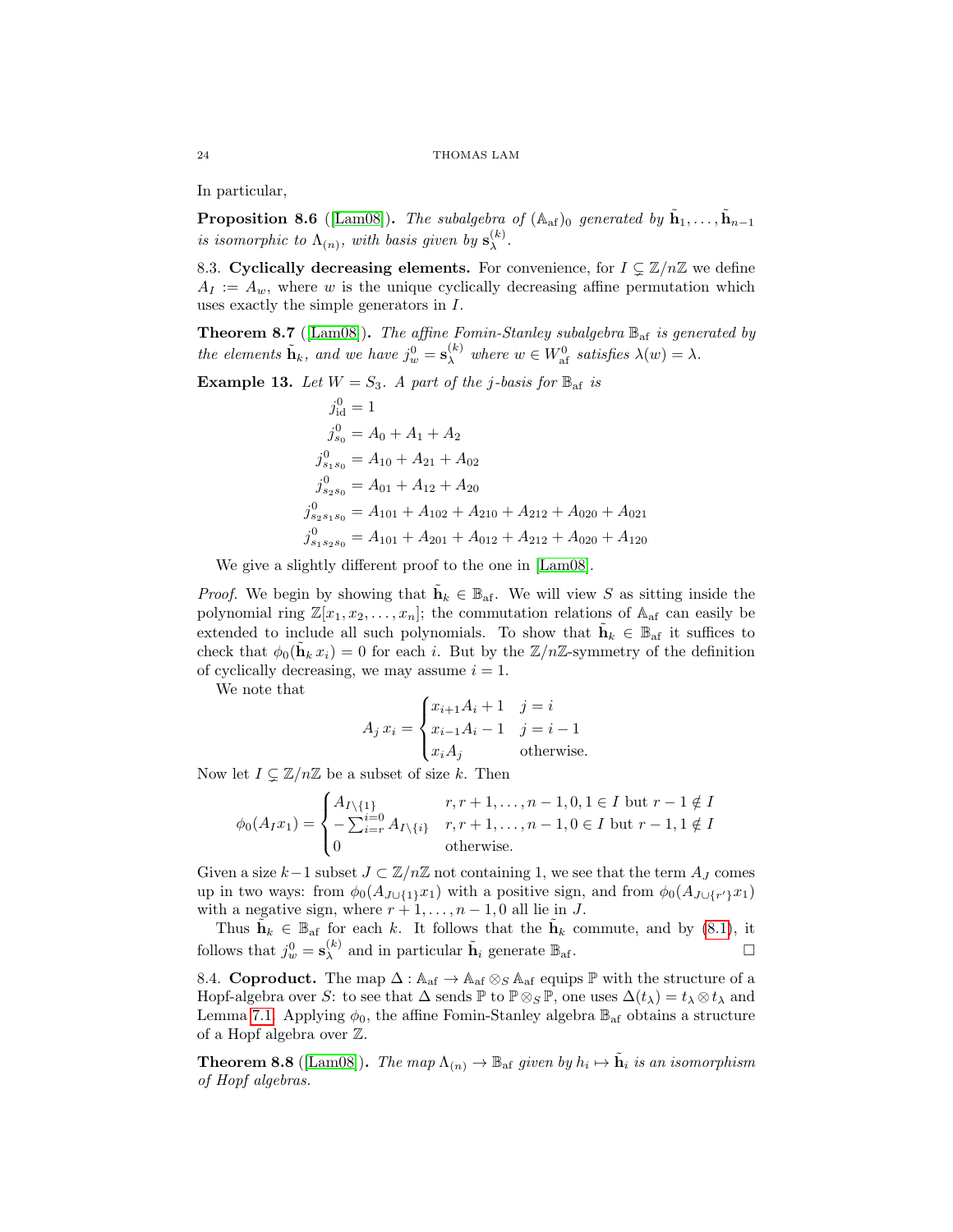By Proposition [8.6,](#page-23-0) to establish Theorem [8.8](#page-23-1) it suffices to show that  $\Delta(\tilde{\mathbf{h}}_k)$  =  $\sum_{j=0}^{k} \tilde{\mathbf{h}}_j \otimes \tilde{\mathbf{h}}_{k-j}$ . This can be done bijectively, using the definition in Section [6.2.](#page-18-3)

## 8.5. Exercises and Problems. Let W be of arbitrary type.

- (1) Find a formula for  $j_{s_0}^0$ . See [\[LS07,](#page-27-25) Proposition 2.17].
- (2) For  $W = S_3$ , use Proposition [3.8](#page-10-2) to give an explicit formula for the noncommutative k-Schur functions.
- (3) (Dynkin automorphisms) Let  $\omega$  be an automorphism of the corresponding Dynkin diagram. Then  $\omega$  acts on  $(\mathbb{A}_{af})_0$ , and it is easy to see that  $\omega(\mathbb{B}_{af}) =$  $\mathbb{B}_{\text{af}}$ . Is  $\mathbb{B}_{\text{af}}$  invariant under  $\omega$ ? (For  $W = S_n$  this follows from Theorem [8.7,](#page-23-2) since the  $\tilde{\mathbf{h}}_k$  are invariant under cyclic symmetry.)
- (4) (Generators) Find generators and relations for  $\mathbb{B}_{af}$ , preferably using a subset of the j-basis as generators. See [\[LSS10,](#page-27-7) [Pon\]](#page-28-4) for the classical types. See also the proof of Proposition [9.2](#page-25-0) below.
- (5) (Power sums [\[BSZ,](#page-26-12) Corollary 3.7]) Define the noncommutative power sums  $\mathbf{p}_k \in \mathbb{B}_{\text{af}}$  as the image in  $\mathbb{B}_{\text{af}}$  of  $p_k \in \Lambda_{(n)}$  under the isomorphism of Proposition [8.6.](#page-23-0) Find an explicit combinatorial formula for  $\mathbf{p}_k$ . (See also  $[FG]$ .)
- (6) Is there a nice formula for the number of terms in the expression of  $j_w^0$  in terms of  $\{A_x\}$ ? This is an "affine nilCoxeter" analogue of asking for the number of terms  $s_{\lambda}(1,1,\ldots,1)$  in a Schur polynomial.
- (7) Find a combinatorial formula for the coproduct structure constants in the j-basis. These coefficients are known to be positive [\[Kum\]](#page-27-23).
- $(8)$  Find a combinatorial formula for the *j*-basis. It follows from work of Pe-terson (see also [\[Lam08,](#page-27-2) [LS10\]](#page-27-4)) that the coefficients  $j_w^x$  are positive.

## 9. Finite Fomin-Stanley subalgebra

<span id="page-24-0"></span>In this section we return to general type. There is a linear map  $\kappa : \mathbb{A} \to (\mathbb{A}_{af})_0$  given by

$$
\kappa(A_w) = \begin{cases} A_w & w \in W \\ 0 & \text{otherwise.} \end{cases}
$$

The finite Fomin-Stanley algebra  $\mathbb B$  is the image of  $\mathbb P$  under  $\kappa$ . Since  $\kappa(\tilde{\mathbf h}_k) = \mathbf h_k$ , this agrees with the definitions in Section [5.](#page-14-0)

#### <span id="page-24-1"></span>Conjecture 9.1.

- (1) The finite Fomin-Stanley algebra B satisfies Conjecture [5.5.](#page-15-0)
- (2) The image  $\kappa(j_w^0) \in \mathbb{B}$  of the j-basis element  $j_w^0 \in \mathbb{B}$  is a nonnegative integral linear combination of the  $b_I$ -basis.
- (3) If  $w \in W_{\text{af}}^0$  is such that there is a Dynkin diagram automorphism  $\omega$  so that  $\omega(w) \in W$ , then  $\kappa(j_w^0)$  belongs to the  $b_I$ -basis.

**Example 14.** Let  $W = S_4$  and  $W_{af} = \tilde{S}_4$ . Then  $\mathbb B$  is described in Example [12.](#page-16-1) One calculates that  $s_{221}^{(k)} = s_{221} + s_{32}$  so that

$$
\kappa(\mathbf{s}_{221}^{(k)}) = \mathbf{s}_{221} + \mathbf{s}_{32} = A_{32132} + A_{23123} \in \mathbb{B}.
$$

This supports Conjecture [9.1\(](#page-24-1)2), and shows that  $\kappa(j_w^0)$  does not have to be equal to 0 or to some  $b_I$ .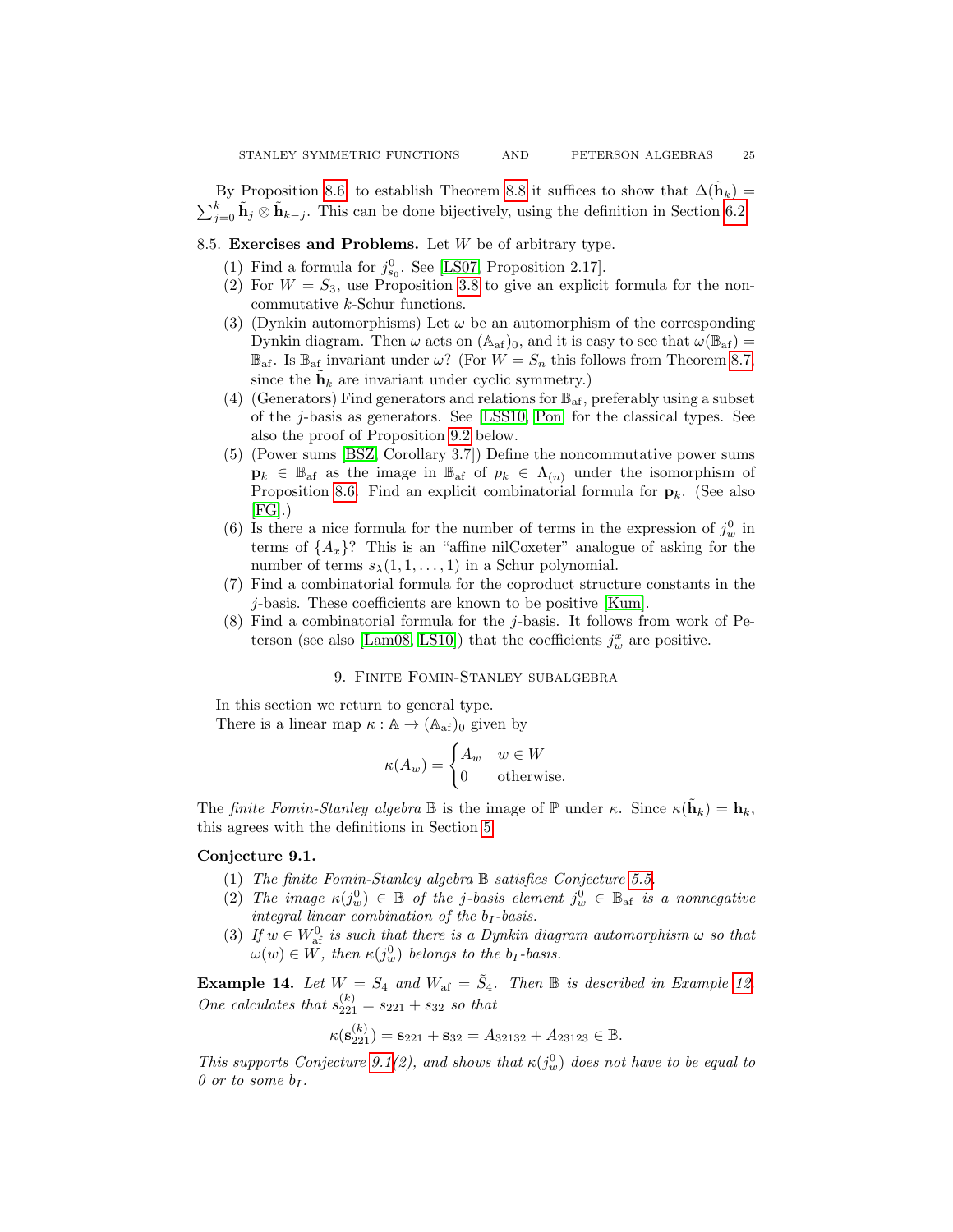In the following we allow ourselves some geometric arguments and explicit calculations in other types to provide evidence for Conjecture [9.1.](#page-24-1)

**Example 15.** Let  $W = G_2$  with long root  $\alpha_1$  and short root  $\alpha_2$ . Thus  $\alpha_0$  is also a long root for  $\tilde{G}_2$ . As usual we shall write  $A_{i_1 i_2 \cdots i_\ell}$  for  $A_{s_{i_1}s_{i_2}\cdots s_{i_\ell}}$  and similarly for the j-basis. The affine Grassmannian elements of length less than or equal to 5 are

id,  $s_0$ ,  $s_1s_0$ ,  $s_2s_1s_0$ ,  $s_1s_2s_1s_0$ ,  $s_2s_1s_2s_1s_0$ ,  $s_0s_1s_2s_1s_0$ .

And the j-basis is given by

$$
j_{id}^0 = 1
$$
  
\n
$$
j_0^0 = A_0 + 2A_1 + A_2
$$
  
\n
$$
j_{10}^0 = \frac{1}{2} (j_0^0)^2
$$
  
\n
$$
j_{210}^0 = \frac{1}{2} (j_0^0)^3
$$
  
\n
$$
j_{1210}^0 = \frac{1}{4} (j_0^0)^4
$$
  
\n
$$
j_{21210}^0 = A_{21210} + A_{21201} + 2A_{21012} + A_{12102} + 3A_{12101} + 2A_{12121} + A_{12012} + A_{02121} + 3A_{01201} + A_{01212}
$$
  
\n
$$
j_{01210}^0 = A_{01210} + A_{01201} + A_{02121} + A_{12012} + A_{12101} + A_{12102} + A_{21012} + A_{21212}
$$

which can be verified by using Theorem [8.2.](#page-21-2) Note that  $j_{21210}^0 + j_{01210}^0 = \frac{1}{4}(j_0^0)^5$ . Thus  $\mathbb B$  has basis

id,  $2A_1 + A_2$ ,  $A_{12} + A_{21}$ ,  $2A_{121} + A_{212}$ ,  $A_{1212} + A_{2121}$ ,  $2A_{12121}$ ,  $A_{21212}$ ,  $?A_{121212}$ 

where the coefficient of  $A_{121212}$  depends on the j-basis in degree 6. The root poset of  $G_2$  is  $\alpha_1, \alpha_2 \prec \alpha_1 + \alpha_2 \prec \alpha_1 + 2\alpha_2 \prec \alpha_1 + 3\alpha_2 \prec 2\alpha_1 + 3\alpha_2$ . Both Conjectures [5.5](#page-15-0) and [9.1](#page-24-1) hold with this choice of basis.

<span id="page-25-0"></span>**Proposition 9.2.** Over the rationals, the finite Fomin-Stanley subalgebra  $\mathbb{B} \otimes_{\mathbb{Z}} \mathbb{Q}$ has a set of generators in degrees equal to the exponents of W.

*Proof.* Let  $\text{Gr}_G$  denote the affine Grassmannian of the simple simply-connected complex algebraic group with Weyl group W. It is known [\[Lam08,](#page-27-2) Theorem 5.5] that  $\mathbb{B}_{\text{af}} \simeq H_*(\text{Gr}_G, \mathbb{Z})$ . But over the rationals the homology  $H_*(\text{Gr}_G, \mathbb{Q})$  of the affine Grassmannian is known to be generated by elements in degrees equal to the exponents of  $W$ , see [\[Gin\]](#page-27-26). (In cohomology these generators are obtained by *transgressing* generators of  $H^*(K, \mathbb{Q})$  which are known to correspond to the degrees of W.) Since these elements generate  $\mathbb{B}_{af}$ , their image under  $\kappa$  generate  $\mathbb{B}$ .  $\Box$ 

## 9.1. Problems.

- (1) Find a geometric interpretation for the finite Fomin-Stanley algebras  $\mathbb B$  and the conjectural basis  $b_I$ .
- (2) Find an equivariant analogue of the finite Fomin Stanley algebra B, with the same relationship to  $\mathbb B$  as  $\mathbb P$  has to  $\mathbb B_{\text{af}}$ . Extend Conjectures [5.5](#page-15-0) and [9.1](#page-24-1) to the equivariant setting.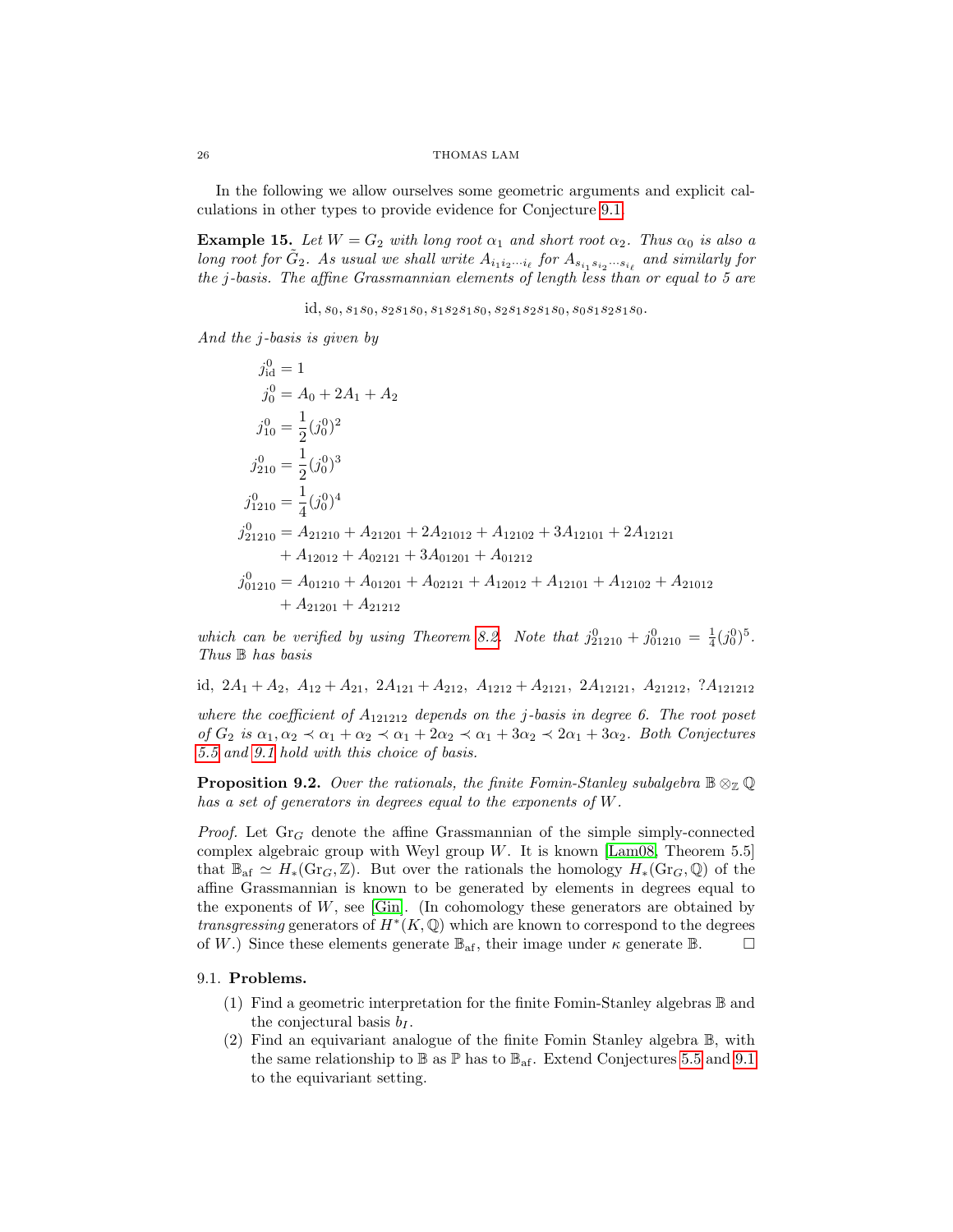#### 10. Geometric interpretations

<span id="page-26-3"></span>In this section we list some geometric interpretations of the material we have discussed. Let  $G$  be the simple simply-connected complex algebraic group associated to  $W$ . (Co)homologies are with  $\mathbb{Z}$ -coefficients.

- (1) The affine Fomin-Stanley subalgebra  $\mathbb{B}_{\mathrm{af}}$  is Hopf-isomorphic to the homology  $H_*(\text{Gr}_G)$  of the affine Grassmannian associated to G. The j-basis  $\{j_w\}$ is identified with the Schubert basis. [\[Pet\]](#page-28-1) [\[Lam08,](#page-27-2) Theorem 5.5]
- (2) The affine Schur functions  $\tilde{F}_{\lambda}$  represent Schubert classes in  $H^*(\mathrm{Gr}_{SL(n)})$ . [\[Lam08,](#page-27-2) Theorem 7.1]
- (3) The affine Stanley symmetric functions are the pullbacks of the cohomology Schubert classes from the affine flag variety to the affine Grassmannian. [\[Lam08,](#page-27-2) Remark 8.6]
- (4) The positivity of the affine Stanley to affine Schur coefficients is established via the connection between the homology of the  $\mathrm{Gr}_G$  and the quantum cohomology of  $G/B$ . [\[Pet\]](#page-28-1) [\[LS10\]](#page-27-4) [\[LL\]](#page-28-2)
- (5) The (positive) expansion of the affine Schur symmetric functions  $\{\tilde{F}_{\lambda}\}\)$  for  $W_{\text{af}} = \tilde{S}_n$  in terms of  $\{\tilde{F}_\mu\}$  for  $W_{\text{af}} = \tilde{S}_{n-1}$  has an interpretation in terms of the map  $H^*(\Omega SU(n+1)) \to H^*(\Omega SU(n))$  induced by the inclusion  $\Omega SU(n) \hookrightarrow \Omega SU(n+1)$  of based loop spaces. [\[Lam09\]](#page-27-18)
- (6) Certain affine Stanley symmetric functions represent the classes of positroid varieties in the cohomology of the Grassmannian. [\[KLS\]](#page-27-27)
- (7) The expansion coefficients of Stanley symmetric functions in terms of Schur functions are certain quiver coefficients. [\[Buc01\]](#page-26-13)

#### **REFERENCES**

- <span id="page-26-8"></span>[Ass] S. Assaf, Dual Equivalence Graphs I: A combinatorial proof of LLT and Macdonald positivity, preprint, 2010; arXiv:1005.3759.
- <span id="page-26-12"></span>[BSZ] J. Bandlow, A. Schilling, and M. Zabrocki, The Murnaghan-Nakayama rule for k-Schur functions, preprint, 2010; arXiv:1004.4886.
- <span id="page-26-9"></span>[BK] E. Bender, and D.E. Knuth, Enumeration of plane partitions, J. Comb. Theory. Ser. A. 13 (1972) 40–54.
- <span id="page-26-4"></span>[BJS] S. Billey, W. Jockusch, and R. Stanley, Some combinatorial properties of Schubert polynomials, J. Algebraic Combin. 2 (1993), 345–374.
- <span id="page-26-1"></span>[BH] S. Billey and M. Haiman, Schubert polynomials for the classical groups. J. Amer. Math. Soc. 8 (1995), no. 2, 443–482.
- <span id="page-26-2"></span>[BL] S. Billey and T.K. Lam, Vexillary elements in the hyperoctahedral group. J. Algebraic Combin. 8 (1998), no. 2, 139–152.
- <span id="page-26-10"></span>[BB] A. Björner and F. Brenti, Affine permutations of type A, Electronic Journal of Combinatorics 3, (1996), Research paper 18.
- <span id="page-26-13"></span>[Buc01] A.S. Buch, Stanley symmetric functions and quiver varieties. J. Algebra 235 (2001), no. 1, 243–260.
- <span id="page-26-5"></span>[Buc02] A. Buch, A Littlewood-Richardson rule for the K-theory of Grassmannians, Acta Math. 189 (2002), no. 1, 37–78.
- <span id="page-26-6"></span>[BKSTY] A. Buch, A. Kresch, M. Shimozono, H. Tamvakis, and A. Yong, Stable Grothendieck polynomials and K-theoretic factor sequences, Math. Annalen 340 (2008), 359–382.
- <span id="page-26-0"></span>[EG] P. Edelman and C. Greene, Balanced tableaux, Adv. Math. 63 (1987), 42–99.
- <span id="page-26-11"></span>[FG] S. Fomin and C. Greene, Noncommutative Schur functions and their applications, Discrete Mathematics 193 (1998), 179–200.
- <span id="page-26-7"></span>[FK94] S. Fomin and A.N. Kirillov, Grothendieck polynomials and the Yang-Baxter equation, Proc. 6th Intern. Conf. on Formal Power Series and Algebraic Combinatorics, DIMACS, 1994, 183–190.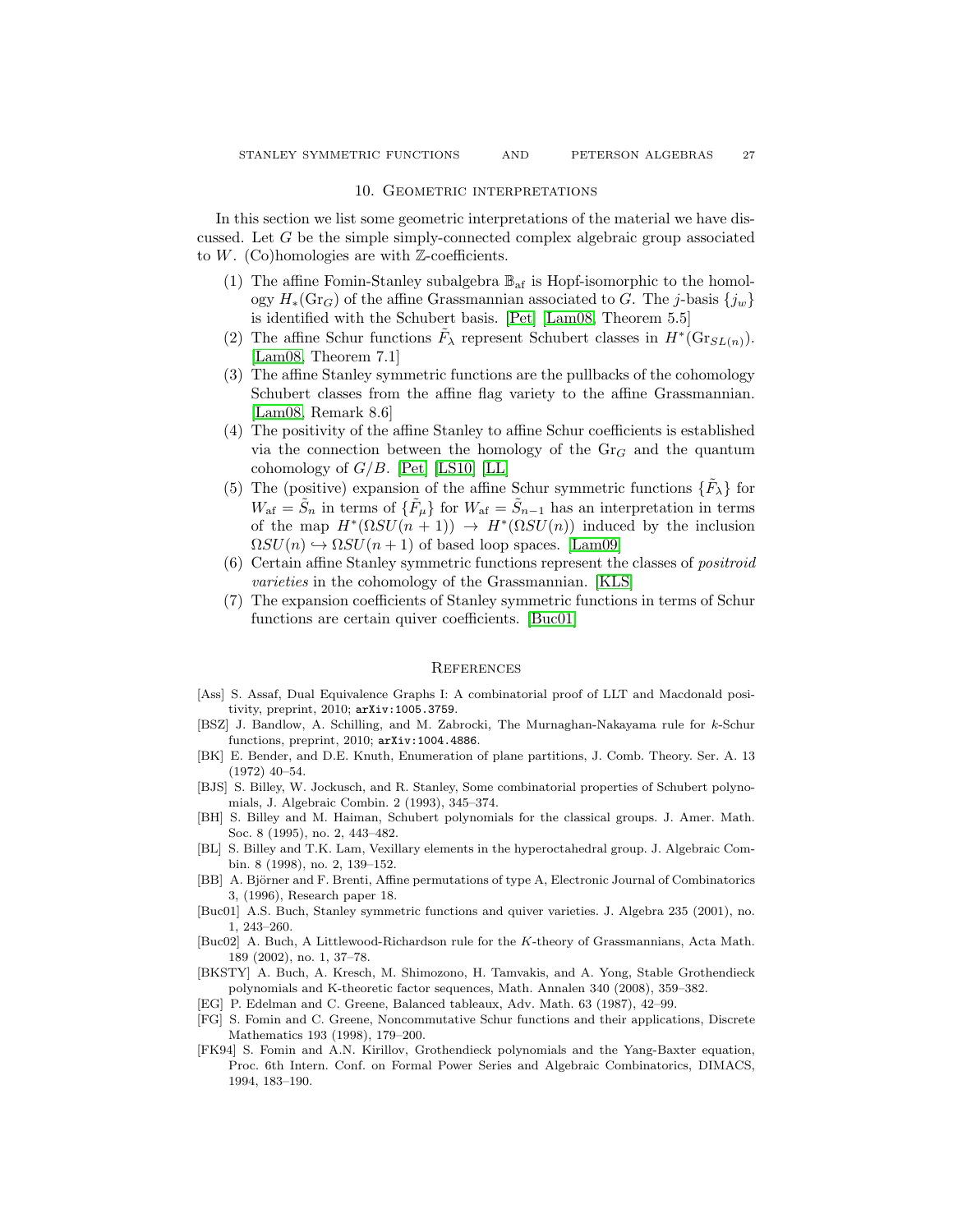#### 28 THOMAS LAM

- <span id="page-27-6"></span>[FK96] S. Fomin and A.N. Kirillov, Combinatorial  $B_n$ -analogues of Schubert polynomials. Trans. Amer. Math. Soc. 348 (1996), no. 9, 3591–3620.
- <span id="page-27-22"></span>[FR] S. Fomin and N. Reading, Root systems and generalized associahedra, Lecture notes for the IAS/Park City Graduate Summer School in Geometric Combinatorics.
- <span id="page-27-21"></span>[FS] S. Fomin and R. Stanley, Schubert polynomials and the nilCoxeter algebra, Advances in Math. 103 (1994), 196–207.
- <span id="page-27-26"></span>[Gin] V. Ginzburg, Perverse sheaves on a loop group and Langlands' duality, preprint, 1995; math.AG/9511007.
- <span id="page-27-24"></span>[GKM] M. Goresky, R. Kottwitz, and R. MacPherson, Homology of affine Springer fibers in the unramified case, Duke Math. J. 121 (2004), 509–561.
- <span id="page-27-12"></span>[Hai] M. Haiman, Dual equivalence with applications, including a conjecture of Proctor, Discrete Mathematics 99 (1992), 79–113.
- <span id="page-27-19"></span>[Hum] J. E. Humphreys, Reflection groups and Coxeter groups, Cambridge Studies in Advanced Mathematics, 29. Cambridge University Press, Cambridge, 1990. xii+204 pp.
- <span id="page-27-20"></span>[Kac] V.G. Kac, Infinite-dimensional Lie algebras, Third edition. Cambridge University Press, Cambridge, 1990. xxii+400 pp. ISBN: 0-521-37215-1.
- <span id="page-27-16"></span>[KS] M. Kashiwara and M. Shimozono, Equivariant K-theory of affine flag manifolds and affine Grothendieck polynomials, Duke Math. J. 148 (2009), no. 3, 501–538.
- <span id="page-27-27"></span>[KLS] A. Knutson, T. Lam, and D. Speyer, Positroid varieties I: juggling and geometry, preprint, 2009; arXiv:0903.3694.
- <span id="page-27-3"></span>[KK] B. Kostant and S. Kumar, The nil Hecke ring and cohomology of G/P for a Kac–Moody group G, Adv. in Math. 62 (1986), no. 3, 187–237.
- <span id="page-27-23"></span>[Kum] S. Kumar, Kac-Moody groups, their flag varieties and representation theory. Progress in Mathematics, 204. Birkhäuser Boston, Inc., Boston, MA, 2002. xvi+606 pp.
- <span id="page-27-1"></span>[Lam06] T. Lam, Affine Stanley symmetric functions, Amer. J. Math. 128 (2006), no. 6, 1553– 1586.
- <span id="page-27-2"></span>[Lam08] T. Lam, Schubert polynomials for the affine Grassmannian, J. Amer. Math. Soc. 21 (2008), no. 1, 259–281.
- <span id="page-27-18"></span>[Lam09] T. Lam, Affine Schubert classes, Schur positivity, and combinatorial Hopf algebras, preprint, 2009; arXiv:0906.0385.
- <span id="page-27-15"></span>[LLMS] T. Lam, L. Lapointe, J. Morse, and M. Shimozono, Affine insertion and Pieri rules for the affine Grassmannian, Memoirs of the AMS, to appear. math.CO/0609110.
- <span id="page-27-17"></span>[LLMS2] T. Lam, L. Lapointe, J. Morse, and M. Shimozono, k-shape poset and branching of k-Schur functions, in preparation.
- <span id="page-27-7"></span>[LSS10] T. Lam, A. Schilling, and M. Shimozono, Schubert Polynomials for the affine Grassmannian of the symplectic group, Math. Z. 264, (2010), 765–811.
- <span id="page-27-8"></span>[LSS] T. Lam, A. Schilling, and M. Shimozono, K-theoretic Schubert calculus of the affine Grassmannian, Compositio Math., to appear. arXiv:0901.1506.
- <span id="page-27-13"></span>[LS06] T. Lam, M. Shimozono, A Little bijection for affine Stanley symmetric functions, Seminaire Lotharingien de Combinatoire 54A (2006), B54Ai.
- <span id="page-27-25"></span>[LS07] T. Lam, M. Shimozono, Dual graded graphs for Kac-Moody algebras, Algebra and Number Theory 1 (2007), 451–488.
- <span id="page-27-4"></span>[LS10] T. Lam, M. Shimozono, Quantum cohomology of  $G/P$  and homology of affine Grassmannian, Acta. Math. 204 (2010), 49–90.
- <span id="page-27-5"></span>[LLM] L. Lapointe, A. Lascoux, and J. Morse, Tableau atoms and a new Macdonald positivity conjecture, Duke Math. J. 116 (2003), no. 1, 103–146.
- <span id="page-27-9"></span>[LM05] L. Lapointe and J.Morse, Tableaux on k+1-cores, reduced words for affine permutations, and k-Schur expanions, J. Comb. Theory Ser. A. 112 (2005), no. 1, 44–81.
- <span id="page-27-10"></span>[LM07] L. Lapointe and J. Morse, A k-tableau characterization of k-Schur functions, Adv. Math. 213 (2007), no. 1, 183–204.
- <span id="page-27-0"></span>[LSc82] A. Lascoux and M.-P. Schützenberger, Structure de Hopf de l'anneau de cohomologie et de l'anneau de Grothendieck d'une variété de drapeaux, C. R. Acad. Sci. Paris Ser. I Math. 295 (1982), no. 11, 629–633.
- <span id="page-27-11"></span>[LSc85] A. Lascoux and M.P. Schützenberger, Schubert polynomials and the Littlewood- Richardson rule, Lett. Math. Phys. 10(2-3) (1985), 111–124.
- <span id="page-27-14"></span>[LLT] A. Lascoux, B. Leclerc and J.-Y. Thibon, "The plactic monoid" in Algebraic Combinatorics on Words, M. Lothaire ed., Cambridge University Press, 2002.